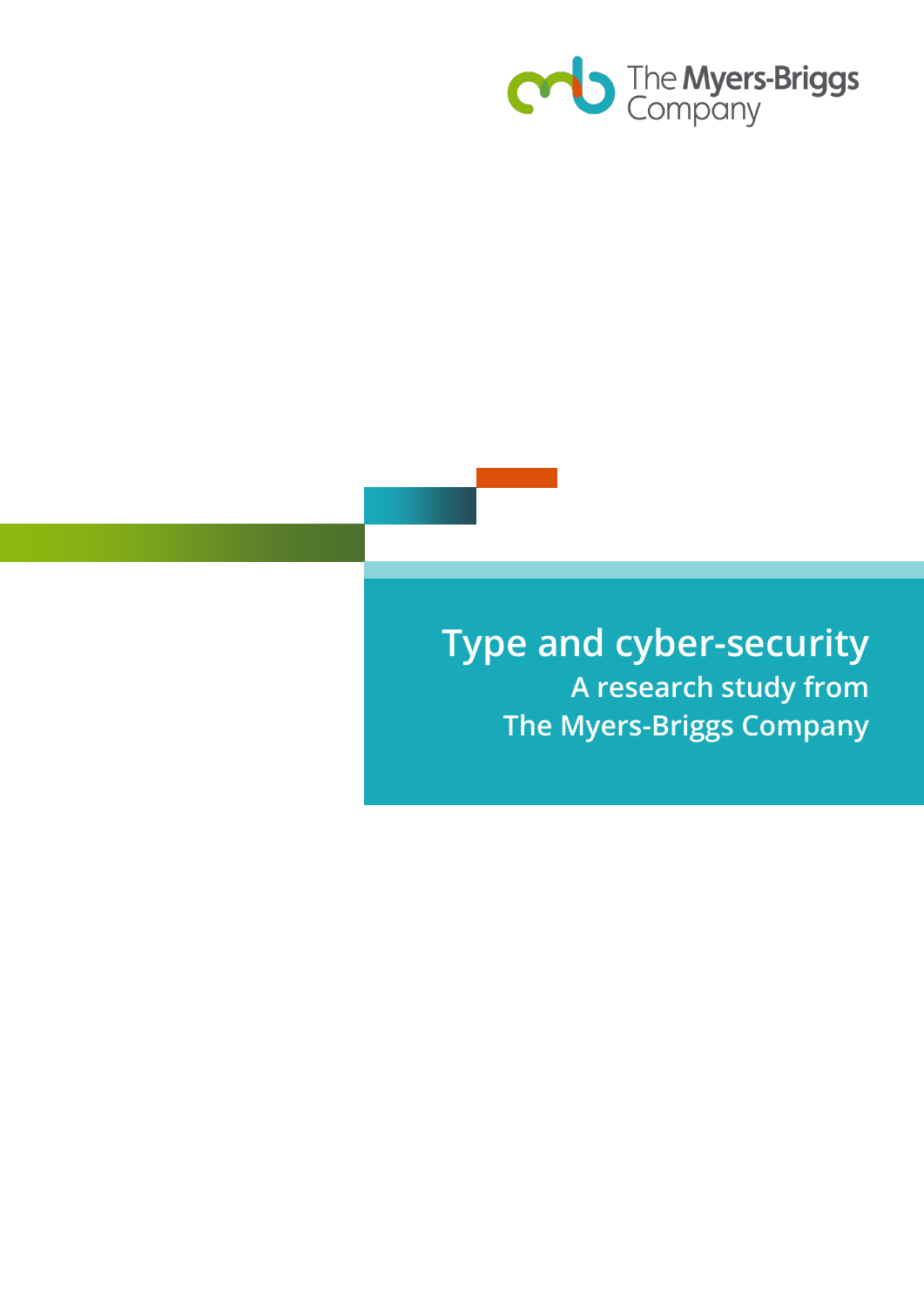### <span id="page-1-0"></span>**Contents**

| Contents                                                    | $\overline{2}$ |
|-------------------------------------------------------------|----------------|
| <b>Executive summary</b>                                    | 3              |
| Purpose and scope                                           | 3              |
| Results                                                     | 3              |
| Introduction and methodology                                | 5              |
| Introduction                                                | 5              |
| Methodology                                                 | 6              |
| <b>Results</b>                                              | 7              |
| Who took part? Description of the sample                    | 7              |
| Experience of cyber-attacks                                 | 11             |
| Views on cyber-security and job role                        | 13             |
| Cyber-security knowledge                                    | 22             |
| Use of passwords                                            | 24             |
| Overall cyber-security score                                | 27             |
| <b>Cyber-security guidelines</b>                            | 30             |
| General guidelines                                          | 30             |
| Type-based advice                                           | 30             |
| References                                                  | 39             |
| Appendices                                                  | 41             |
| Appendix A: Psychological type and the MBTI® assessment     | 41             |
| Appendix B: What are your cyber-security attitudes?         | 43             |
| Appendix C: Calculation of the overall cyber-security score | 46             |

Research study conducted by: John Hackston, Head of Thought Leadership, The Myers-Briggs Company

© Copyright 2019 The Myers-Briggs Company and The Myers-Briggs Company Limited. MBTI, Myers-Briggs, Myers-Briggs Type Indicator, the MBTI logo and The Myers-Briggs Company logo are trademarks or registered trademarks of The Myers & Briggs Foundation in the United States and other countries.

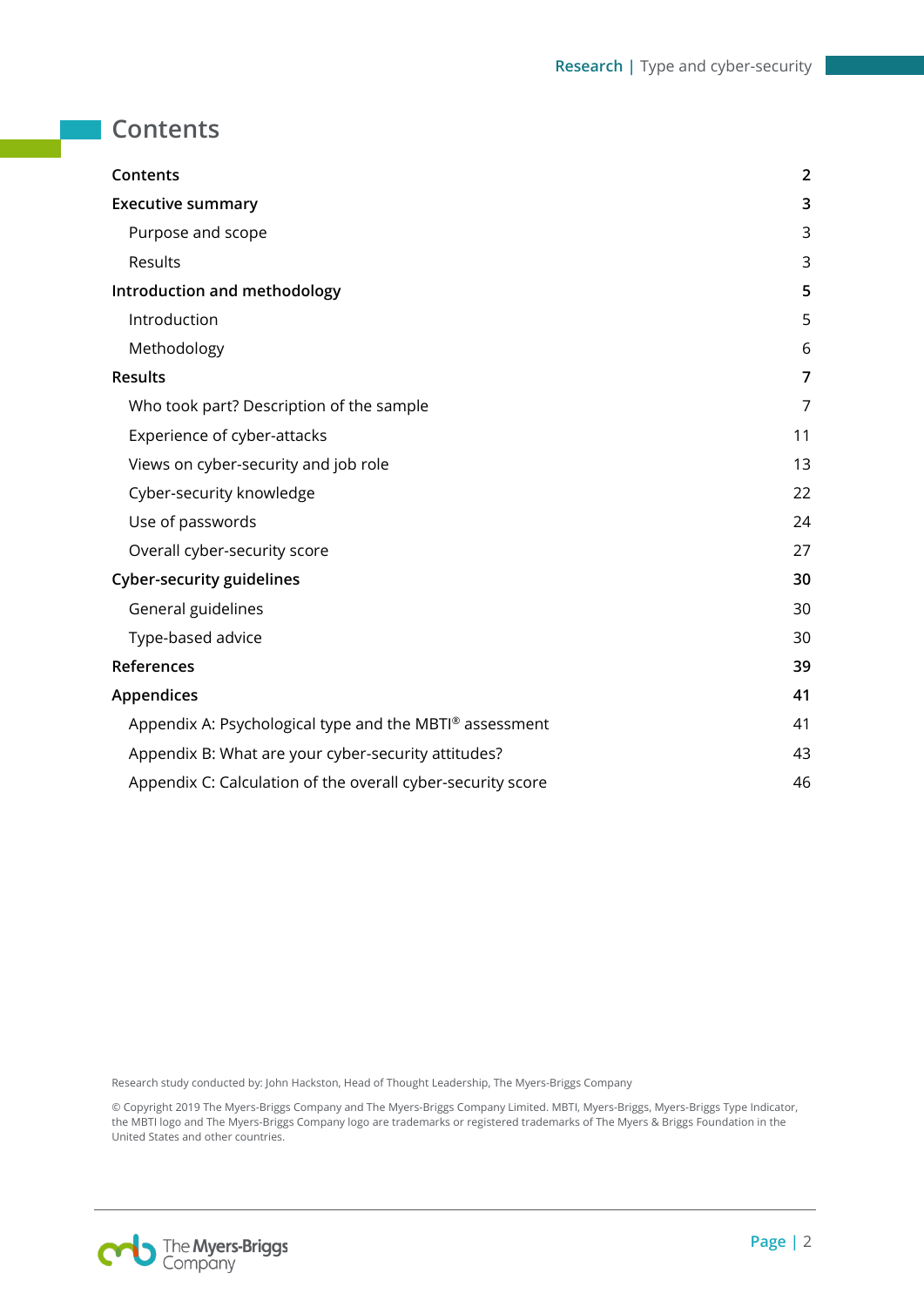## <span id="page-2-0"></span>**Executive summary**

### <span id="page-2-1"></span>**Purpose and scope**

Cyber-crime is a growing problem, and so cyber-security is of increasing importance. The 'human factor' is often seen as a weak link in cyber-security, and many organizations have gone to great lengths to help their employees become less susceptible to phishing and other cyber-attacks. This can involve putting in systems and processes, as well as staff training and education. However, a 'one size fits all' approach may not always be effective; individual differences exist in all aspects of human behavior, and cyber-security is unlikely to be an exception.

This study set out to examine the relationship between cyber-security behavior and personality type, as measured by the Myers-Briggs Type Indicator® (MBTI®) assessment. This is so that personality-based cyber-security guidelines could be developed. The MBTI model looks at four areas of personality type (Extraversion or Introversion, Sensing or Intuition, Thinking or Feeling and Judging or Perceiving) and at how these areas combine dynamically to describe the whole person.

By helping individuals become more aware of their strengths and blind spots, and by offering personality-based hints and tips, the intention is to improve the IT security behavior of individuals and thereby the safety of organizations.

### <span id="page-2-2"></span>**Results**

563 people completed an online survey, answering questions on their personality type, their background (gender, age, country, job role and level, organization size and type) and their cybersecurity attitudes, behaviors and knowledge. The headline findings were as follows:

- Cyber-attacks are an issue. 64% said they had experienced cyber-attacks in the last year, 30% in the last month, 15% in the last week. Older respondents and those in management or sales jobs had experienced more attacks. Men were more likely to have experienced recent attacks than women.
- People are aware of the dangers of cyber-attacks. In general, survey respondents took cyber-security seriously. 82% agreed or strongly agreed that "A data breach would be disastrous for my organization" and only 13% agreed or strongly agreed that "If my organization did have a data breach, it would only be a public relations issue".
- Security behavior is mostly good. Most respondents reported good security behaviors (such as using a password) and were less likely to report having poor behaviors (such as leaving a note of the password next to their computer). On average, respondents scored above the mid-point on three scales of cyber-security attitude and behavior. The three scales were *Conscientiously follows rules* (3.74 on a 5-point scale), *Keeps passwords and devices secure* (4.00), and *Knowledge-informed carefulness* (3.44).
- Short versions of each of these scales have been produced and individuals can use them to assess their own cyber-security attitudes and behavior.
- There was a high general level of security knowledge among respondents, though a minority were unaware of some risks. For example, 10% thought it was OK to use a password-protected public Wi-Fi network for sensitive activities such as online banking. Almost all the group could distinguish between strong and weak passwords.
- There was a significant positive correlation between the cyber-security knowledge questions and scores on the scales of cyber-security attitude and behavior.

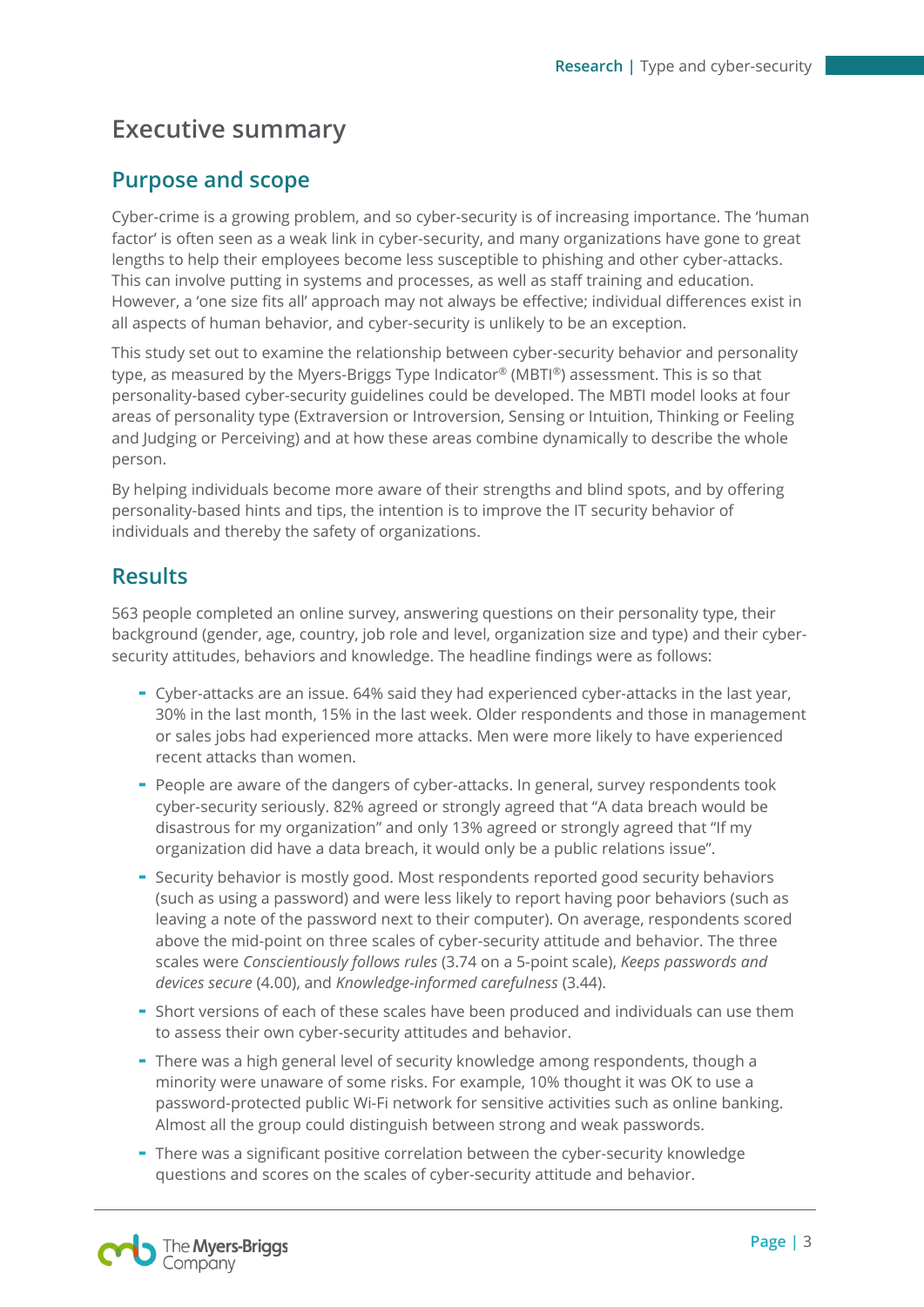- Individuals working in computing or other IT roles were, as expected, higher than other job types on all three cyber-security attitude and behavior scales, on security knowledge, and on use of passwords. They were also higher on an overall cyber-security score that combined the attitude and behavior scales, security knowledge, and password use.
- The same pattern was seen for those working in organizations where the main function of the business was IT, compared with those working in other types of organization.
- Several personality differences were seen in relation to cyber-security attitudes, knowledge and password use:
	- Respondents with preferences for Introversion scored higher on Knowledge-informed carefulness than those with a preference for Extraversion and they had a higher knowledge score
	- Respondents with preferences for Sensing scored higher on Conscientiously follows rules than those with a preference for Intuition
	- Respondents with preferences for Thinking scored higher on Knowledge-informed carefulness and had a higher overall cyber-security score than those with a preference for Feeling
	- Respondents with preferences for Judging scored higher on Conscientiously follows rules and Keeps passwords and devices secure than those with a preference for Perceiving and had a higher overall cyber-security score.

While these findings have informed the development of personality-specific guidelines for cyber-security, it is not the case that the MBTI assessment, or any other measure of psychological type, should be used in selection.

- Similar results are seen when looking at whole type preferences.
- One size does not fit all, and personality-specific advice can be useful. The data has been used to produce information and cyber-security guidelines for people of each MBTI type preference.

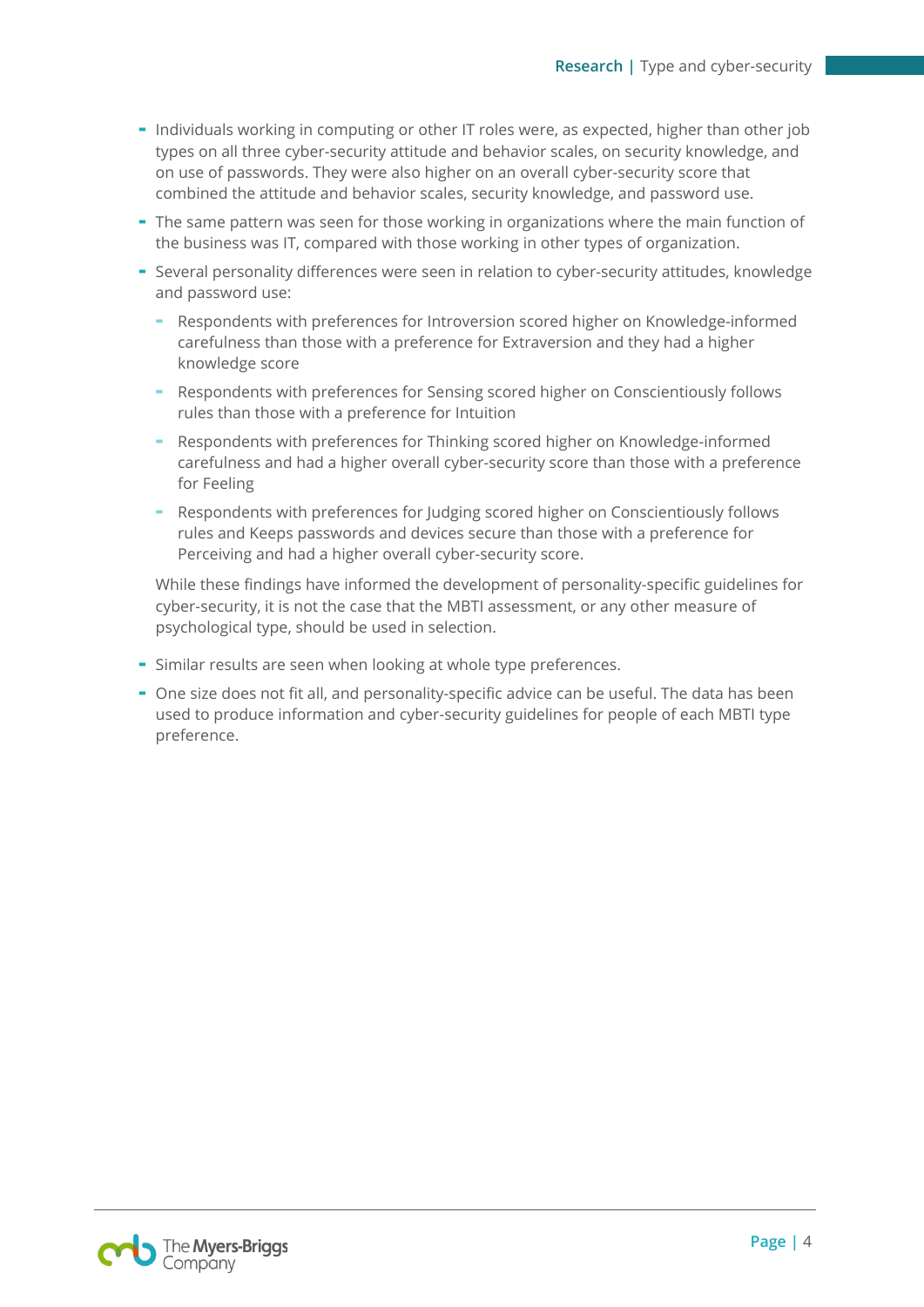## <span id="page-4-0"></span>**Introduction and methodology**

### <span id="page-4-1"></span>**Introduction**

The World Economic Forum has identified data fraud and cyber-attack as major issues facing society (World Economic Forum, 2019). Cyber-crime is a growing problem and cyber-security is of increasing importance. Cyber-crimes may be 'syntactic' (exploiting technical weaknesses in software and systems to secure personal data), semantic (social engineering, exploiting the psychology of individuals) or a blend of both (Smith, 2010). In a 2019 survey of 1,700 IT professionals, 78% reported a successful cyber-attack within the last year (Cyberedge Group, 2019), and identified detection of rogue insiders and other insider attacks as one of the threats that organizations are least prepared for. Rogue insiders are current or former employees, contractors or others who can access an organization's IT network or systems and who have carried out malicious attacks.

While much research has focused on these rogue insiders (for example, Cappelli, Moore, & Trzeciak, 2012), less attention has been paid to the unintentional or accidental insider. These individuals do not have malicious intent but can still compromise an organization's IT network or systems via their accidental actions. They can be equally as damaging as malicious insiders, and many organizations have put much effort into staff training and education in order to mitigate this threat. Indeed, this 'human factor' is often seen as the weak link in information security (Metalidou, et al., 2014). However, a 'one size fits all' approach may not always be effective. Individual differences exist in all aspects of human behavior, and cyber-security is unlikely to be an exception. It would therefore be advantageous if employees could identify their individual susceptibility to different forms of cyber-threat.

Several specialized scales have been developed to examine the human factors influencing security behavior. They've been used to identify how likely an employee is to become an accidental insider, or how personality relates to the types of attack an individual is more susceptible to. These include 'SeBIS', the Security Behaviour Intention Scale (Egelman & Peer, 2015) and 'HAIS-Q', the Human Aspects of Information Security Questionnaire (Parsons, McCormac, Butavicius, Pattinson, & Jerram, 2014). These are, however, for the most part, specialized research instruments, not widely used by organizations. Conversely, The Myers-Briggs Type Indicator (MBTI) model of personality (Myers, McCaulley, Quenk, & Hammer, 2018) is already widely used for self-development by organizations and individuals (Furnham, 2017). It therefore provides a useful starting point for personality-based guidelines for the many people who already know their MBTI personality type. The MBTI approach looks at four areas of personality type (Extraversion or Introversion, Sensing or Intuition, Thinking or Feeling and Judging or Perceiving) and at how these combine dynamically to describe the whole person. The model is described in detail in Appendix A.

This study set out to identify the relationship between the MBTI model and cyber-security behavior, and thereby develop personality-based guidelines. It is the first to look specifically at how MBTI type relates to cyber-security, and one of only a small number of studies to address the link between cyber-security behavior and personality.

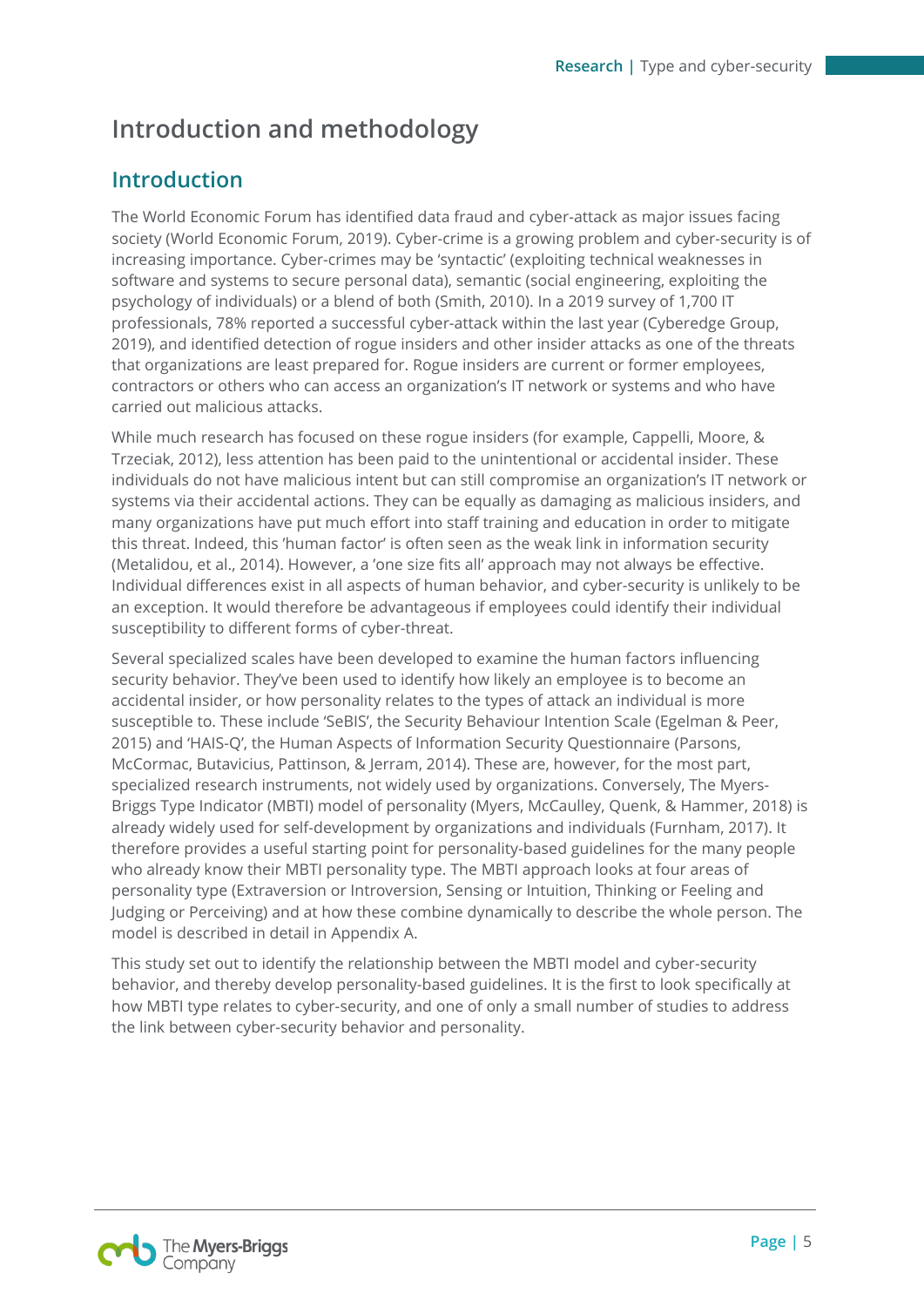### <span id="page-5-0"></span>**Methodology**

To carry out the study, we created an online survey. This was publicized via LinkedIn, Facebook, online forums, on The Myers-Briggs Company website [\(https://www.themyersbriggs.com\)](https://www.themyersbriggs.com/) and by direct communication to individuals who had previously completed the MBTI assessment online.

Participants were asked to give their MBTI best-fit (validated) four-letter type, and for a range of background information including their gender, age, employment status, the country in which they worked, job role and level, the size and principal function of their organization, and what IT support they had available. They also completed 40 questions relating to their views on both cyber-security and their role, and they were asked how recently they had experienced phishing or other cyber-attacks. Finally, they answered a number of questions relating to their cybersecurity knowledge, based in part on questions adapted from the Microsoft *Test your internet security* online quiz (Microsoft, 2019), but with a number of new items added.

The analysis is based on data from 563 people who completed the online survey.

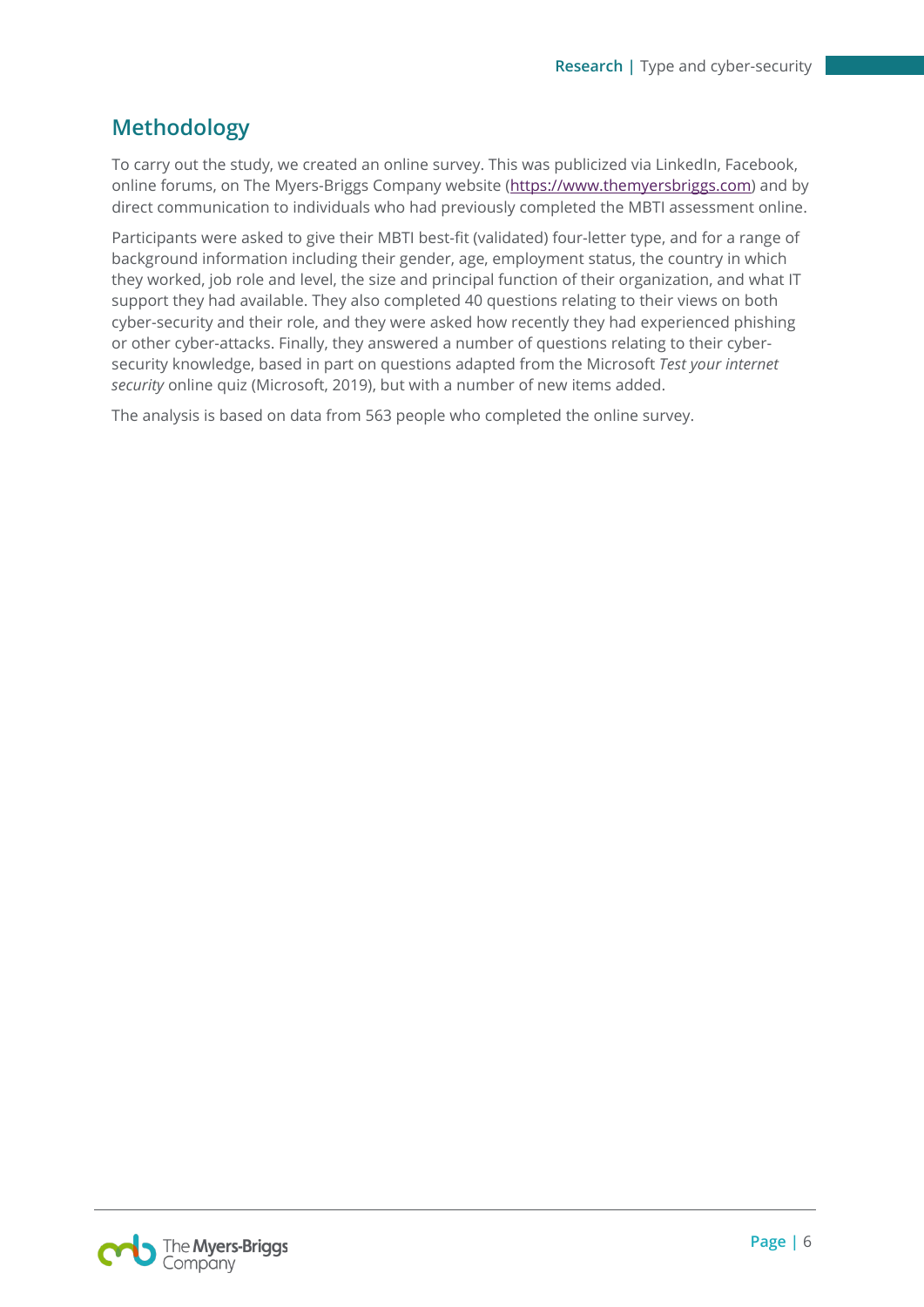## <span id="page-6-0"></span>**Results**

## <span id="page-6-1"></span>**Who took part? Description of the sample**

#### **Group demographics**

63% of the group were female, and 36% male, with 1% preferring not to say or to self-describe. Age ranged from 20 years to 73 years, with an average (mean) of 43 years:



Most respondents (84%) were employed full-time by an organization. Just under half worked principally in the United States, though 40 different countries were represented in total.



**Country you principally work in**

7%



48%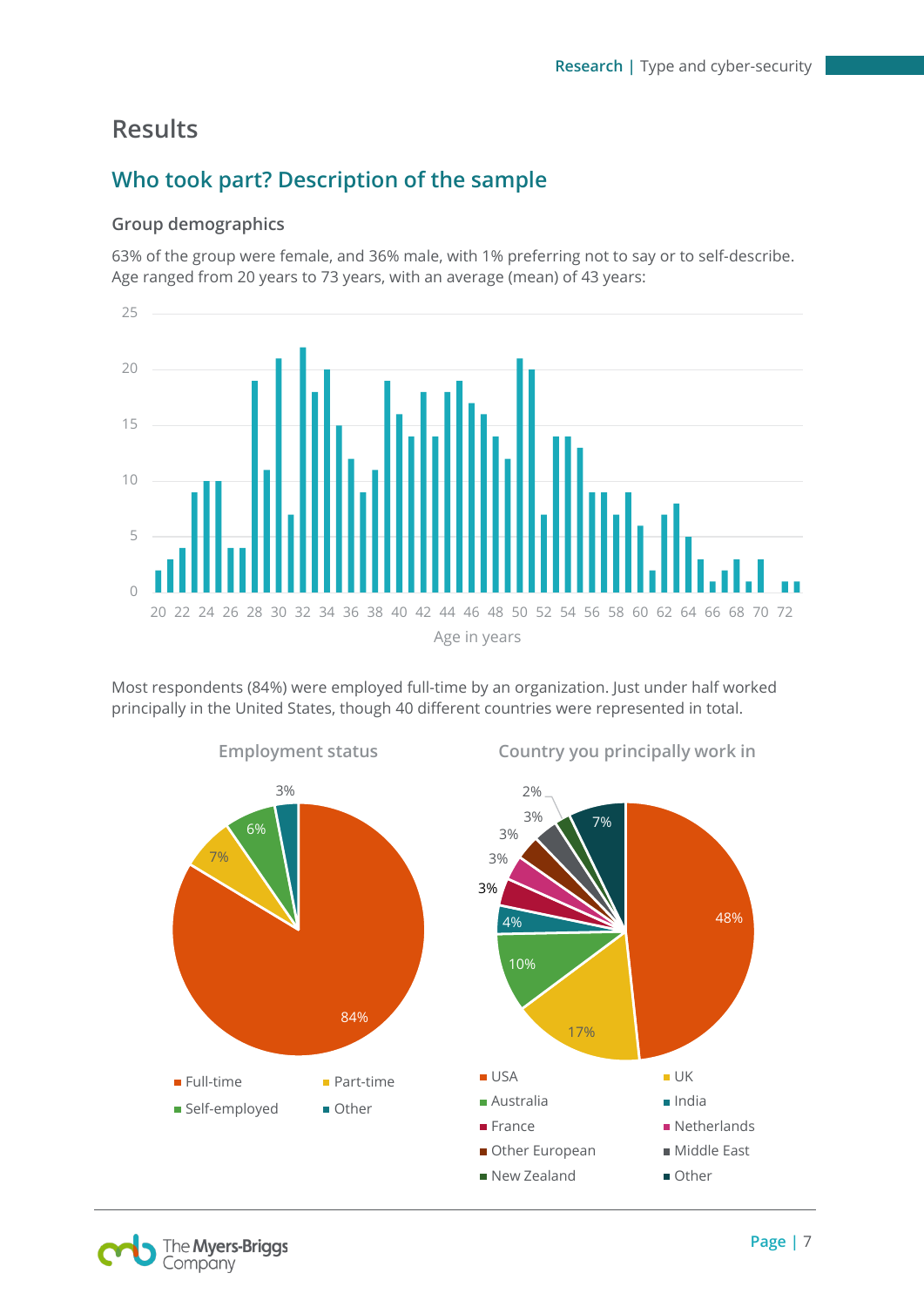A range of job roles and levels were represented.



#### **Job level**



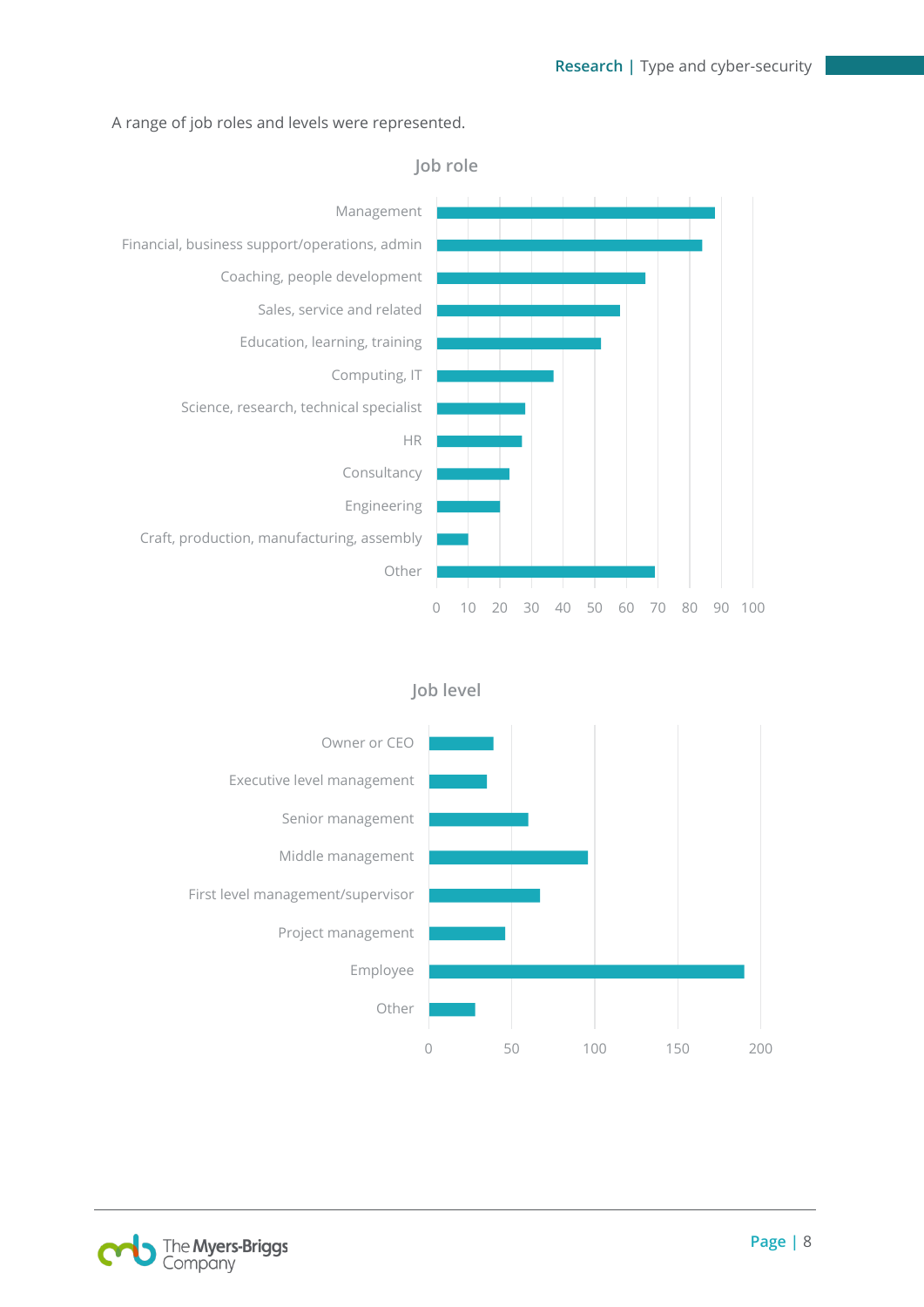Survey respondents worked for a wide range of organizations, in terms of both function and size.



#### **Main function of your organization**





#### Most respondents had access to internal IT support within their organization.



#### **What IT support do you have available?**

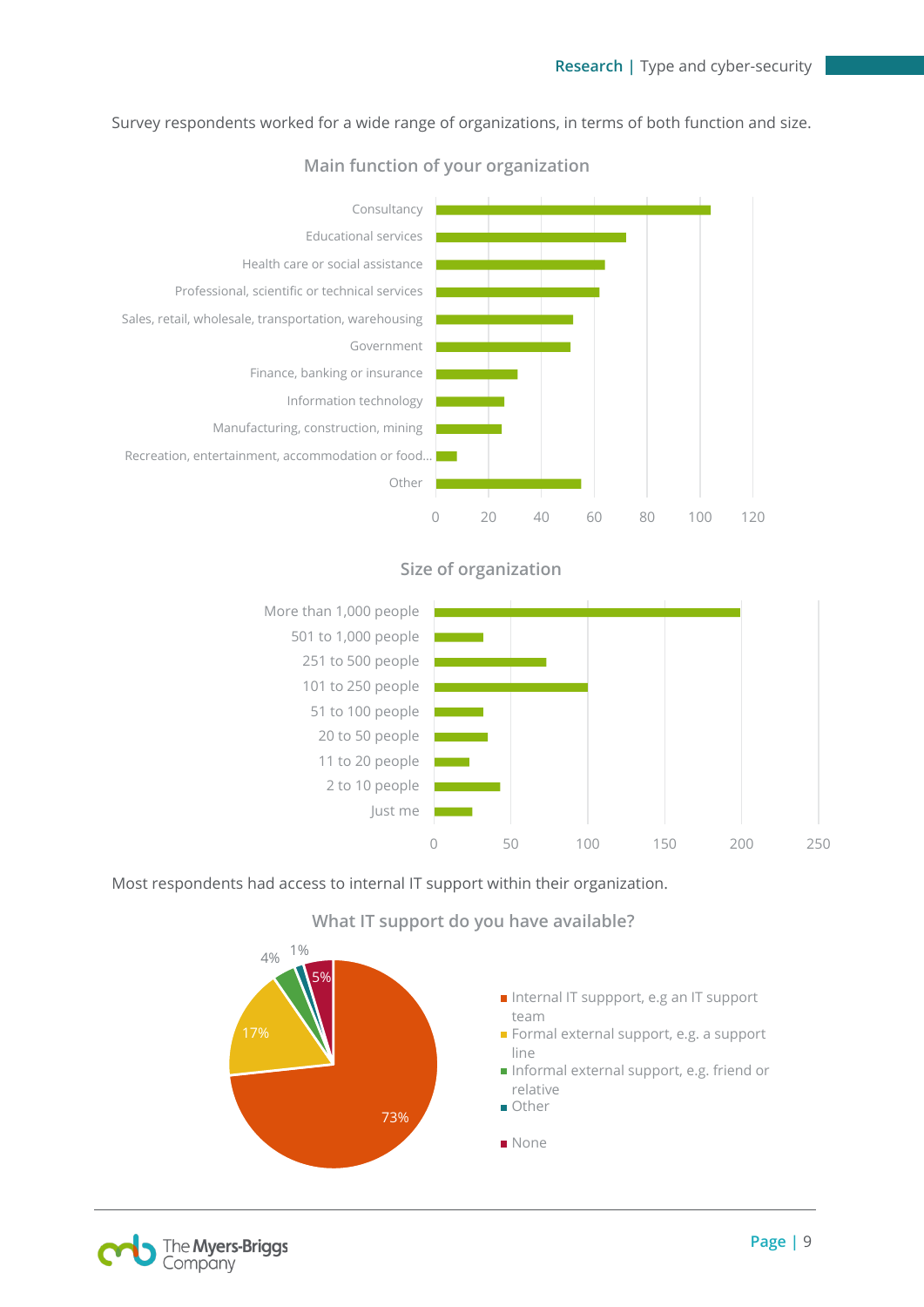#### **Type distribution**

Type data was available for 530 individuals. A type table for this group is shown below:

| <b>ISTJ</b><br>$N = 62$<br>11.7%<br>SSR=1.01 | <b>ISFJ</b><br>$N=20$<br>3.8%<br>SSR=0.27 | <b>INFJ</b><br>$N=42$<br>7.9%<br>SSR=5.28  | <b>INTJ</b><br>$N = 49$<br>9.2%<br>SSR=4.40 | <b>Type</b><br>E           | N<br>248<br>282   | $\frac{0}{0}$<br>46.8%<br>53.2% |
|----------------------------------------------|-------------------------------------------|--------------------------------------------|---------------------------------------------|----------------------------|-------------------|---------------------------------|
| <b>ISTP</b><br>$N=26$<br>4.9%<br>SSR=0.91    | <b>ISFP</b><br>$N=19$<br>3.6%<br>SSR=0.41 | <b>INFP</b><br>$N=32$<br>6.0%<br>SSR=1.37  | <b>INTP</b><br>$N=32$<br>6.0%<br>SSR=1.83   | S<br>$\mathbb N$<br>$\top$ | 233<br>297<br>287 | 44.0%<br>56.0%<br>54.2%         |
|                                              |                                           |                                            |                                             |                            |                   |                                 |
| <b>ESTP</b><br>$N=16$<br>3.0%<br>SSR=0.70    | <b>ESFP</b><br>$N=23$<br>4.3%<br>SSR=0.51 | <b>ENFP</b><br>$N=55$<br>10.4%<br>SSR=1.28 | <b>ENTP</b><br>$N = 28$<br>5.3%<br>SSR=1.65 | F<br>P                     | 243<br>299<br>231 | 45.8%<br>56.4%<br>43.6%         |

The SSR (Self-Selection Ratio) compares the sample to the general population. Types with an SSR greater than [1](#page-9-0) are over-represented in this group compared with the general population.<sup>1</sup> All Intuition types are therefore over-represented, and most Sensing types under-represented. This is not uncommon in a group of people interested in personality type. However, there are sufficient numbers of each type in the sample to carry out meaningful analyses.

<span id="page-9-0"></span><sup>&</sup>lt;sup>1</sup> The US national representative sample (Myers, McCaulley, Quenk, & Hammer, 1998) was used as a reference group

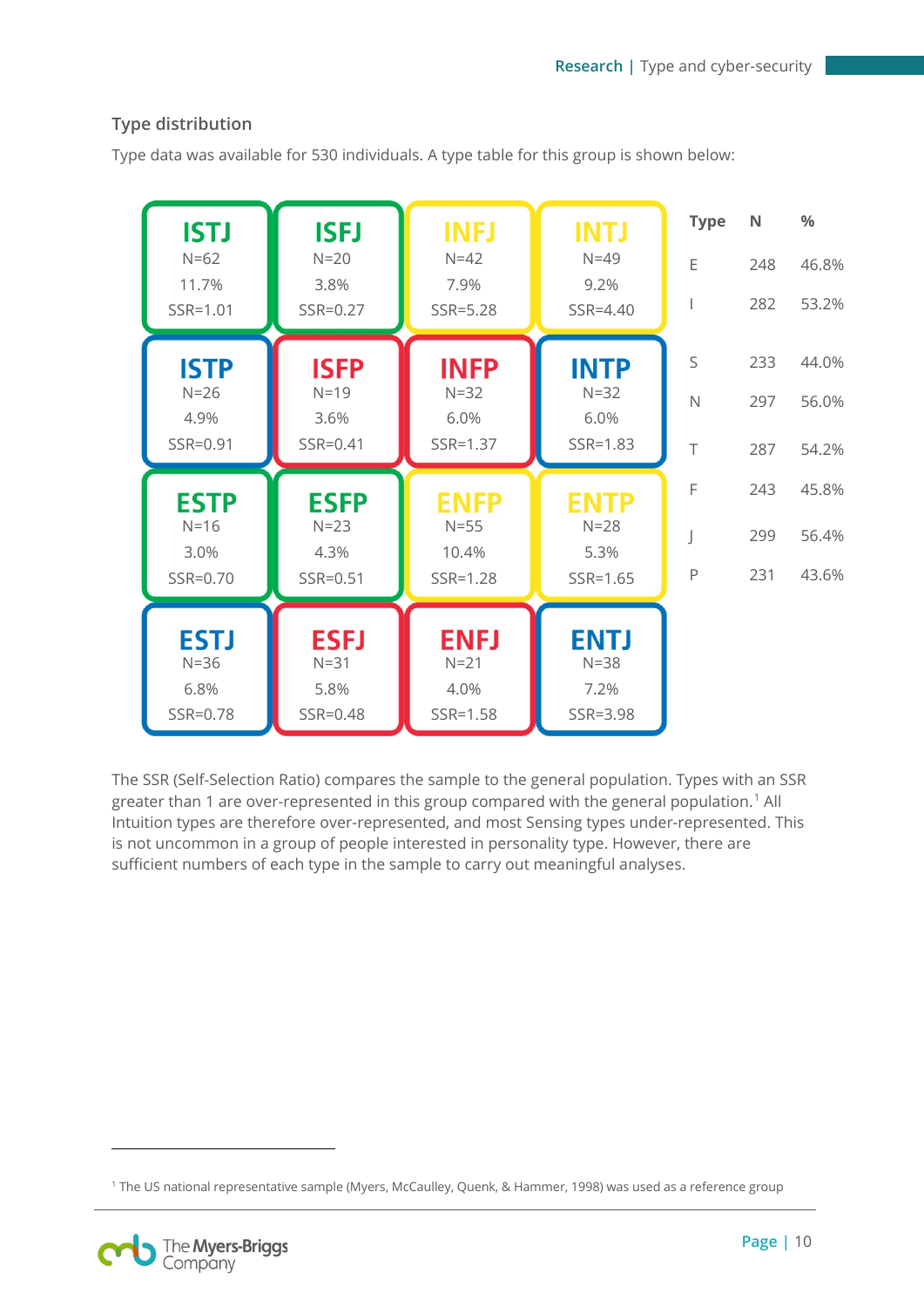### <span id="page-10-0"></span>**Experience of cyber-attacks**

#### **Overview**

Survey respondents were asked whether they had experienced phishing or other cyber-attacks in the last year, the last month, and the last week. Just under two-thirds believed they had been the subject of a cyber-attack in the last year; 15% believed they had experienced such an attack in the past week.



**I have experienced phishing or other cyber-attacks...**

#### **Personality differences**

It seems unlikely that an individual's personality type would influence how often they are subject to phishing or other cyber-attacks, and no links were hypothesized. Only one statistically significant personality difference was found between preference pairs<sup>2</sup>; respondents with a preference for Introversion were more likely to say they had experienced an attack in the past month than those with a preference for Extraversion. No statistically significant differences were found with whole type.

#### **Group differences**

Some targets may be more attractive for cyber-criminals than others. Existing research suggests that the frequency of successful cyber-attacks varies from country to country (Cyberedge Group, 2019), that larger organizations are targeted more often than smaller ones, and that some types of organization (e.g. national security) are targeted more often than others (e.g. agricultural services) (Thonnard, Bilge, Kashyap, & Lee, 2015). On an individual basis, older people, and especially the elderly, may be targets (James, Boyle, & Bennett, 2014). Women may be more likely to respond to 'spear-fishing' attacks, which utilize personal information about their intended victim (Halevi, Memon, & Oded, 2013).

<span id="page-10-1"></span><sup>2</sup> Based on chi-squared analysis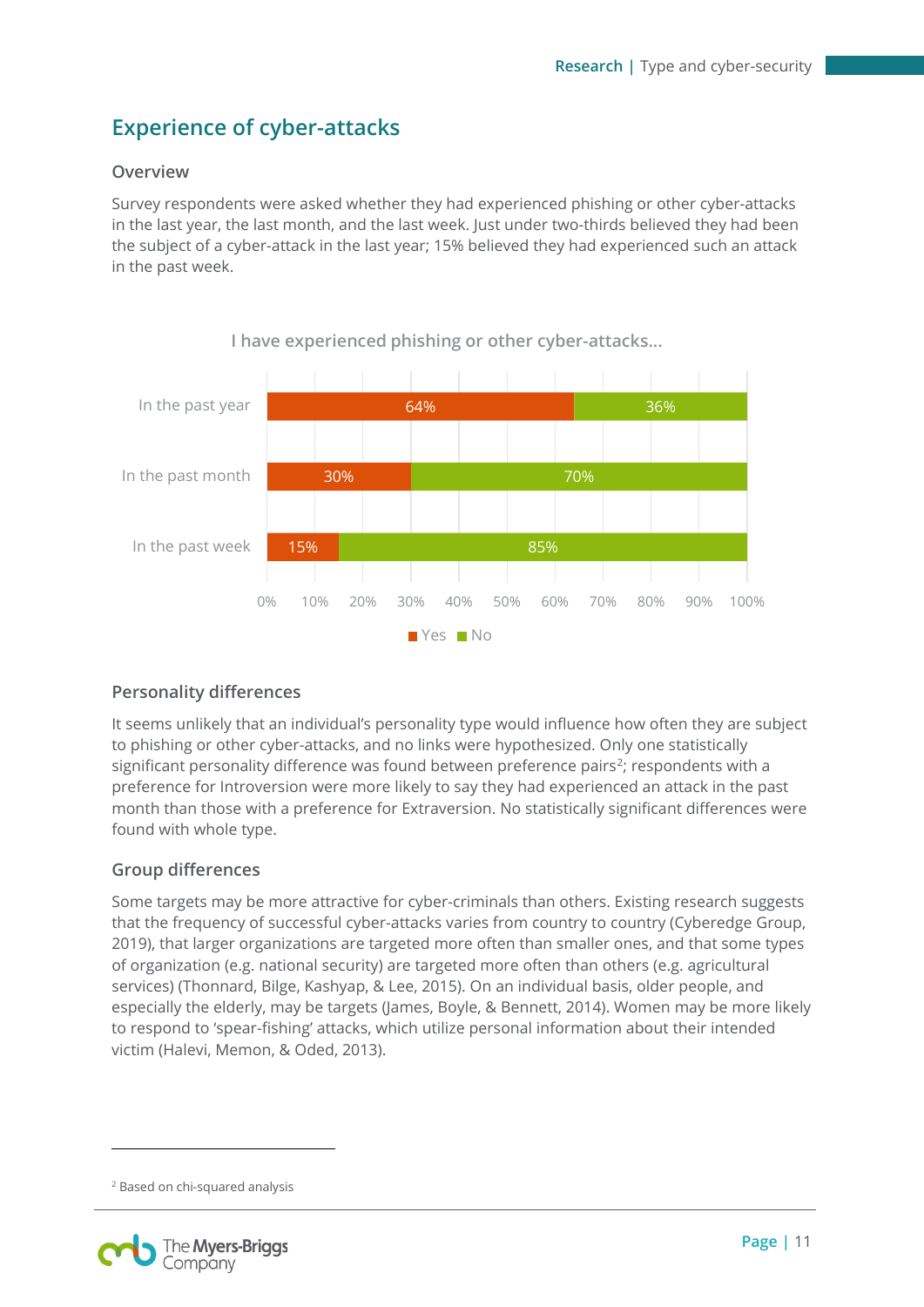Some statistically significant<sup>[3](#page-11-0)</sup> group differences were found in our data:

- Men are significantly more likely than women to say that they have experienced cyberattacks in the last month and the last week. This contrasts with the findings of Halevi et al., though other research by some of the same authors (Halevi, Lewis, & Memon, 2013) suggests that there may be only a limited correlation between the perception and the reality of being phished.
- Those employed full-time were significantly more likely than those employed part-time to say that they have experienced cyber-attacks in the last week.
- Those in management roles, and in sales, service and related jobs, are more likely than others to say they have experienced cyber-attacks in the last year. Those in sales are also more likely to have experienced such attacks in the last week.
- People based in the USA and UK are more likely than others to say that they have experienced cyber-attacks in the last year, week and month.
- Older respondents were more likely to have experienced cyber-attacks. The average ages of those who said they had experienced cyber-attacks in the last year, month and week were all significantly higher than those who had not<sup>4</sup>.

In contrast to the work of Thonnard et al., no statistically significant relationship was found between frequency of cyber-attacks and organization type or organization size.

<span id="page-11-1"></span><span id="page-11-0"></span><sup>4</sup> Based on independent-samples t-tests



<sup>&</sup>lt;sup>3</sup> Based on chi-squared analysis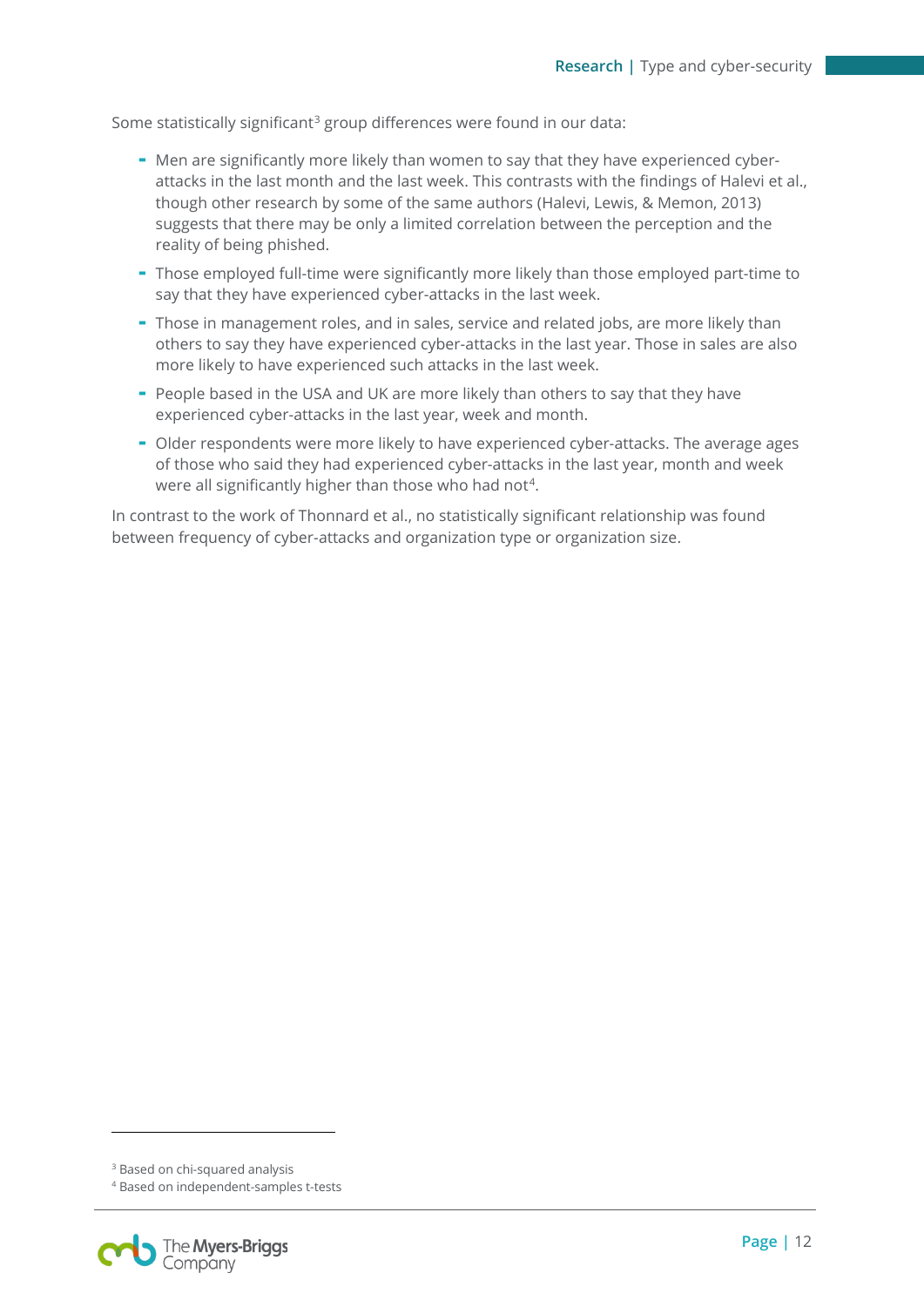## <span id="page-12-0"></span>**Views on cyber-security and job role**

#### **Overview**

Survey respondents were asked 40 questions about their views on cyber-security and on their job role, using a scale from strongly disagree to strongly agree. The average (mean) score on each question is shown below.

|                                                                         | Strongly<br>disagree | Disagree | Neither<br>disagree nor<br>agree | Agree | Strongly<br>agree |
|-------------------------------------------------------------------------|----------------------|----------|----------------------------------|-------|-------------------|
| I use a password or passcode to unlock my laptop or tablet              |                      |          |                                  |       |                   |
| Everyone in my organization has a role to play in IT security           |                      |          |                                  |       | П                 |
| A data breach would be disastrous for my organization                   |                      |          |                                  |       | п                 |
| I enjoy my work                                                         |                      |          |                                  |       | п                 |
| My work is interesting                                                  |                      |          |                                  |       | П                 |
| I set my computer screen to automatically lock if I don't use it for a  |                      |          |                                  |       |                   |
| I always follow all the IT security rules and procedures in my          |                      |          |                                  |       |                   |
| In my organization there are clear policies and rules on cyber-security |                      |          |                                  |       |                   |
| I have a great deal of job satisfaction                                 |                      |          |                                  |       |                   |
| I manually lock my computer screen when I step away from it             |                      |          |                                  | П     |                   |
| I have never ignored or contravened any of the IT security              |                      |          |                                  | п     |                   |
| I know the difference between websites that have a "http" address       |                      |          |                                  |       |                   |
| If I am browsing a website, I mouseover (hover over) links to see       |                      |          |                                  |       |                   |
| My job is often stressful                                               |                      |          |                                  |       |                   |
| I usually get what I want                                               |                      |          | п                                |       |                   |
| If I can, I will re-use the same password                               |                      |          |                                  |       |                   |
| When I am prompted about a software update, I install it right away     |                      |          |                                  |       |                   |
| I do things in my own way                                               |                      |          |                                  |       |                   |
| I am certain that I won't be caught out by cyber-attacks                |                      |          |                                  |       |                   |
| Work is quite stressful at the moment                                   |                      |          | П                                |       |                   |
| I use the same password for most accounts and apps                      |                      |          |                                  |       |                   |
| I can get frustrated easily                                             |                      |          |                                  |       |                   |
| If I get an email from someone I know personally, it's OK to open any   |                      | п        |                                  |       |                   |
| At work, I am more impatient than most people                           |                      |          |                                  |       |                   |
| I write down my password                                                |                      |          |                                  |       |                   |
| I submit information to websites without first checking that it will be |                      | П        |                                  |       |                   |
| I'm having a hard time at work at the moment                            |                      |          |                                  |       |                   |
| I will ignore the rules in order to get things done                     |                      |          |                                  |       |                   |
| My organization's cyber-security procedures and rules get in the way    |                      | П        |                                  |       |                   |
| I can't be bothered to read security briefings or emails                |                      |          |                                  |       |                   |
| I have not always reported phishing attempts or other cyber-attacks     |                      |          |                                  |       |                   |
| I am often one of the last to realize that a new process or protocol    |                      | п        |                                  |       |                   |
| When someone sends me a link, I usually open it without first           |                      | П        |                                  |       |                   |
| I only use a password because my IT administrator makes me do so        |                      |          |                                  |       |                   |
| If my organisation did have a data breach, this would only be a public  |                      |          |                                  |       |                   |
| People see me as short-tempered                                         |                      | П        |                                  |       |                   |
| There are a lot of stupid rules about IT security in my organization    |                      | п        |                                  |       |                   |
| Many of the rules about IT security don't really apply to me            |                      | П        |                                  |       |                   |
| If I discover a security problem, I continue what I was doing;          |                      | п        |                                  |       |                   |
| Occasionally I will write down a password and leave this note next to   | п                    |          |                                  |       |                   |

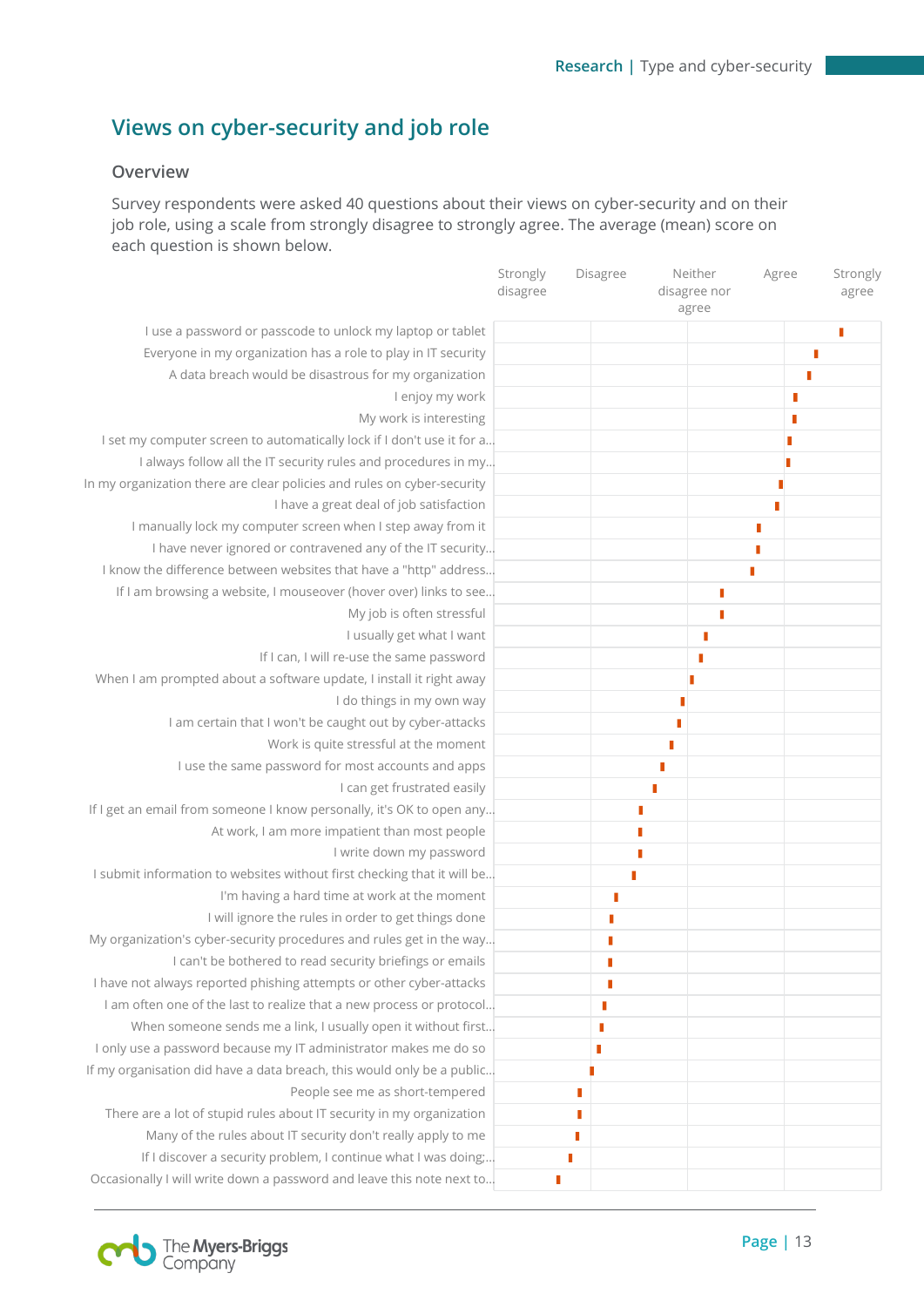The overall data do suggest that in general, respondents did have good security behaviors (such as using a password) and were less likely to have poor behaviors (such as leaving a note of the password next to their computer).

#### **The importance of cyber-security**

The data suggest that most respondents took cyber-security seriously. 82% agreed or strongly agreed that "A data breach would be disastrous for my organization" and only 13% agreed or strongly agreed that "If my organization did have a data breach, it would only be a public relations issue".



For the first statement, those working in large organizations were most likely to agree, as were those with formal IT support (especially internal support) and those whose role was as a first line manager or supervisor. Owners and CEOs were the least likely to agree [5](#page-13-0).

Those working in medium-sized organizations of between 11 and 50 people were the most likely to see a data breach as only a PR issue. Those who were self-employed or in larger organizations saw this as more important<sup>6</sup>, as did those with personality preferences for Extraversion<sup>7</sup>.

#### **Cyber-security dimensions**

Previous researchers have investigated cybersecurity attitudes and behaviors and proposed several possible dimensions or scales. For example, Kelley (2018) distinguished between *cyber hygiene* (proactively minimizing vulnerabilities to maintain system security) and *threat response* (the ability to prevent an attack from occurring by responding to a specific threat and being able to stop an occurring attack). Others have developed specific scales or questionnaires, such as the Cybersecurity Attitudes Scale (Howard, 2018), HAIS-Q, the Human Aspects of Information Security Questionnaire (Parsons, McCormac, Butavicius, Pattinson, & Jerram, 2014) or SeBis, the Security Behavior Intentions Scale (Egelman & Peer, 2015).

Informed by previous research but derived from factor and item analysis of the dataset, three scales of cyber-security attitudes and behaviors were derived from the 40 items. In addition, short scales of job-satisfaction and work-related stress were produced. All had acceptable to

<span id="page-13-2"></span><span id="page-13-1"></span><span id="page-13-0"></span><sup>7</sup> Based on an independent-samples t-test.



<sup>5</sup> Based on one-way analyses of variance.

<sup>6</sup> Based on one-way analyses of variance.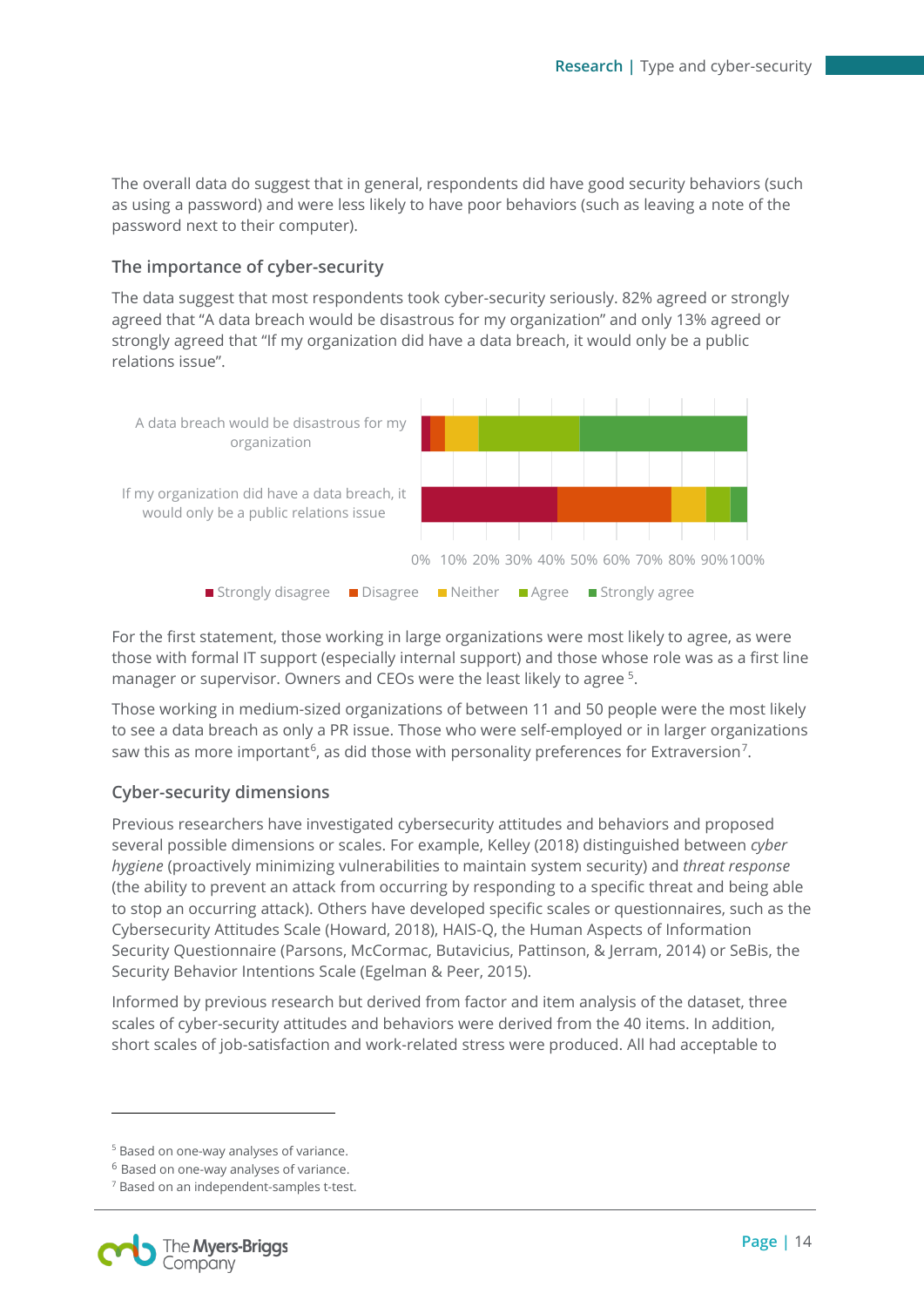good internal consistency reliability (coefficient alpha). A shorter self-scorable version of the cyber-security scales can be found in Appendix B.

| <b>Scale</b>                                    | <b>Items</b>                                                                                                                                                                                                                                                                                                                                                                                                                                                                                                                                                                                                                                                                                                                                                                                                                                               | Alpha |
|-------------------------------------------------|------------------------------------------------------------------------------------------------------------------------------------------------------------------------------------------------------------------------------------------------------------------------------------------------------------------------------------------------------------------------------------------------------------------------------------------------------------------------------------------------------------------------------------------------------------------------------------------------------------------------------------------------------------------------------------------------------------------------------------------------------------------------------------------------------------------------------------------------------------|-------|
| <b>Conscientiously</b><br>follows rules         | Everyone in my organization has a role to play in IT security<br>I always follow all the IT security rules and procedures in my organization<br>(-) I can't be bothered to read security briefings or emails<br>(-) I do things in my own way<br>I have never ignored or contravened any of the IT security rules in my<br>organization<br>(-) I have not always reported phishing attempts or other cyber-attacks<br>(-) If I discover a security problem, I continue what I was doing; someone<br>else will fix it<br>In my organization there are clear rules and procedures on cyber-<br>security<br>(-) Many of the rules about IT security don't really apply to me<br>(-) My organization's rules cyber-security rules and procedures get in the<br>way of productivity<br>(-) There are a lot of stupid rules about IT security in my organization | 0.773 |
| <b>Keeps</b><br>passwords and<br>devices secure | (-) I am often one of the last to realize that a new process or protocol has<br>been put into place<br>I manually lock my computer screen when I step away from it<br>(-) I only use a password because my IT administrator makes me do so<br>I set my computer screen to automatically lock if I don't use it for a<br>prolonged period<br>I use a password or passcode to unlock my laptop or tablet<br>(-) I write down my password<br>(-) Occasionally I will write down a password and leave this note next to<br>my computer                                                                                                                                                                                                                                                                                                                         | 0.651 |
| Knowledge-<br>informed<br>carefulness           | I know the difference between websites that have a "http" address and a<br>"https" address<br>(-) I submit information to websites without first checking that it will be<br>sent securely (e.g. SSL, https: or a 'lock' icon<br>(-) I use the same password for most accounts and apps<br>If I am browsing a website, I mouseover (hover over) links to see where<br>they go, before clicking on them<br>(-) If I can, I will re-use the same password<br>(-) If I get an email from someone I know personally, it's OK to open any<br>attachments<br>(-) When someone sends me a link, I usually open it without first checking<br>where it goes                                                                                                                                                                                                         | 0.757 |
| Job satisfaction                                | I enjoy my work<br>I have a great deal of job satisfaction<br>My work is interesting                                                                                                                                                                                                                                                                                                                                                                                                                                                                                                                                                                                                                                                                                                                                                                       | 0.883 |
| <b>Work-related</b><br><b>stress</b>            | I'm having a hard time at work at the moment<br>My job is often stressful<br>Work is quite stressful at the moment                                                                                                                                                                                                                                                                                                                                                                                                                                                                                                                                                                                                                                                                                                                                         | 0.752 |

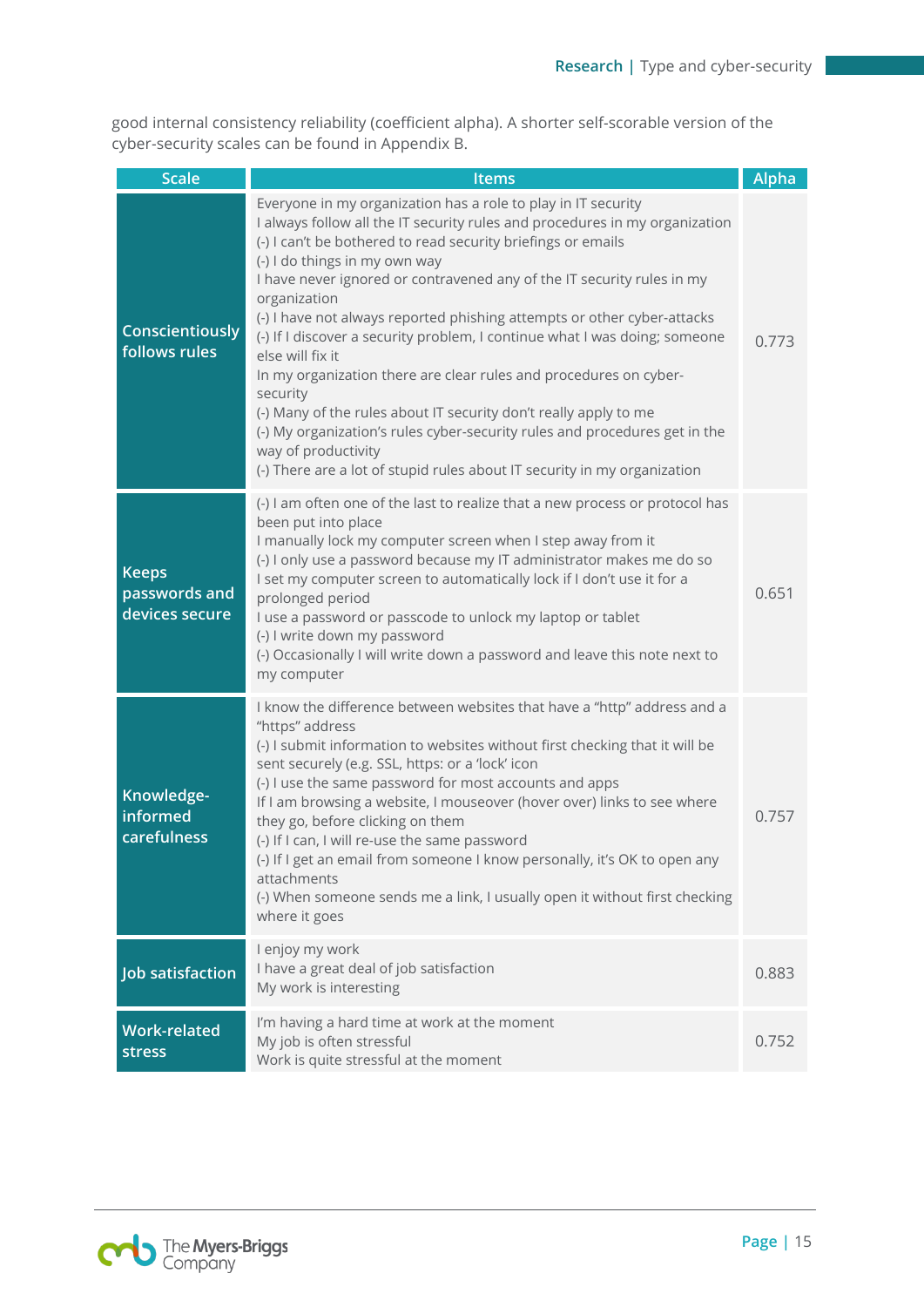

Each individual question was scored on a scale from strongly disagree to strongly agree, 1 to 5. The chart below shows the average (mean) score for the items in each scale.

On average, respondents tended to have high levels of job satisfaction and to believe that they keep passwords and devices secure.

There are some inter-correlations between the security scales, but these are small enough to allow the scales to be treated as separate dimensions.

|                      | ا Follows rules | Keeps secure | <b>Carefulness</b> | $ $ ob satisfaction | <b>Work-related stress</b> |
|----------------------|-----------------|--------------|--------------------|---------------------|----------------------------|
| <b>Follows rules</b> |                 | $.470**$     | $.421**$           | $.141**$            | $-197**$                   |
| <b>Keeps secure</b>  |                 |              | $.483**$           | $.202**$            | $-100*$                    |
| <b>Carefulness</b>   |                 |              |                    | $.129**$            | $.109*$                    |
| Job satisfaction     |                 |              |                    |                     | $-289**$                   |
| <b>Stress</b>        |                 |              |                    |                     |                            |

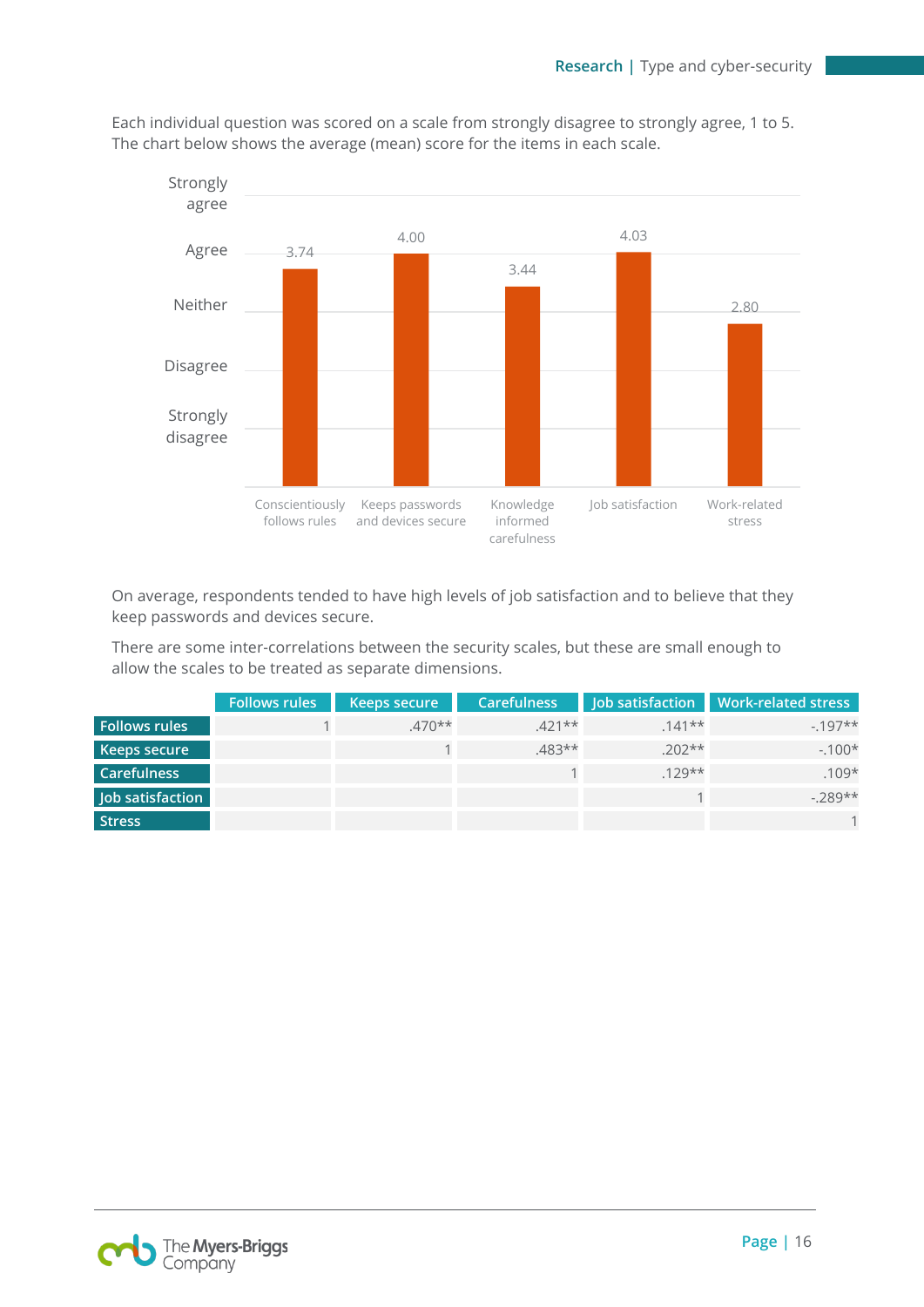#### **Personality differences in cyber-security and job scales**

Four scales – *Conscientiously follows rules*, *Keeps passwords and devices secure*, *Knowledge-informed carefulness* and *Job satisfaction* – show significant differences with one or more of the MBTI preference pairs<sup>8</sup>:

- Those with a preference for Sensing, and those with a preference for Judging, score significantly higher on *Conscientiously follows rules*
- Those with a preference for Judging score significantly higher on *Keeps passwords and devices secure*
- Those with a preference for Introversion, and those with a preference for Thinking, score significantly higher on *Knowledge-informed carefulness*
- Those with a preference for Extraversion, and those with a preference for Intuition, score significantly higher on *Job satisfaction*.

These differences are summarized in the table below, where 'd' refers to Cohen's d, a statistic used to describe the size of the difference between any two preferences. These differences are statistically significant but relatively small.

| <b>Cybersecurity scale</b>                   | $E-I$                    | $\mathbf d$              | $S-N$                    | d                        | $T-F$                    | d                        | $J-P$                    | d    |
|----------------------------------------------|--------------------------|--------------------------|--------------------------|--------------------------|--------------------------|--------------------------|--------------------------|------|
| Conscientiously<br>follows rules             | $\overline{\phantom{a}}$ | $\overline{\phantom{a}}$ | S                        | 0.18                     | $\overline{\phantom{a}}$ | $\overline{\phantom{a}}$ |                          | 0.29 |
| <b>Keeps passwords</b><br>and devices secure |                          | $\overline{\phantom{a}}$ | $\overline{\phantom{a}}$ | $\overline{\phantom{a}}$ | $\overline{\phantom{a}}$ | $\overline{\phantom{a}}$ |                          | 0.23 |
| Knowledge-<br>informed<br>carefulness        |                          | 0.18                     | $\overline{\phantom{a}}$ | $\overline{\phantom{a}}$ | Τ                        | 0.25                     | $\overline{\phantom{a}}$ |      |
| Job satisfaction                             | E                        | 0.26                     | $\mathbb N$              | 0.18                     | $\overline{\phantom{a}}$ |                          |                          |      |

At preference pair level, there were no significant differences in *Work-related stress*.

These findings are broadly in agreement with previous research using the Five Factor Model of personality. The research found that Extraversion and Conscientiousness related to a lower likelihood to violate cybersecurity policies (McBride, Carter, & Warkentin, 2012), and Conscientiousness to a lower likelihood to take risks and a greater likelihood to follow the rules (McCormac, et al., 2017).

Each of these scales also showed a statistically significant relationship with whole type<sup>9</sup>. As with the preference pairs, there was no significant relationship with stress. The charts on the following pages show the mean (indicated by the black square) and standard deviation (orange bars) of each scale for each type. Note that though there are significant differences between types, no type has an average score below the mid-point of 3 for any scale. On the whole, the sample were conscious of and careful with cyber-security.

<span id="page-16-0"></span><sup>8</sup> Based on independent-samples t-tests.

<span id="page-16-1"></span><sup>&</sup>lt;sup>9</sup> Based on one-way analyses of variance.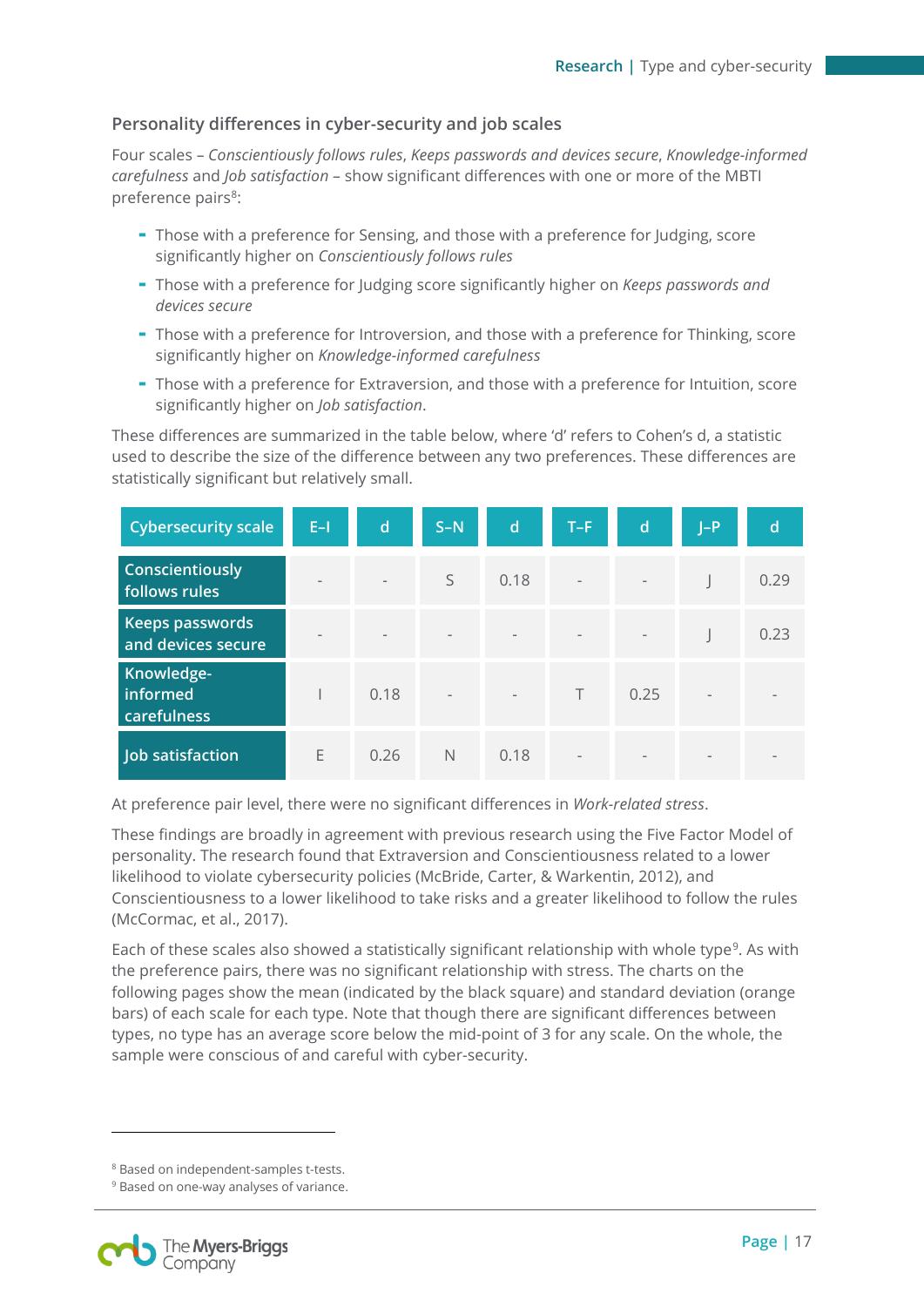

**Conscientiously follows rules: mean and sd by type**

Those with ES\_J preferences are the most likely to conscientiously follow the rules; those with E\_TP the least likely.





Those with ESFP and ENTJ preferences are the most likely to say that they keep devices and passwords secure; those with ESTP preferences are the least likely.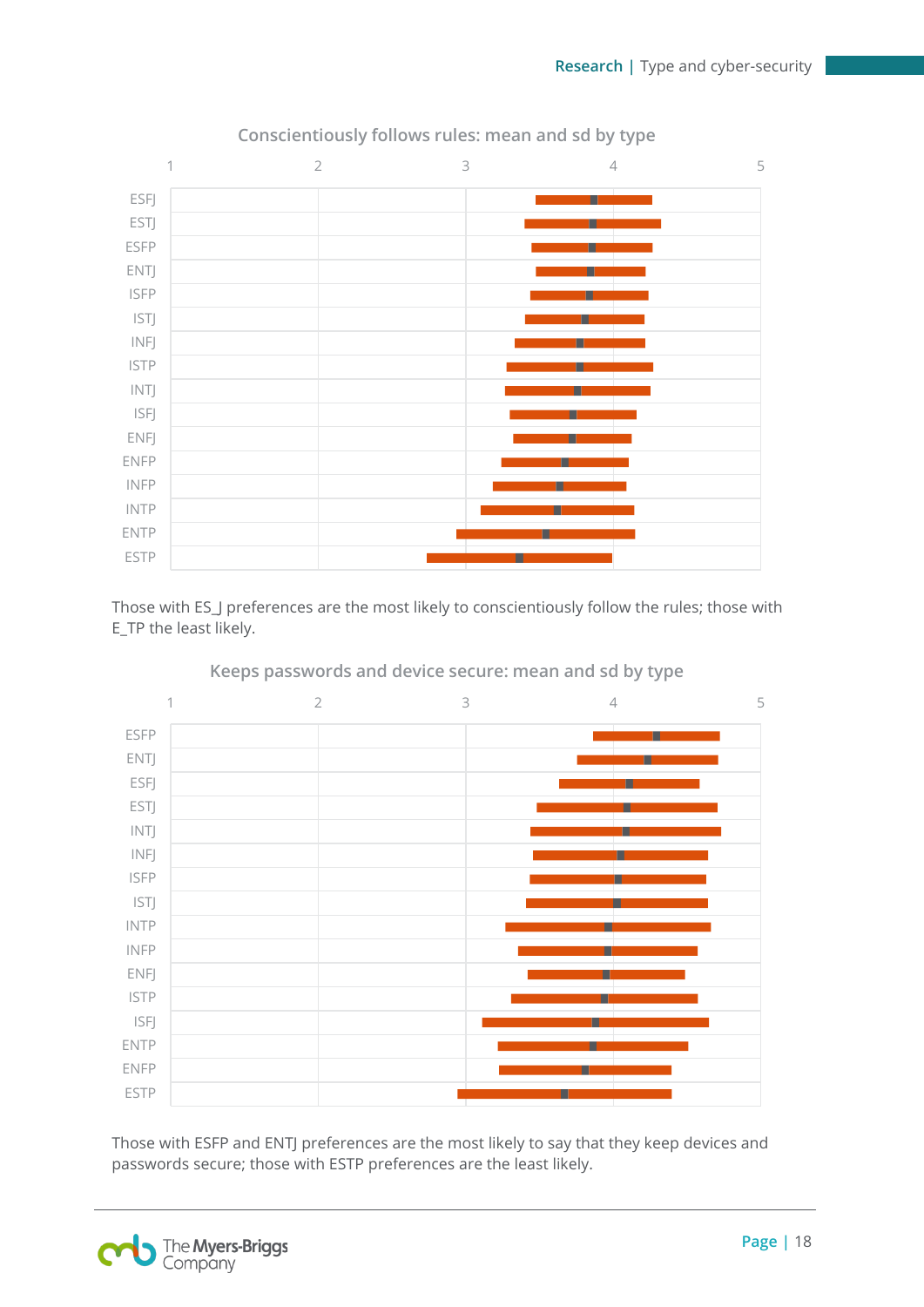

**Knowledge informed carefulness: mean and sd by type**

In general, those with a Thinking preference score higher on this scale, in particular INTP and INTJ. Those with a preference for ENFJ have the lowest score.



**Job satisfaction: mean and sd by type**

Although INTP is the type with the highest level of job satisfaction, in general those with preferences for Extraversion tend to be higher here. These results are consistent with other research. For example, a large-scale study by Boult, Thompson, & Schaubhut (2019) found that those with preferences for ISTP had, on average, the lowest overall levels of well-being.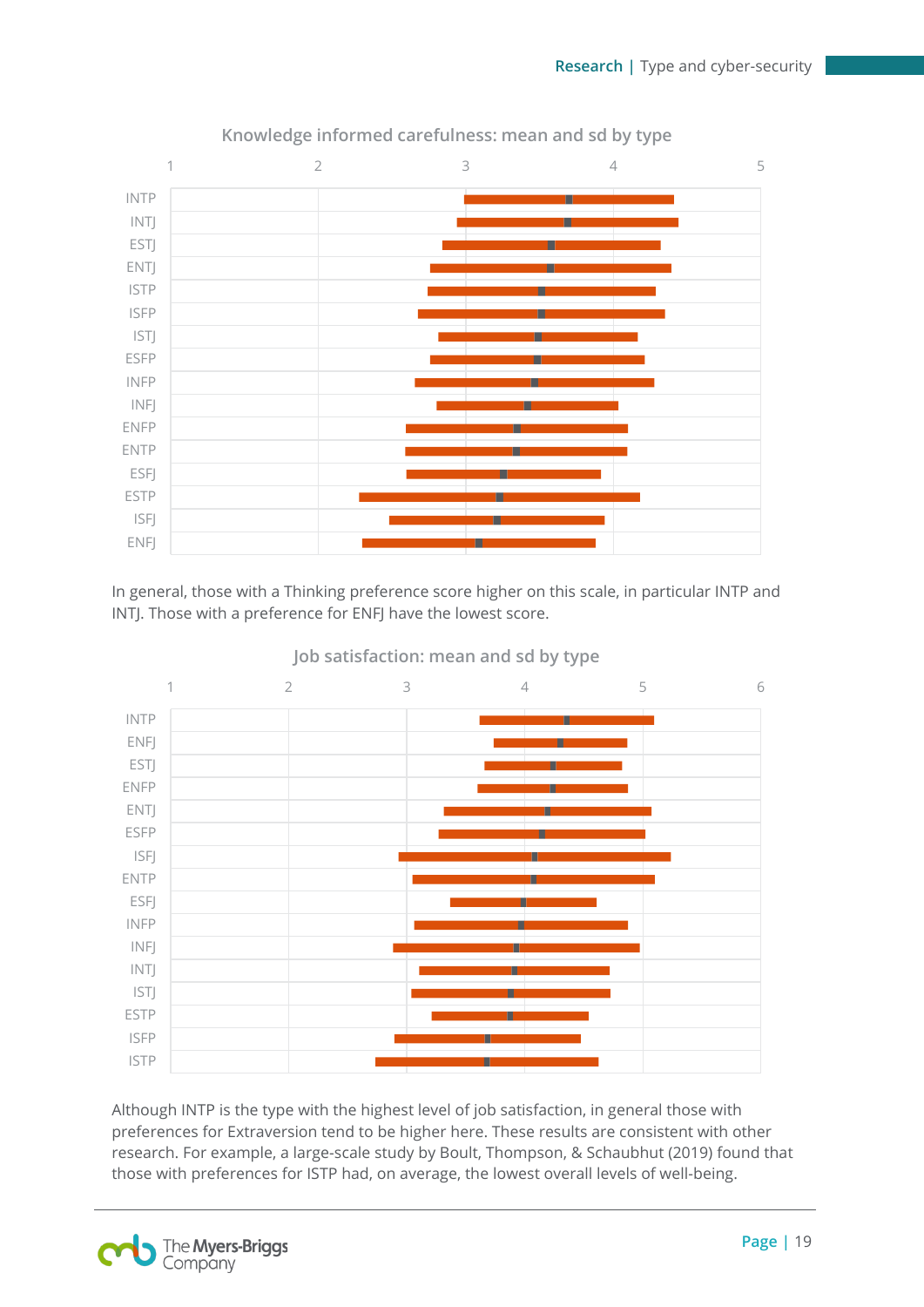#### **Group differences**

There were several demographic differences<sup>[10](#page-19-0)</sup>:

- On average, men scored more highly than women on Keeps passwords and devices secure and Knowledge-informed carefulness<sup>11</sup>.
- Older respondents tended to score higher on Conscientiously follows rules, Knowledgeinformed carefulness and Job satisfaction*[12](#page-19-2)*.
- Those who were self-employed reported higher levels of *Job satisfaction* than other groups.
- Those working in the United States were on average the highest on *Conscientiously follows rules*, significantly more so than those working in India, who were the lowest. UK and Australian respondents also scored significantly higher than Indian workers.
- Individuals working in computing or other IT roles were, on average, the highest on *Conscientiously follows rules*, *Keeps passwords and devices secure* and *Knowledge Informed carefulness*. They were significantly higher:
	- On *Conscientiously follows rules* than those in consultancy, education, engineering or scientific jobs
	- On *Keeps passwords and devices secure* than those in all other job categories
	- On *Knowledge-informed carefulness* than those in coaching, education, engineering, financial/business, HR, sales, scientific or management jobs
- A similar pattern was seen when looking at the whole organization. Individuals working in organizations where the main function of the business was IT were, on average, the highest on *Conscientiously follows rules*, *Keeps passwords and devices secure* and *Knowledge Informed carefulness*. They were significantly higher:
	- On *Conscientiously follows rules* than those in consultancy, educational, professional services or sales organizations
	- On *Keeps passwords and devices secure* than those in all other types of organization except manufacturing
	- On *Knowledge-informed carefulness* than those in all other types of organization except manufacturing and recreation, accommodation and food services.
- Owners or CEOs of organizations showed the highest level of *Job satisfaction*, significantly higher than all other levels except executive management. There was a steady reduction in average job satisfaction from Owner/CEO, through levels of managers, to employee level. Those at employee level showed significantly lower levels of job satisfaction than all other levels.
- Organization size did not show a consistent relationship with the three cyber-security scales, though the self-employed showed the highest level of job satisfaction.
- Respondents with access to internal IT support were the most likely to *Conscientiously follows rules* and to exhibit *Knowledge-informed carefulness.*

<span id="page-19-0"></span><sup>&</sup>lt;sup>10</sup> Unless stated otherwise, all significant differences quoted on this page are based on one-way analyses of variance.

<span id="page-19-1"></span><sup>&</sup>lt;sup>11</sup> Based on independent-samples t-tests.

<span id="page-19-2"></span><sup>&</sup>lt;sup>12</sup> Based on bivariate correlations of .169, .174 and .255 respectively, all significant at the 1% level.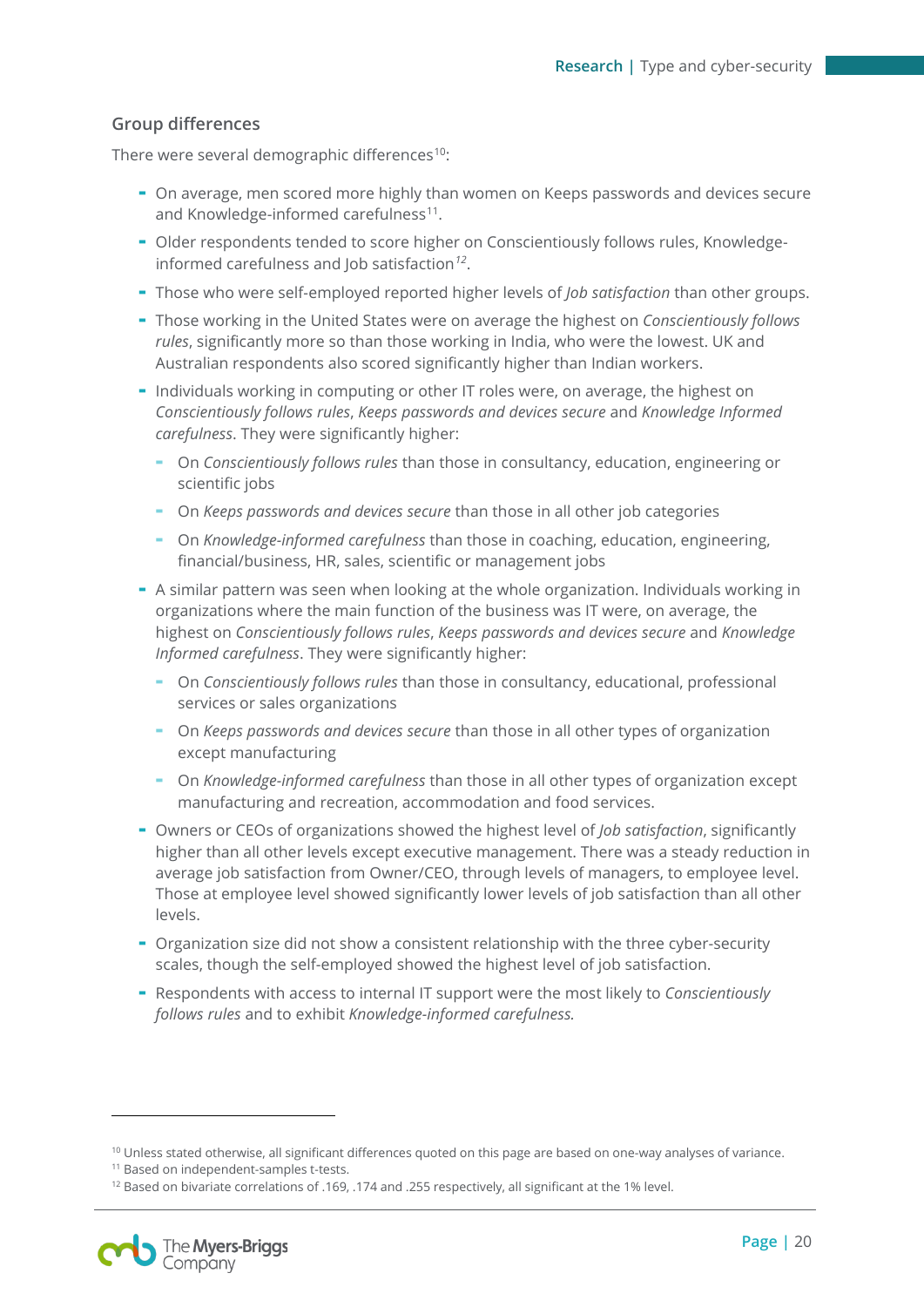#### **Relationship with experience of cyber-attack**

It was hypothesized that individuals with a higher score on *Knowledge-informed carefulness* would be more likely to realize that they had experienced a cyber-attack, and hence would be more likely to say that they had experienced such an attack. It was also hypothesized that those who had experienced an attack might have a higher degree of *Work-related stress*.

A significant relationship[13](#page-20-0) was found with *Knowledge-informed carefulness.* Those who had experienced cyber-attacks in the last year or last month were significantly higher on this scale. No significant relationship was found with *Work-related stress* or any scale other than *Knowledgeinformed carefulness*.



**Experience of cyber-attack and Knowledge-informed carefulness**

<span id="page-20-0"></span><sup>&</sup>lt;sup>13</sup> Based on an independent-samples t-test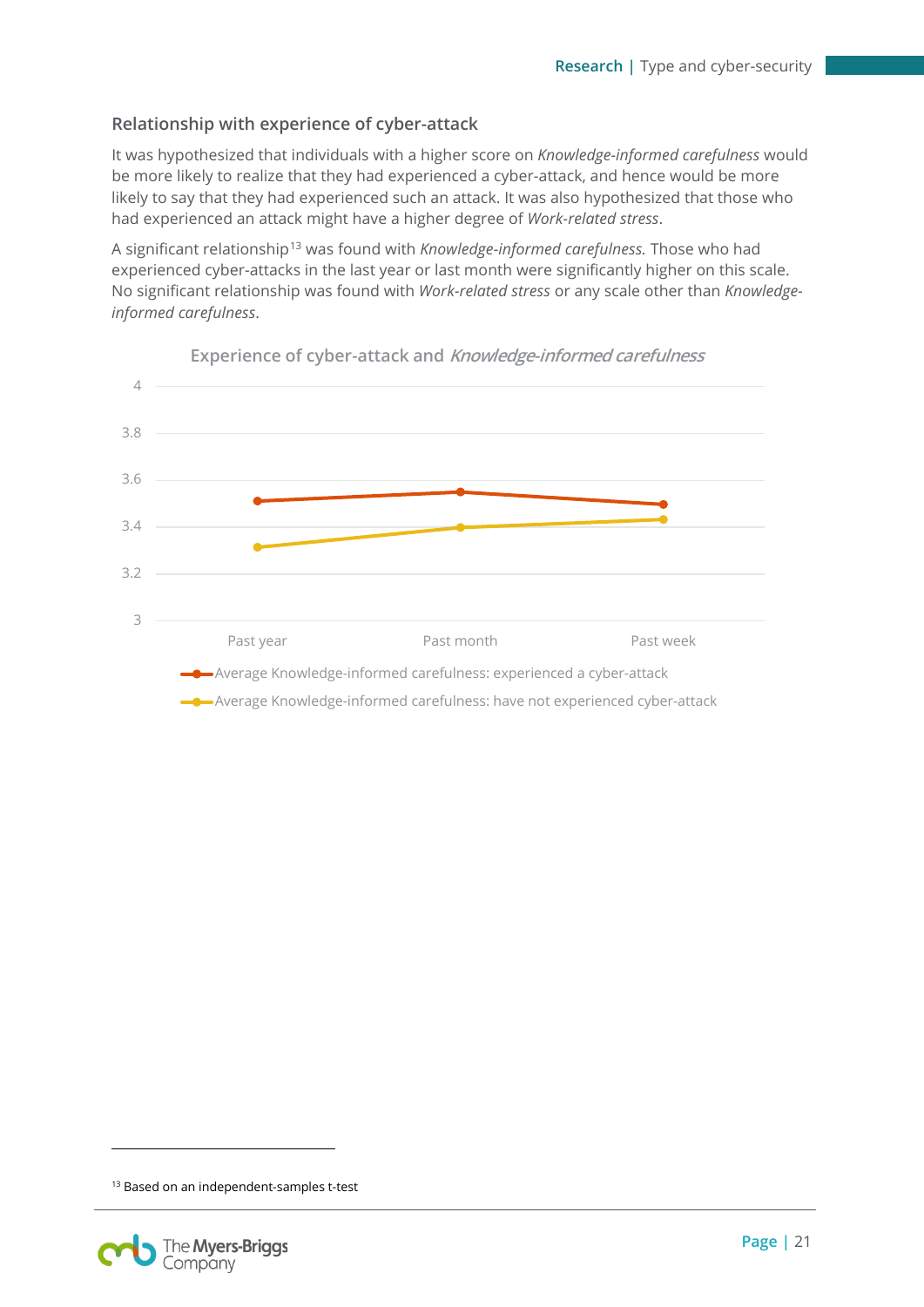## <span id="page-21-0"></span>**Cyber-security knowledge**

#### **Overview**

The cyber-security knowledge of survey respondents was assessed using a combination of questions adapted from the Microsoft *Test your internet security IQ* online quiz (Microsoft, 2019) and new items. Seven true/false questions measured general cyber-security knowledge. In each case, most respondents chose the correct answer. In the chart below, the questions have been re-ordered according to the percentage of respondents who answered 'true'.



#### **Percentage answering true and false to cyber-security questions**

Only the first question has 'true' as a correct answer. While some questions were seen by almost everyone as examples of poor cyber-security, others were seen as OK by a significant minority of respondents.

Overall, just under half of respondents answered every question correctly and no-one chose the wrong answer for every single question. The number of correct answers achieved by each respondent was summed to give an overall knowledge score.



**No. of questions correctly answered**

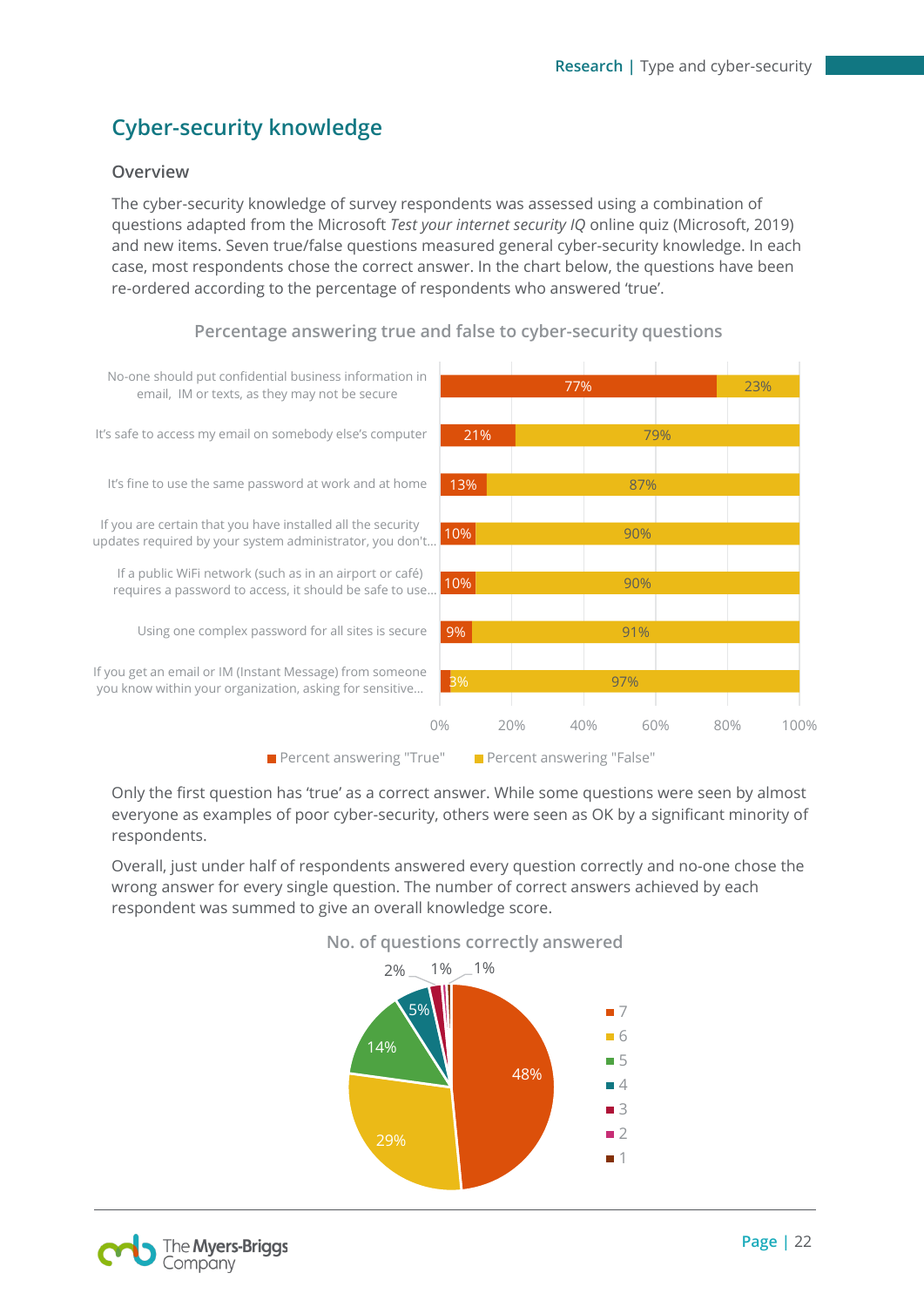#### **Relationship with personality, cyber-security scales, and other factors**

There were no personality differences in overall knowledge score between Sensing and Intuition, Thinking and Feeling, or Judging and Perceiving, but those with a preference for Introversion on average achieved a significantly higher score than those with a preference for Extraversion<sup>14</sup>. Further analysis shows that this difference comes principally from three questions. Extraverts are more likely than Introverts to agree that "if you get an email or IM (Instant Message) from someone you know within your organization, asking for sensitive personal information, it's OK to supply this" and that "if you are certain that you've installed all the security updates required by your system administrator, you don't need to worry about computer viruses". Introverts are more likely than Extraverts to agree that "No-one should put confidential business information in email, IM or texts, as they may not be secure".

Overall knowledge score showed statistically significant correlations (at the 1% level) with *Knowledge-informed carefulness* (r=0.389), *Conscientiously follows rules* (r=0.295) and *Keeps passwords and devices secure* (r=0.184). Correlations with Job satisfaction and Work-related stress were nonsignificant and close to zero. These results demonstrate that there is a relationship between views on and attitudes towards cyber-security and cyber-security knowledge.

Those who had experienced phishing or cyber-attacks in the last year had a significantly higher overall knowledge score than those who had not<sup>[15](#page-22-1)</sup>. No significant difference was found between those who had or had not experienced an attack in the last month, or the last week. It may be that, following an attack, it takes time for an individual to build up their cyber-security knowledge. Alternatively, the key difference may be between those who have never experienced a cyber-attack, and those who have. These results mirror the relationship between experience of cyber-attack and the scale of *Knowledge-informed carefulness*.

There was no significant difference in overall cyber-security score between men and women, or by employment type, job level, organization size or type of IT support available. However, two group differences were found:

- Those working in computing or IT jobs showed the highest score on average (6.47 out of a maximum possible of 7) and those working in HR the lowest (5.63)
- Similarly, those working in IT sector organizations showed the highest average score (6.46), with those in the recreation, entertainment, accommodation and food sectors the lowest (5.75)

<span id="page-22-1"></span><span id="page-22-0"></span><sup>&</sup>lt;sup>15</sup> Based on an independent-samples t-test



<sup>&</sup>lt;sup>14</sup> Based on an independent-samples t-test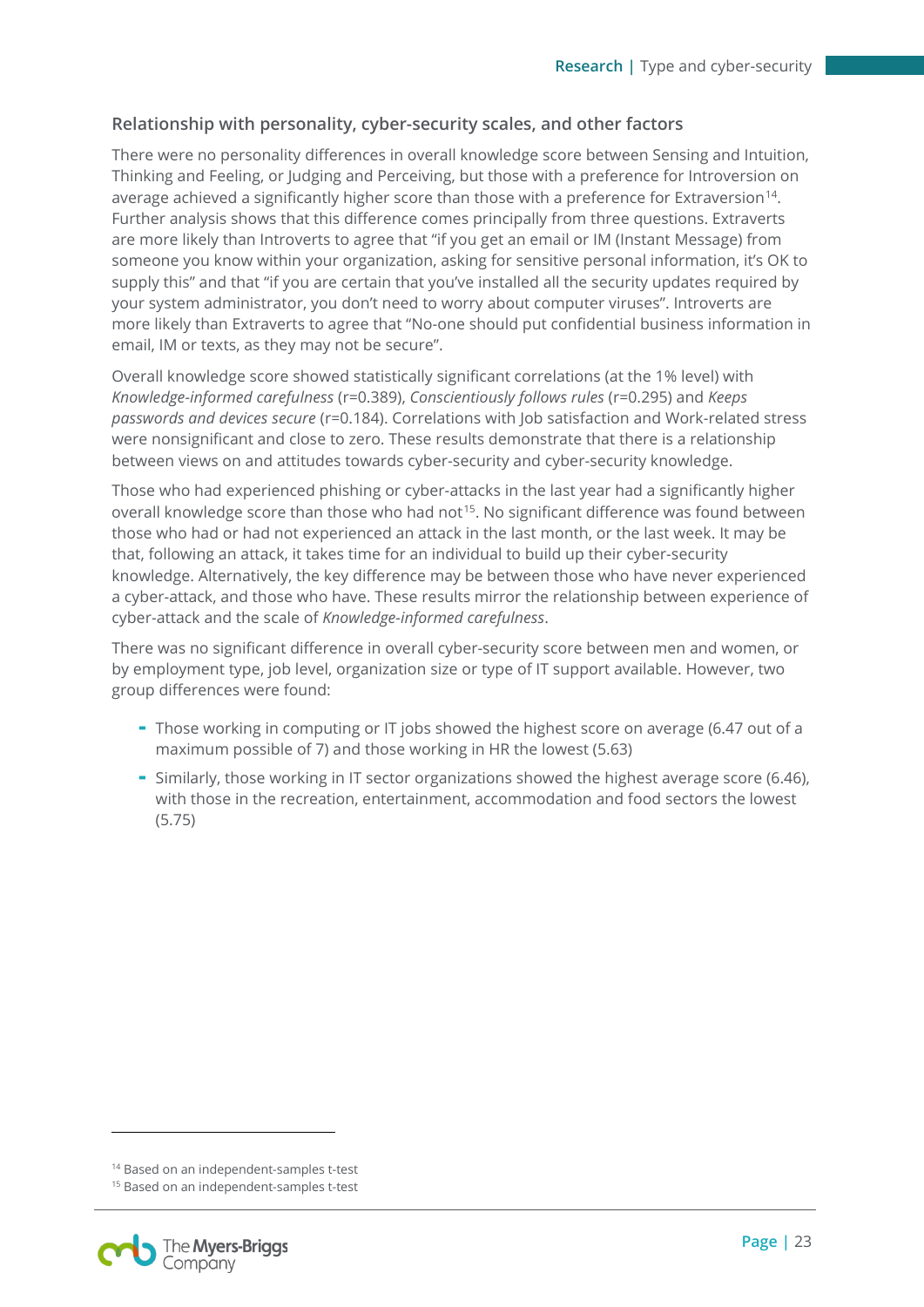### <span id="page-23-0"></span>**Use of passwords**

#### **Overview**

Respondents were also asked, "who is it OK to share your passwords with? Please check all that apply". In the chart below, the questions have been re-ordered according to the percentage of respondents who checked each option.



**Who is it OK to share your password with?**

Strictly, 'none of the above' is the only safe option. However, almost a quarter of respondents would share their password with their spouse or partner, and over 10% would share their password with their IT helpdesk or support function.

They were also given examples of possible passwords, and asked "which of the following would you say is a strong password?"



#### **Which of the following would you say is a strong password?**

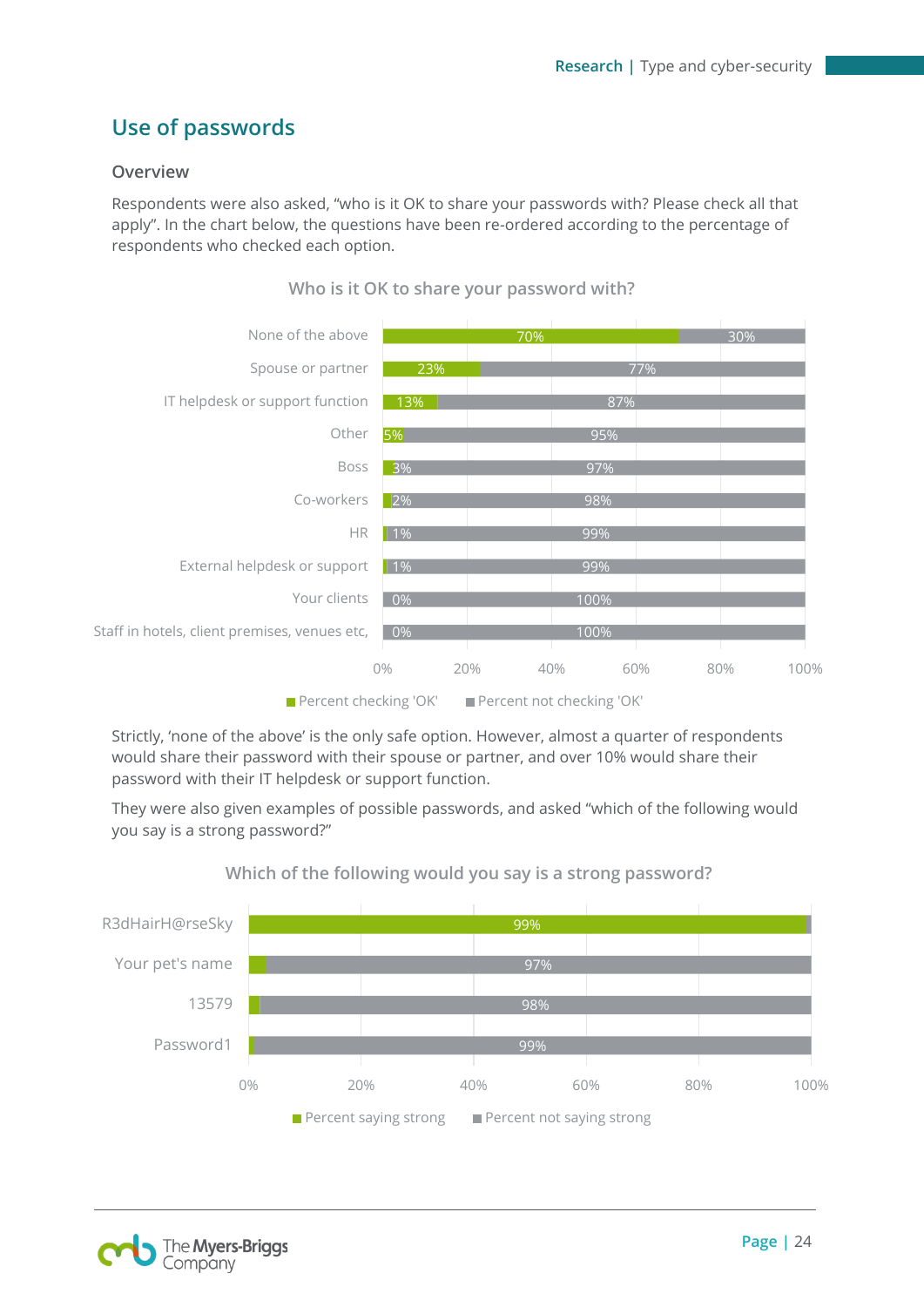In this list, 'R3dHairH@rseSky' is the only strong password, and almost all respondents recognized it as such. 'Password1' is a very common business password, at the top of most cyber-criminals' lists to try; nevertheless, a small number of respondents identified it as strong.

The final question in the online survey, just after the question "which of the following would you say is a strong password", was this:

- If at this point, we had asked "and what is your password", would you have entered your password? Please answer this question honestly.

The responses to the four answer options to this question were as follows:



**Would you have entered your password?**

While most respondents would not have entered their password, around 3%, in the right circumstances, would have done so.

#### **Relationship with personality, cyber-security scales, and other factors**

For many of the password-related questions, almost everyone chose the 'correct', more securityconscious answer. Therefore, group differences were only investigated for the four questions where there was some variability in responding, specifically:

- Sharing passwords with 'none of the above'
- Sharing passwords with spouse or partner
- Sharing passwords with IT helpdesk or support function
- Would you have answered the question, 'if at this point, we had asked, what is your password, would you have entered your password'?

Only one personality-related difference was found. Those with a Sensing preference were more likely to choose 'none of the above' than those with an Intuition preference<sup>[16](#page-24-0)</sup>.

As expected, password use was related to the cyber-security scales and to cyber-security knowledge. Those who chose 'none of the above' scored higher on *Conscientiously follows rules*,

<span id="page-24-0"></span><sup>&</sup>lt;sup>16</sup> Based on chi-square analysis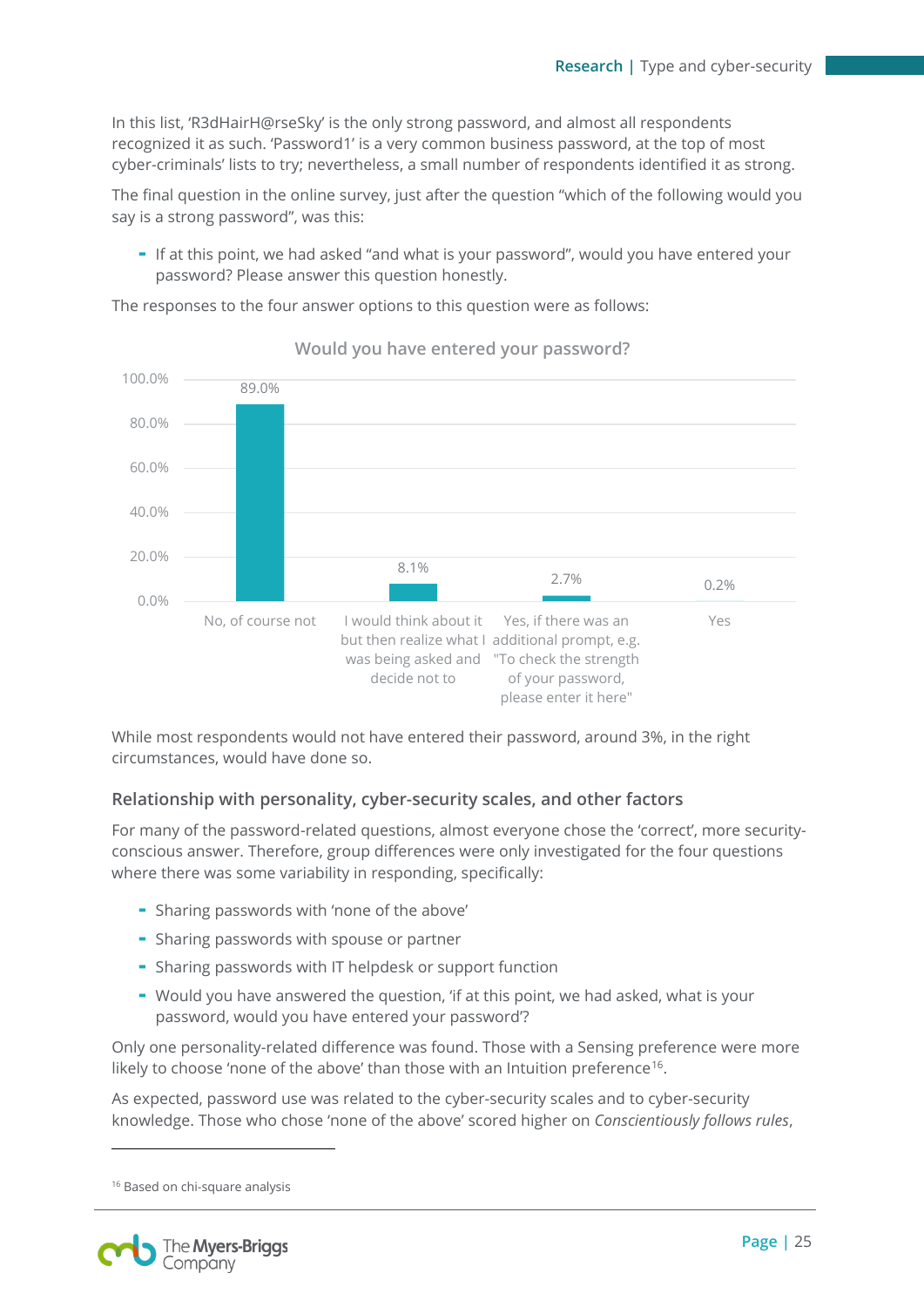*Keeps passwords and devices secure* and *Knowledge-informed carefulness*, and had a higher knowledge score. Those who said they would share their password with their IT support function had a lower score on *Keeps passwords and devices secure* and *Knowledge-informed carefulness,* and had a lower knowledge score. The same applied for those who would share their password with their spouse or partner. This group also had a lower score on *Conscientiously follows rules[17](#page-25-0)*.

When asked, 'if at this point, we had asked, what is your password, would you have entered your password', those who chose 'No of course not' had significantly higher scores on all three cyber-security scales and on cyber-security knowledge<sup>[18](#page-25-1)</sup>.



**If at this point, we had asked, what is your password, would you have entered your password?**

There were several demographic differences<sup>[19](#page-25-2)</sup>:

- Those who had experienced phishing or other cyber-attacks in the past year were more likely to share their password with 'none of the above' and less likely to share with their spouse or partner or with IT support
- Respondents working in the UK were less likely than others to share their password with their spouse or partner; those working in the USA were more likely
- Those working in computing or IT were more likely than others to share their password with 'none of the above' and to choose "No of course not", and less likely to share with their spouse or partner or with IT support
- Those working in larger organizations (501+) were more likely to share their password with 'none of the above' and less likely to share with IT support.
- Older respondents were more likely to share passwords with their spouse or partner (of course, they may be more likely to have a spouse or partner to share their password with) and less likely to share with IT support $20$ .

<span id="page-25-3"></span><span id="page-25-2"></span><span id="page-25-1"></span><span id="page-25-0"></span><sup>20</sup> Based on independent-samples t-tests



<sup>&</sup>lt;sup>17</sup> All results based on independent t-tests

<sup>&</sup>lt;sup>18</sup> Based on one-way analyses of variance

<sup>19</sup> Based on chi-square analysis, unless otherwise noted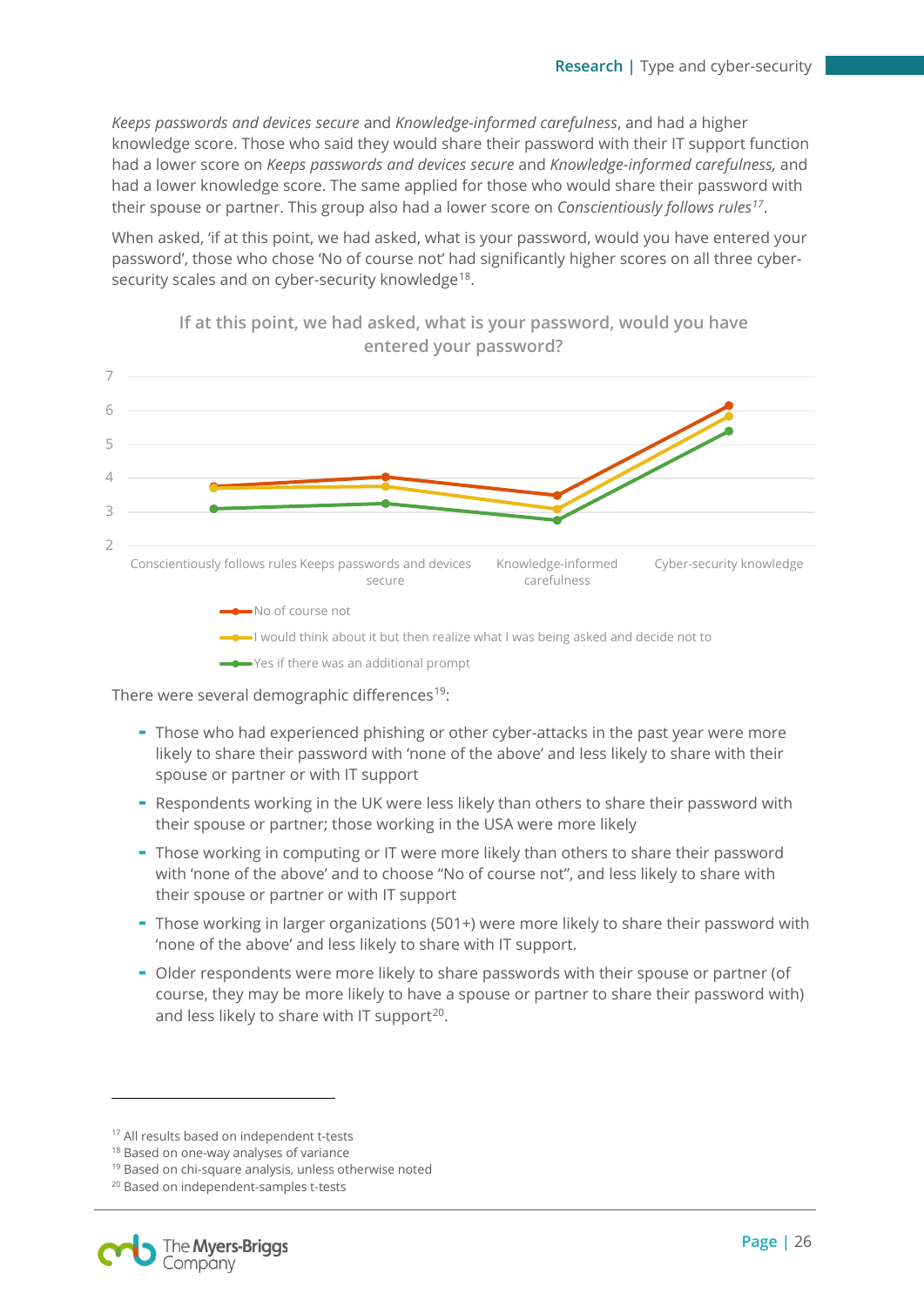## <span id="page-26-0"></span>**Overall cyber-security score**

#### **Overview**

An overall cyber-security attitude and behaviors score was computed by standardizing each of the three cyber-security scales, adding these together and standardizing the total. An overall cyber-security knowledge score was computed by totalling the true/false questions and adding a weighted total of the password questions (so as not to make the overall score overly weighted towards use of passwords). This score was then standardized. Details of these calculations are given in Appendix C.

There was a correlation of 0.425, significant at the 1% level, between these two scores. Those with a high score on overall cyber-security attitude also tend to have a high overall knowledge score.

The two scores were added together and re-standardized as a 1–10 scale for each respondent. Details of this calculation are given in Appendix C. The distribution of the overall score is shown below.



#### **Relationship with personality and other factors**

Respondents with preferences for Thinking and for Judging had a significantly higher overall score than those with preferences for Feeling and for Perceiving<sup>21</sup>. However, these differences were small in absolute terms (Cohen's d of 0.27 and 0.30 respectively), as illustrated on the next page.

<span id="page-26-1"></span><sup>21</sup> Based on independent-samples t-tests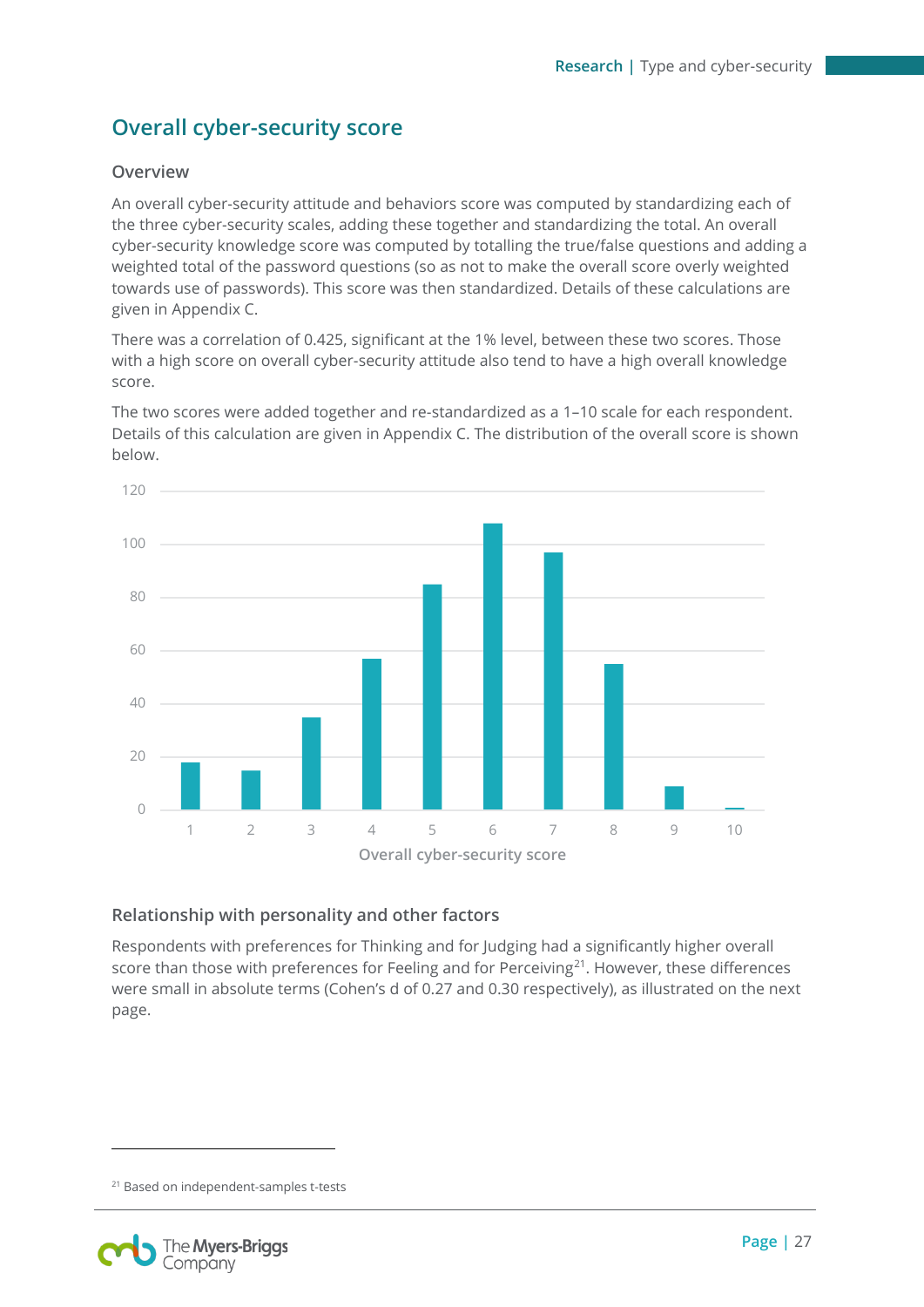

**Mean overall cyber-security score**

These relationships were reflected in statistically significant differences in overall score<sup>[22](#page-27-0)</sup> between whole types and between favorite processes (dominant functions).







<span id="page-27-0"></span><sup>22</sup> Based on one-way analyses of variance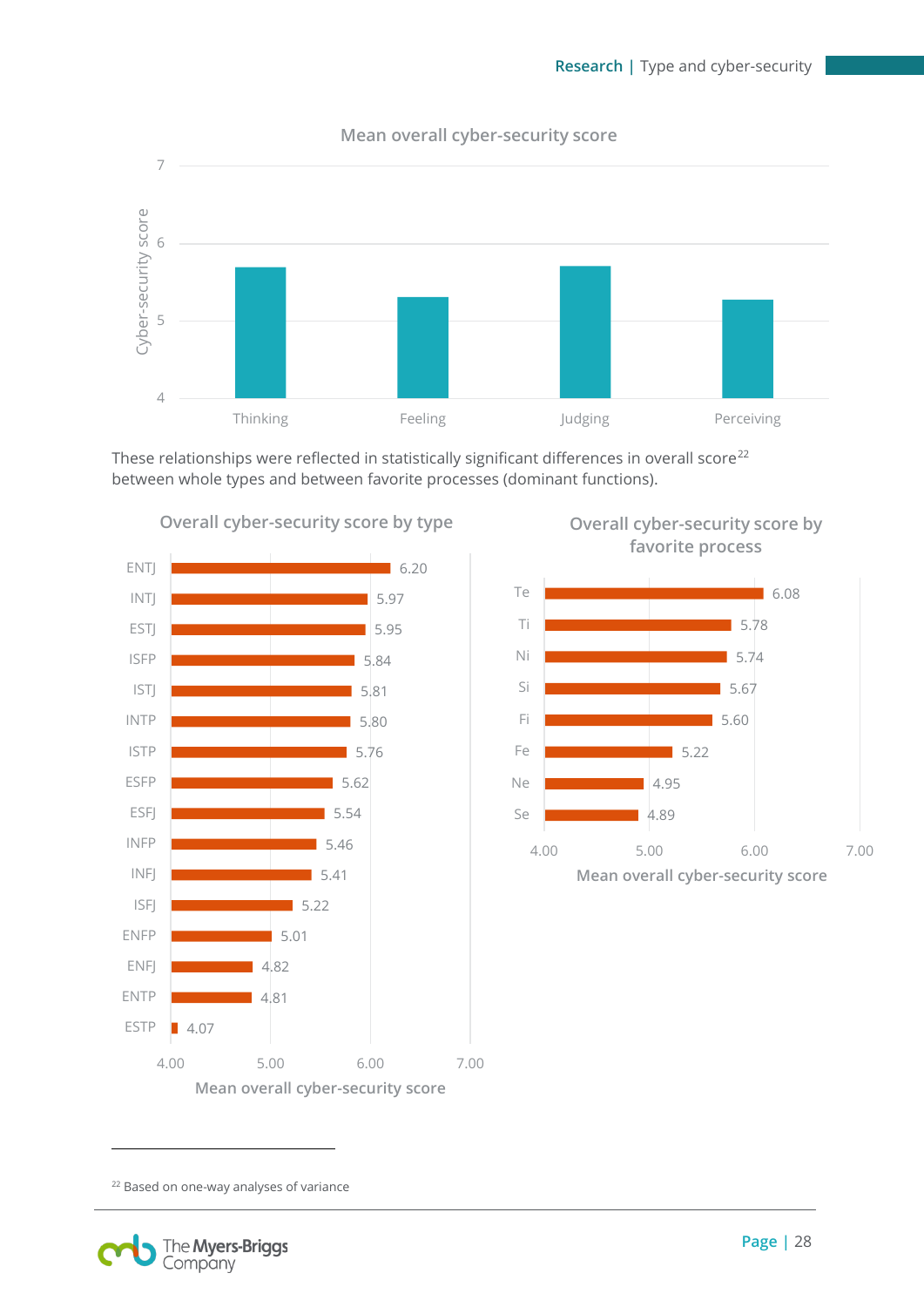While these differences are interesting, it is not the case that the MBTI assessment, or any other measure of psychological type, should be used in selection. Rather, a detailed analysis of the likely strengths and possible vulnerabilities of each type can be used to produce personalityspecific cyber-security guidelines. These are described in the next section.

There were no significant differences in overall cyber-security score<sup>[23](#page-28-0)</sup> between men and women<sup>24</sup>, by employment status, job level, or organization size, or in terms of which country respondents worked in. However, the following significant relationships were seen:

- Older respondents tended to have a higher score than younger respondents<sup>[25](#page-28-2)</sup>
- Those working in computing or IT roles had on average the highest score (by some distance). Those working in education, training or learning roles had the lowest score, and those in HR the second lowest
- Those working in IT companies had, by some distance, the highest score on average
- Those with access to IT support had a higher score on average than those with no support
- Those who had experienced phishing or other cyber-attacks in the last year had a higher score on average than those who had not.

There were small but statistically significant (at the 0.1% level) correlations between overall cyber-security score, job satisfaction and work-related stress. Those with higher scores on cybersecurity tended to have a higher degree of *Job satisfaction* (r=0.142) and a lower level *of Workrelated stress* (r=-0.139).

<span id="page-28-2"></span><span id="page-28-1"></span><span id="page-28-0"></span><sup>&</sup>lt;sup>25</sup> Correlation of 0.251, sig at 0.1% level, between age and overall cyber-security score.



<sup>&</sup>lt;sup>23</sup> All significance testing based on one-way analyses of variance unless otherwise noted.

<sup>&</sup>lt;sup>24</sup> Based on an independent-samples t-test.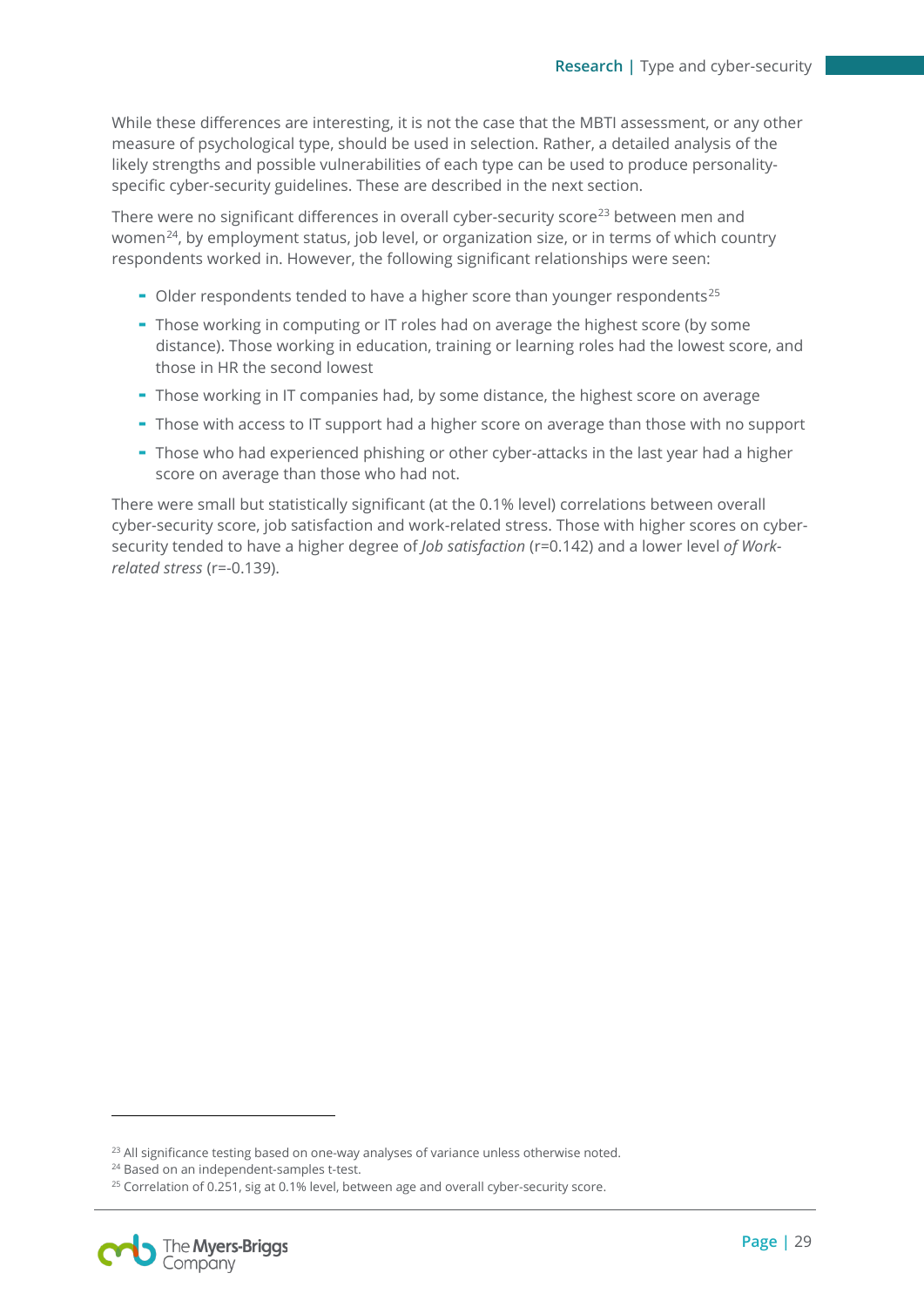## <span id="page-29-0"></span>**Cyber-security guidelines**

### <span id="page-29-1"></span>**General guidelines**

General guidelines on cyber-security are available from many sources. They include governmentsponsored certification schemes such as the UK government 'cyber-essentials' programme (National Cyber Security Centre, 2019), academic papers (for example, Sotira, 2018), and a wealth of guidelines and suggestions from commercial organizations. This study set out to develop personality-specific guidelines rather than general ones, and it is not the intention to produce a set of general guidelines here. Nevertheless, the data suggest that some poor cyber-security behaviours are carried out more frequently than others. These more common security mistakes are listed below.

- Submitting information to websites without first checking that it will be sent securely (e.g. SSL, https: or a 'lock' icon)
- Assuming that it is safe to access one's email on someone else's computer
- Re-using the same password where one can
- Using the same password at work and at home
- Using the same password for most accounts and apps
- Sharing passwords with one's spouse or partner
- Over-confidence that one won't be caught out by cyber-attacks
- Assuming that if you have installed all the security updates required by your system administrator, you are 100% safe and don't need to worry about viruses
- Assuming that if a public network is passworded, it is safe enough to use for sensitive activities (such as online banking).

## <span id="page-29-2"></span>**Type-based advice**

#### **Overview**

People of each type preference will have their own particular strengths when it comes to cybersecurity, but also things that they should look out for. The following pages present information and advice for each type. This can be used by individuals looking for hints and tips about their own cyber-security behaviour, and by cyber-security professionals who need to work with and communicate to people of every MBTI type.

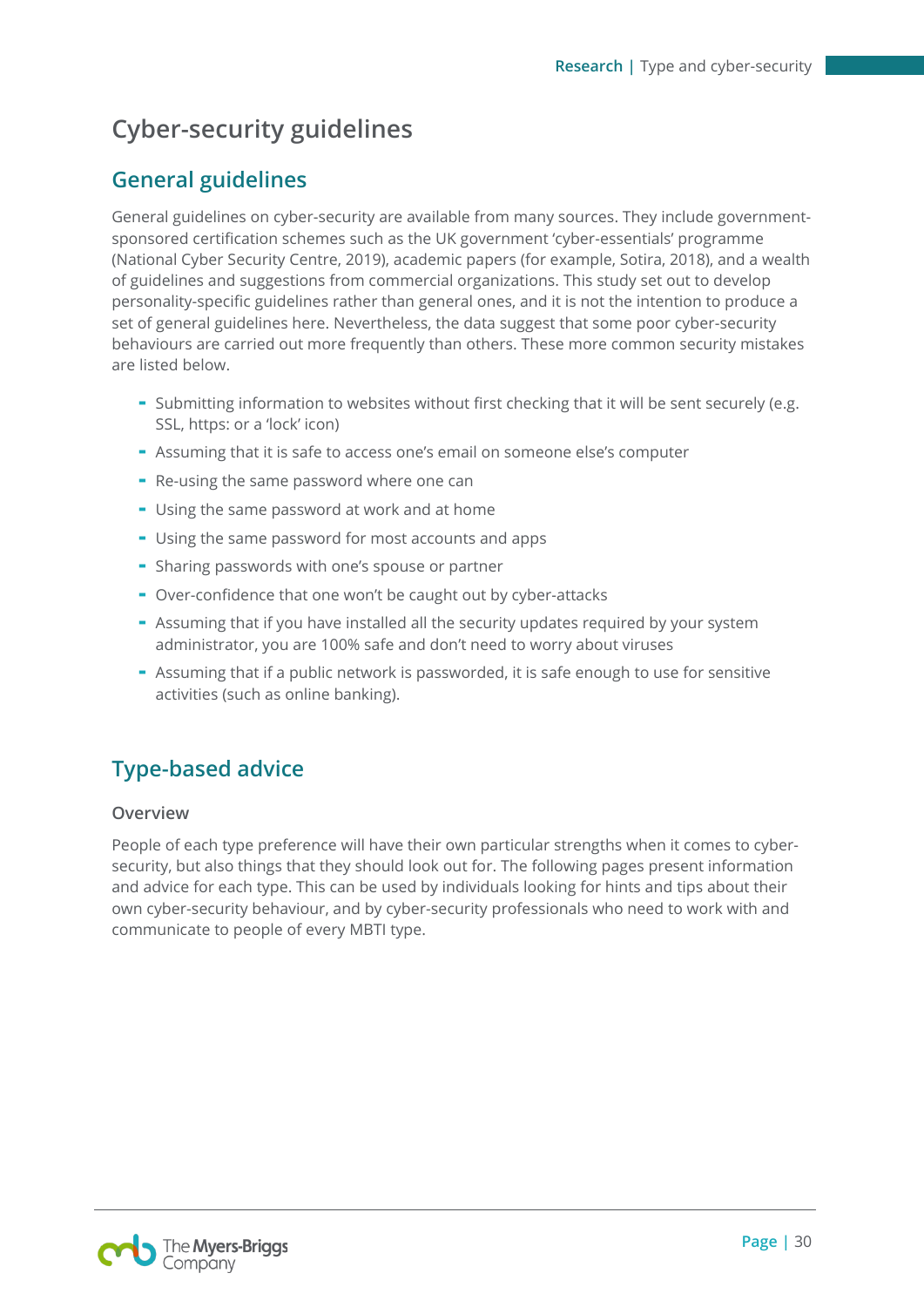#### **ISTJ**

People with ISTJ preferences typically put a great deal of trust in their detailed memories of past experiences and facts. As such, they are less likely than most to be caught out twice by the same cyber-attack. They are also less likely than others to be susceptible to emotional appeals in phishing emails, and more likely to spot the sort of discrepancies and errors that sometimes give away phishing attacks. They are likely to know rules and policies around IT security, and to be careful with sensitive or confidential information. They were also less likely than most to think it was OK to use the same password at work as at home.

However, while ISTJs are keen to follow the rules, they can become frustrated when these seem illogical, outdated or inefficient. This may, for example, extend to the use of passwords; some ISTJs will find it irritating if they must change their passwords frequently or are forced to have different passwords for different applications. ISTJs may be less quick than others to find out that a new phishing scheme is circulating, or to find out from others that a cyber-attack is under way. Some ISTJs may over-rely on past experience, which may lay them open to new forms of cyber-attack.

#### **ISFJ**

ISFJs typically put a great deal of trust in their memories of past experiences and how these felt and are therefore less likely than most to be caught out twice by the same cyber-attack (though our data suggests that this knowledge may lead to a degree of over-confidence for some ISFJs).

ISFJs tend to put their trust in people and value being treated as an individual. In terms of cybersecurity, this may open them up to social engineering attacks where a malicious agent masquerades as a trusted acquaintance. Less skilful attacks will however fail; an ISFI is likely to notice details such as a different email address or unusual wording.

In general, ISFIs can be quite trusting. A quarter of ISFI respondents in our survey agreed that if a public Wi-Fi network requires a password to access, it should be safe to use this network for sensitive activities such as online banking (compared with 10% of total respondents). ISFJs were more likely than most to think it OK to use the same password at work as at home, and less likely to set their computer screen to automatically lock if they don't use it for a prolonged period. As a group, ISFJs may take cyber-security less seriously than other MBTI types. However, when they, or someone they know, have experienced a cyber-attack, this is likely to change.

For those with ISFJ preferences, it may be useful to remember that public networks can never be considered secure, and that even if a message seems to come from a close friend, it could be a from a malicious (and not necessarily human) agent. For those working with ISFJs, it may be especially important to demonstrate how IT security is relevant to their specific personal circumstances.

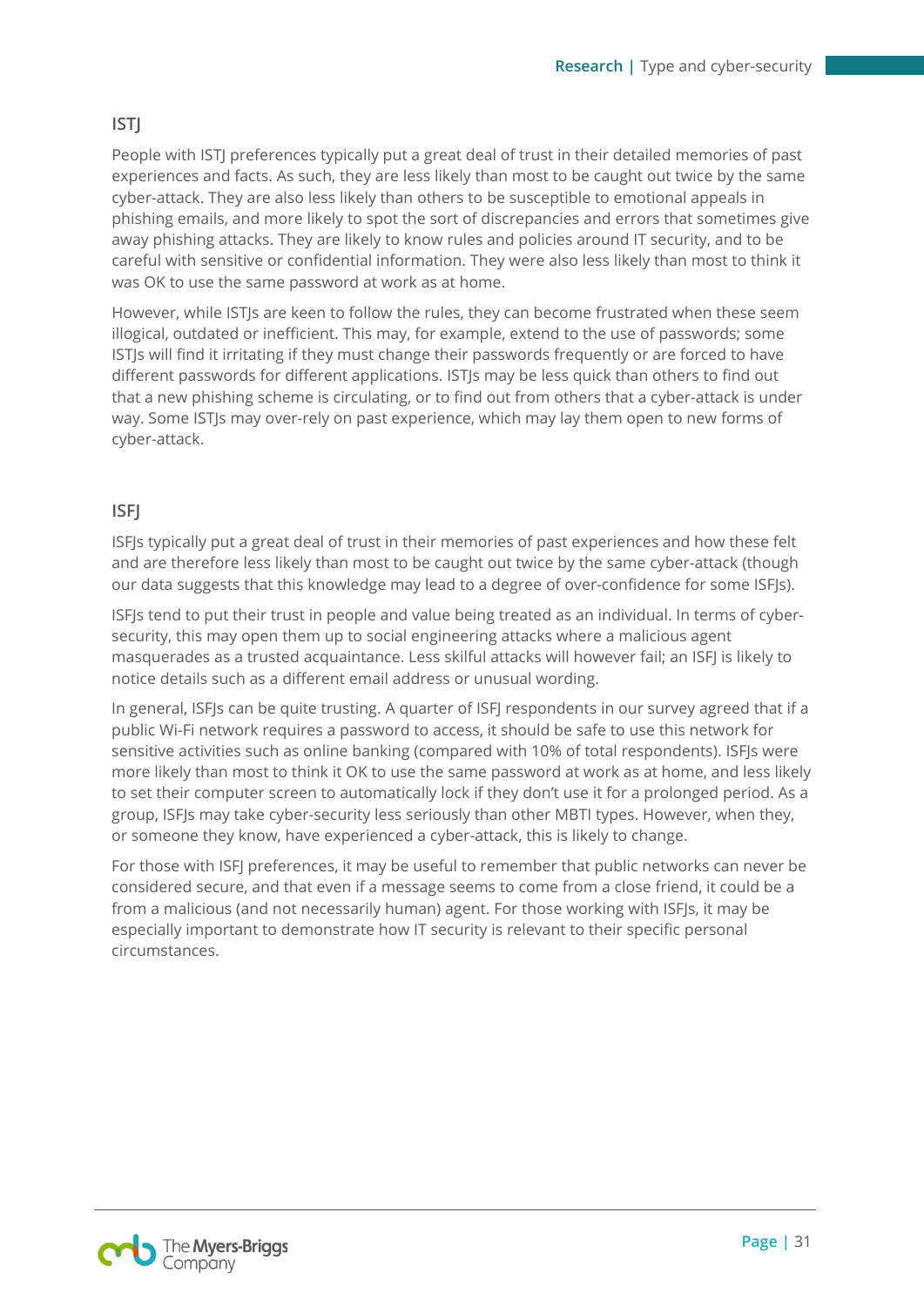#### **INFJ**

People with preferences for INFJ seek meaning and they may sometimes over-complicate things. From a cyber-security point of view, this may in some ways be an asset. In our survey, they were among the least likely to agree that "If you are certain that you've installed all the security updates required by your system administrator, you don't need to worry about computer viruses", or that "If you get an email or IM from someone you know within your organization, asking for sensitive personal information, it's okay to supply this", or that "if you are certain that you have installed all the security updates required you don't need to worry".

Set against this, INFJs do not always pay attention to detail, especially when it is not relevant to their view of the world, and therefore they may miss some of the cues in poorly spelled or constructed phishing emails. They often have a deep insight into people, but when it comes to cyber-security this can be a double-edged sword. They may spot that something does not seem right but may also rely too much on their gut feel and not check the detail. For an INFJ, if they have any hint that something does not feel right, it pays to remember to check, check and check again.

INFJs may sometimes be internally focused. In our survey, they were a little more likely than most to say that if they discovered a security problem, someone else would fix it.

#### **INTJ**

INTJs value knowledge and strive to be capable and competent. In our survey, they were one of the highest-scoring groups on the *Knowledge-informed carefulness* scale (recognising secure sites, checking links, verifying attachments etc). They were particularly unlikely to re-use the same password, even when they could, and were very unlikely to say that the rules did not apply to them. However, where IT policies and rules are not logical or do not make sense, they may be tempted to do things in their own way; INTJs often trust their own opinions more than those of others. As a tip, INTJs may need to remind themselves that they don't necessarily know best.

People with INTJ preferences do not always pay attention to detail, especially when it is not relevant to their view of the world, and therefore may miss some of the cues in poorly spelled or constructed phishing emails. If, however, an INTJ sees IT security as a core part of their job, or as an area of competence that they should be able to demonstrate to themselves, this is much less likely. For a manager, encouraging INTJs to connect cyber-security awareness with their sense of self-competence is likely to be worthwhile. Some INTJs may not take data security as seriously as other MBTI types; in our survey, they were less likely than most to agree that a data breach would be disastrous for their organization.

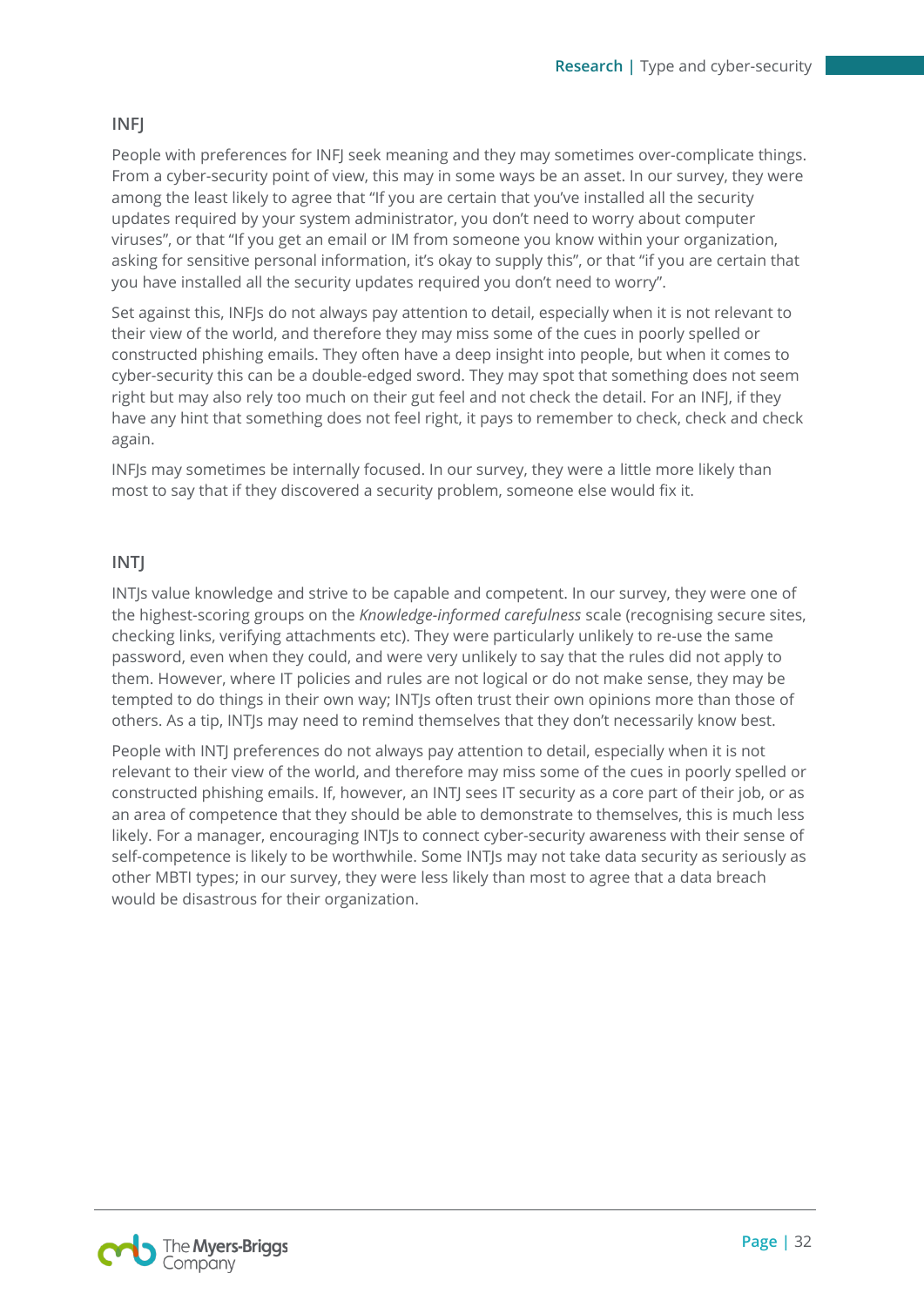#### **ISTP**

In our survey, respondents with preferences for ISTP were very aware of the policies and procedures on cyber-security in their organization and knew that these rules did apply to them. However, they may not always follow all of these rules, or may find a way to bend them. For ISTPs, it will be important that cyber-security rules and procedures make logical sense and are efficient. If this is not the case, or if the reasons for the rule are not explained or presented in a clear and logical way, there is a danger that ISTPs may take shortcuts – possibly risky ones.

ISTP respondents were generally careful in their online behavior and were less likely than most others to trust the security of public Wi-Fi networks, or to feel entirely safe if they have installed all security updates, or to supply sensitive personal information. They were however more likely than most to share their password with their spouse or partner. Many ISTPs are naturally cautious, even at times cynical, about the intentions of others and the claims made for systems and processes. This can work to their advantage when it comes to cyber-security.

#### **ISFP**

ISFPs were the most likely group to say they follow all the security rules and procedures in their organization, and they agreed that these rules applied to them. They generally took cybersecurity seriously and most were careful in their online behavior, for example manually locking their computer when they step away from it, not assuming that installing security updates made them safe from viruses, or that using one password for all sites is secure.

However, ISFPs may be more easily caught out than most by cyber-attacks where a malicious agent masquerades as a trusted acquaintance, especially if a quick or automatic response is required. They can be quite spontaneous, even impulsive at times. In the survey, after a question about passwords, we asked, "If at this point, we had asked 'and what is your password', would you have entered your password?". ISFPs were more likely than others to think about doing so, or, if there was an additional and apparently reasonable prompt, to say yes. 'Pause before you click' can be a useful mantra for ISFPs.

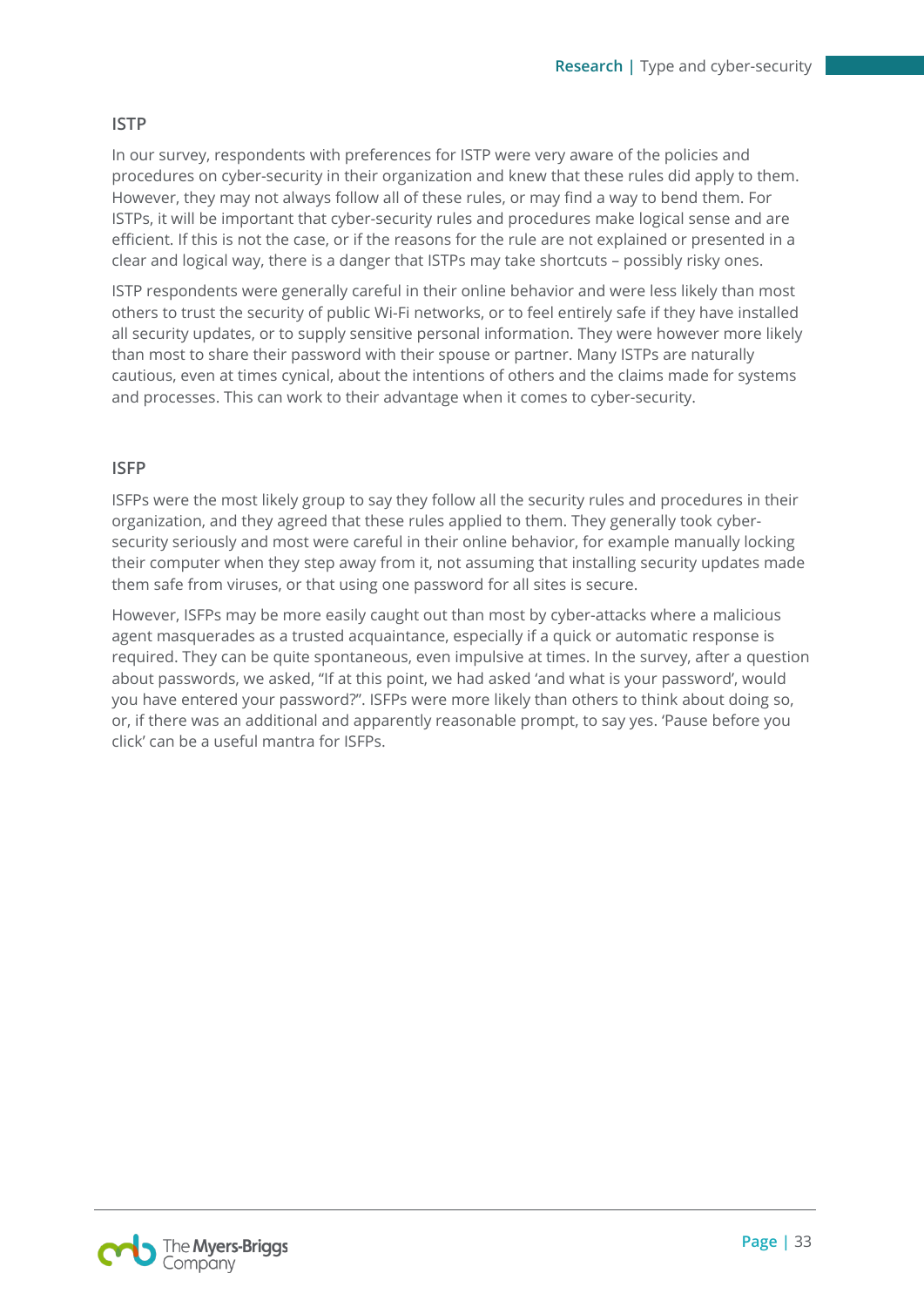#### **INFP**

People with preferences for INFP are not natural followers of externally imposed rules, preferring instead to be guided by their inner values. In our survey, many did not agree that there were clear policies on cyber-security in their organization, and they were less likely than most to follow such processes, often feeling that many of the rules did not really apply to them. Indeed, many agreed that were a lot of stupid rules on IT security in their organization. Where INFPs have not internalized IT security as part of their value system, they may not always take personal responsibility for it. INFP survey respondents were less likely than most to think that everyone in the organization has a role to play in IT security, and some would leave it to someone else to fix security problems.

As a positive, INFPs are unlikely to make sudden, risky choices. If they are made aware of the importance of cyber-security, and in particular of the negative effects that security breaches may have on people they know, they are likely to become more invested in the importance of IT security rules.

#### **INTP**

Across all the respondents to our survey, those with preferences for INTP achieved the highest average score on the scale of *Knowledge-informed carefulness* (recognizing secure sites, checking links, verifying attachments etc). Many consider themselves to be knowledgeable about cybersecurity issues. In our survey, INTPs were the least likely group to agree that "if a public Wi-Fi network requires a password to access it should be safe to use this network for sensitive activities" and did not agree that "If you get an email or IM from someone you know within your organization, asking for sensitive personal information it's okay to supply this". INTPs are likely to use different passwords for different accounts and apps.

However, INTPs are the type least likely to always follow the IT security rules and procedures in their organization, which could result in a security breach. Although they are very aware that anyone may be caught out by cyber-attacks, some INTPs may over-estimate their own competence and knowledge to deal with or prevent such attacks. Where INTPS are not knowledgeable about cyber-security, not seeing this as a lack of competence, they may be especially lax about following procedures.

A tip for all INTPs may be to remember that they don't always know best and to stick to the rules. They are there for a reason.

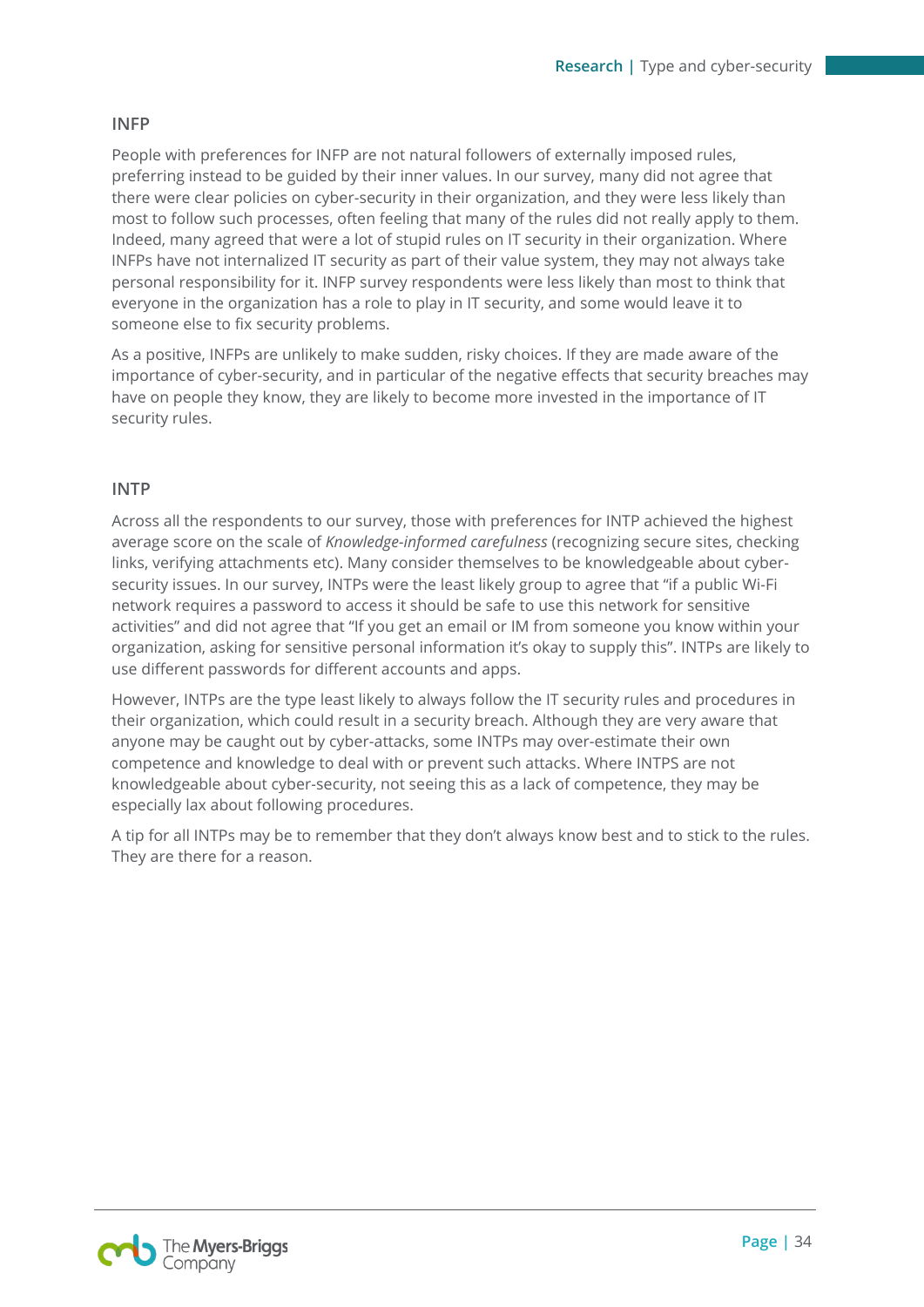#### **ESTP**

People with preferences for ESTP enjoy living in the moment and typically find rules and standard procedures constricting. This is reflected in the way that ESTP respondents answered our survey. These individuals agreed that they do not always follow all the IT security rules and procedures in their organization. They are likely to have at some point contravened these rules. They do things in their own way and will ignore the rules in order to get things done. Indeed, ESTPs are the most likely MBTI type to agree that many IT security rules don't really apply to them, and that there are a lot of stupid rules about IT security in their organization. They are among those most likely to think it is OK to use the same password at work and at home, to share a password with their spouse or partner and, if they can, will re-use the same password for different accounts and apps. Not surprisingly, ESTPs have on average the lowest scores on the scales of *Conscientiously follows rules* and *Keeps passwords and devices secure*.

A challenge for those working with ESTPs may be to get them to take IT security seriously. Although ESTPS are the least certain that they won't be caught out by cyber-attacks, they are also the least concerned about this. ESTPs can see any data breach as only a PR issue, are less likely than others to agree that everyone in the organization has a role to play in IT security and are more likely to agree that if they discover a security problem someone else will fix it. To help ESTPs improve their cyber-security behavior, give specific examples of what they can do and illustrate with realistic accounts of the results when things go wrong, presented in as engaging a way as you can. If possible, offer specific cyber-security hints and tips at the point of use.

#### **ESFP**

ESFP survey respondents were the type most certain that they would not be caught out by cyberattacks. They were also generally happy to follow IT security rules, and did not agree that there are a lot of stupid rules about IT security in their organization. Across all types, they had the highest average score on *Keeps passwords and device secure*. However, ESFPs may be overly trusting. A quarter of ESFPs believed that if a public Wi-Fi requires a password to access, it should be safe to use for sensitive activities. The same number believed that if they had installed all the security updates required, they didn't need to worry.

Most ESFPs will have good intentions regarding cyber-security, and see themselves as following the rules, but there may be a degree of complacency or lack of attention to detail when IT security is not seen as sufficiently important. To help ESFPs be more aware of the importance of cyber-security give specific examples of what they can do and illustrate by showing the negative effects of breaches on people. If possible, offer specific cyber-security hints and tips at the point of use.

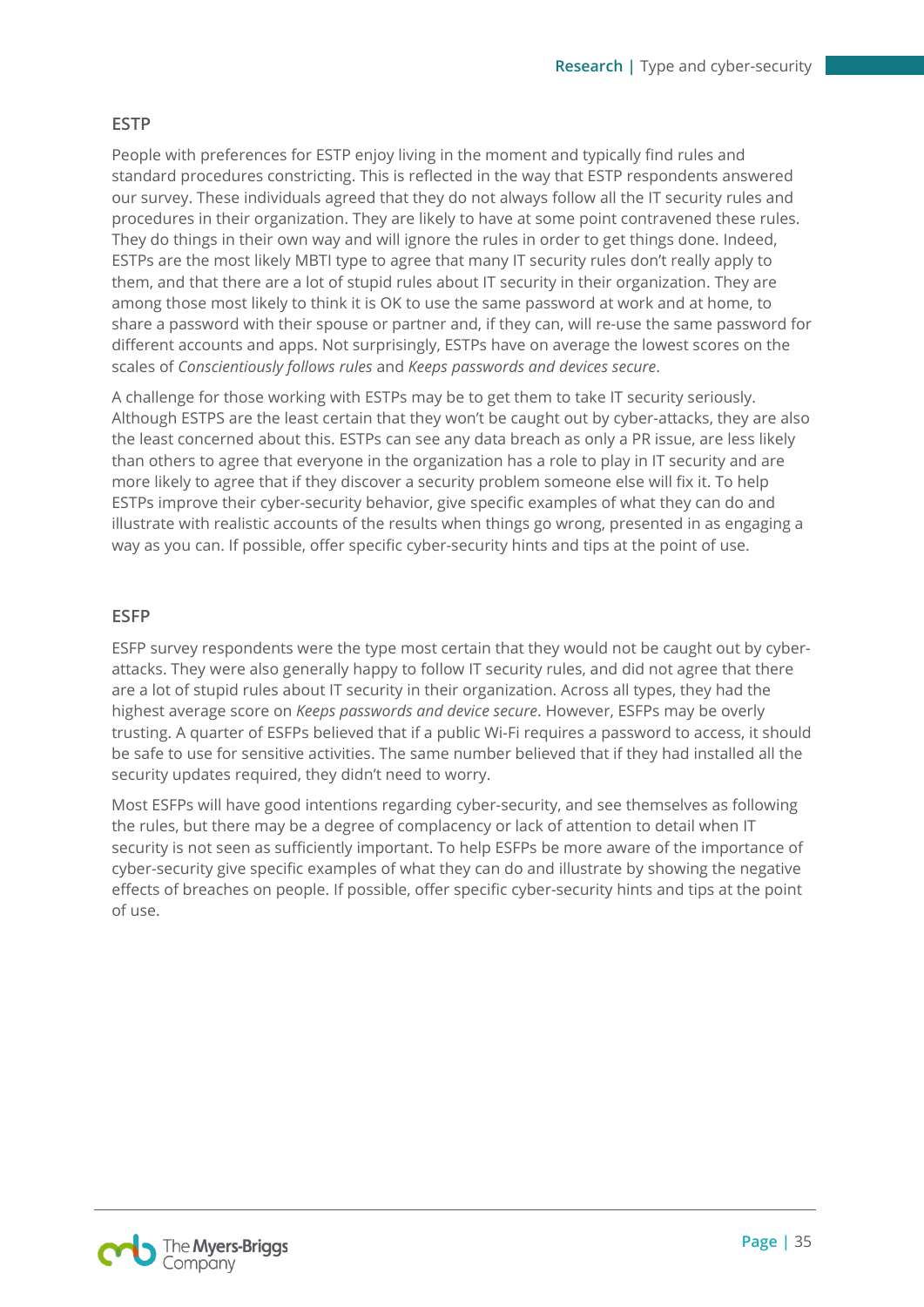#### **ENFP**

People with preferences for ENFP are usually gregarious and sociable and are typically one of the first to realize when a new cyber-security process or protocol has been put in place, especially if it has impacted on their circle of friends and acquaintances. This does not of course mean that they will then follow this process rigidly; ENFPs dislike structure and routine and are less concerned with detail. In our survey they were less likely than most MBTI types to take care to ensure their computer is locked, either manually or automatically, when they step away from it, and were less concerned with keeping their passwords secure.

ENFPs are also the group most likely than others to be susceptible to social engineering attacks that have an emotional appeal to their values, or which purport to come from a worthy cause that is congruent with these values. They may need to be reminded to pause before clicking on that link. However, where an ENFP has internalized the importance of cyber security, this may itself become one of their values and they will treat anything that comes into their inbox unexpectedly with a degree of suspicion. Describing the potential people impacts of not taking cyber-security seriously may help with this process.

#### **ENTP**

ENTPs are independent and autonomous and like to do things in their own way. This can mean that they ignore rules or IT security procedures in order to get things done. In our survey, they were more likely than most others to say that many of the rules about IT security didn't really apply to them. They also had one of the lowest average scores on the scale of *Conscientiously follows rules*. ENTPs may not always take the time to be knowledgeable about cyber-security unless this is central to their role or to their sense of competence. In our survey, they were more likely than most to agree that if they received an email or IM from someone they knew in their organization asking for sensitive information, then it was okay to supply this. They tended to agree that using one complex password for all sites is secure and were the most likely MBTI type to see "password1" as a secure password (though even for ENTPs, this was a minority).

Where ENTPs have an interest in technology, or this is central to their role, they are likely to see cyber-security as an area in which they should be competent. These ENTPs will seek to demonstrate this competence and build their credibility by avoiding what they would describe as 'stupid' mistakes.

ENTPs see themselves as innovative and can be easily bored. Imposing IT security processes without explanation will not work well. An ENTP may just find a creative way to circumvent the rules, or just go ahead and do things in their own way. It is, however, important to ENTPs to be competent, so if it is possible to give them options and make choices so that they can take responsibility for their own cyber-security (and thereby demonstrate their competence), this is likely to be more successful. A tip for ENTPS would be to consciously slow down before reading emails so as to spot anything unusual.

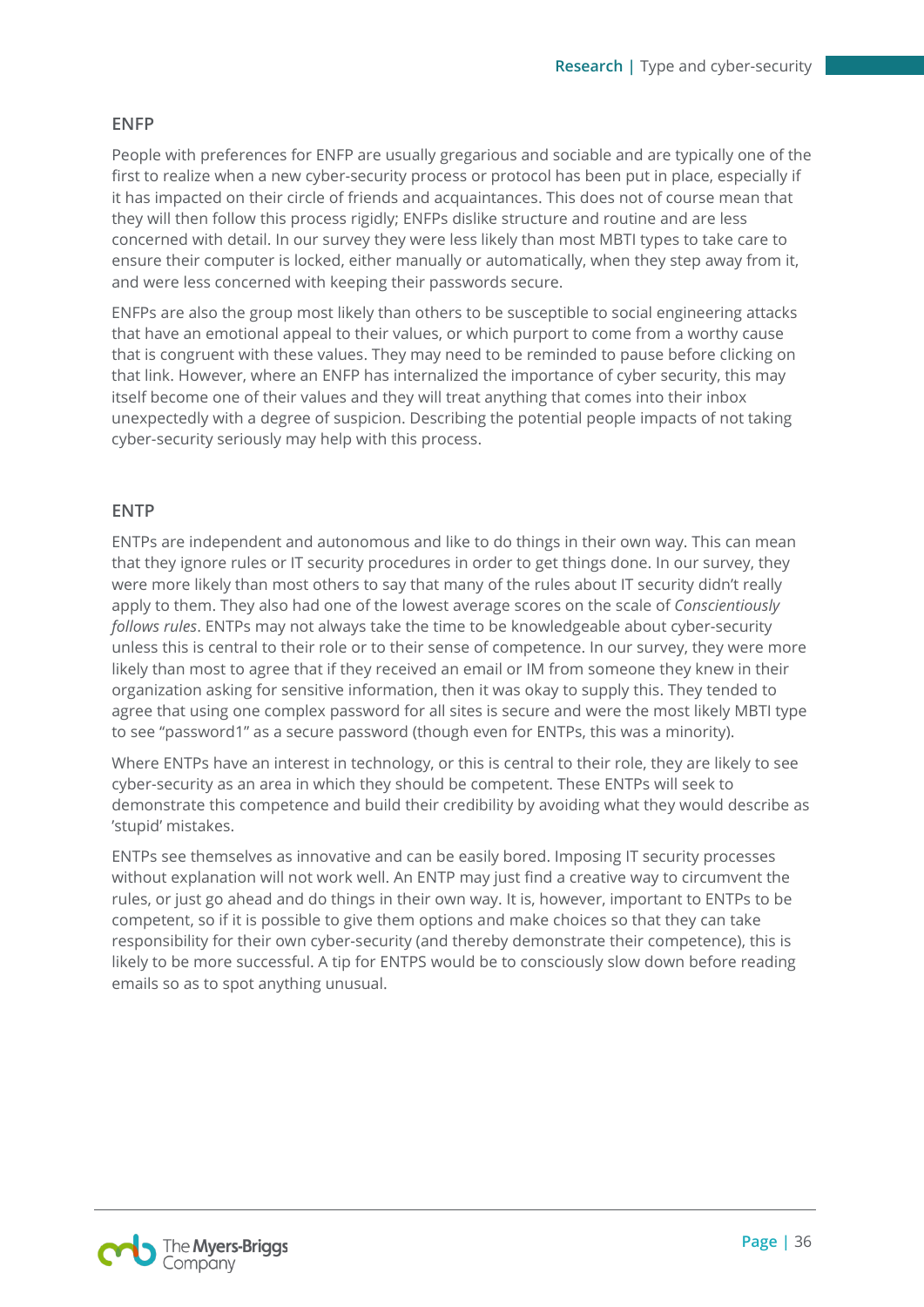#### **ESTJ**

People with preferences for ESTJ like to be organized, follow efficient processes, and get things done. In a cyber-security context, they are likely to follow all the IT security rules and processes in their organization. If they consider a process to be inefficient, they will push to have it changed rather than ignoring the rule and just doing things in their own way. In our survey, they were on average one of the highest types on the scale of *Conscientiously follows rules*. However, some ESTJs may place too much faith in systems and processes. They were more likely than most to agree that if a public Wi-Fi network requires a password to access, it should be safe to use this network for sensitive activities, and to agree that if you are certain that you have installed all the security updates required you don't need to worry.

ESTJs generally take cyber-security seriously; they were the most likely type to say that a data breach would be disastrous for their organization. Some do, however, become very frustrated when IT security processes get in the way – for example, when passwords are required to be very complex. ESTJs are typically very organized in carrying out day-to-day IT security behaviors such as locking their computer screen, or not supplying sensitive information to a possibly compromised source, but may occasionally cut corners in order to save time or be more efficient. If they see others being less careful or systematic, some (not all) ESTJs may react in a dogmatic and overly forceful way, which would not be helpful in motivating others to change their behavior.

#### **ESFJ**

People with preferences for ESFJ are organized, conscientious, and people focused. In terms of cyber-security, they are likely to be aware of the polices and processes used in their organization, and to follow these conscientiously; they are unlikely to ignore the rules or seek to do things in their own way. In our survey, ESFJs had the highest average score on the scale of *Conscientiously follows rules*. However, if IT policies change in a way that adversely affects others, ESFJs may find this difficult to deal with. They will still want to comply with the rules, but also want to help their colleagues. Some ESFJs may be vocal in voicing their frustration.

ESFJs like to be appreciated for who they are, and they show loyalty to others. This may sometimes mean that they are overly trusting. In our survey, a third of ESFJs said that they would share their password with a spouse or partner – the highest percentage for any type. They were also more likely than most to agree that if you are certain that you have installed all the security updates required, you don't need to worry.

ESFJs enjoy having clear processes and rules and are happy to follow them. They also rely on experience and form habits to follow these rules efficiently. For organizations, this means that it is not a good idea to introduce new IT security rules and processes at times of high pressure, or multiple deadlines, as ESFJs may then accidentally forget new procedures which have not yet become habitual.

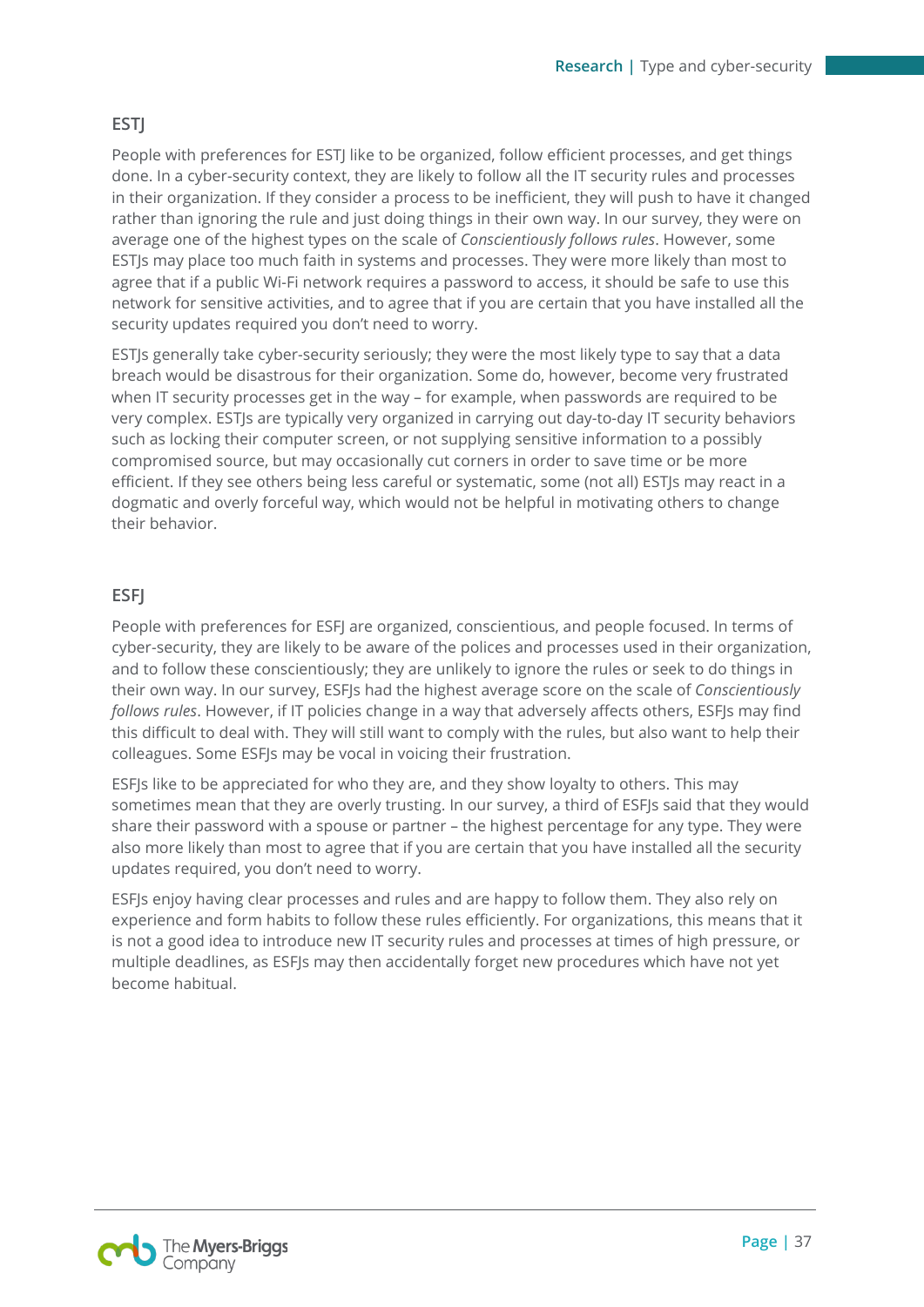#### **ENFJ**

People with ENFJ preferences are people-focused and like to base decisions on their personal values. As such, cyber-security may not be at the top of their list of concerns. Indeed in our survey they were less likely than most to agree that a data breach would be disastrous for their organization, and slightly more likely than most to agree that if they discovered a security problem, they would leave it and let someone else fix it. Demonstrating their competence in and knowledge of cyber-security issues may be less important for ENFJs than for some other types, and as a group they had the lowest average score on the scale of *Knowledge-informed carefulness* (recognizing secure sites, checking links, verifying attachments etc). They are the most likely MBTI type to use the same password for most accounts and apps, re-use the same password if they can, and think that it is OK to use the same password at work as at home.

ENFJs do like to be organized and will follow the rules where these are clear. They will, however, find it difficult where people's needs conflict with cyber-security processes and will be tempted to put people first. They may take quick and decisive action to break the rules to help others.

#### **ENTJ**

ENTJs see themselves as analytical, logical and decisive. Being competent (or more than competent) is important to them and they try to be aware of the bigger picture of what is happening in their organization. Most ENTJs in our survey said they were one of the first to realize when a new process or protocol had been put in place, and several commented on how important it was to keep up to date and to be questioning about IT issues in order to understand these more fully. As a group, ENTJs scored highly on the scale of *Keeps passwords and devices secure*.

ENTJs like things to be clear and organized and will in general be willing to follow IT security rules and processes. If, however, these are not clear and logical, or do not fit with the wider strategy of the organization, ENTJs will seek to change them. This may improve the situation or may result in them over-ruling others who have a more detailed knowledge of cyber-security. It will be important for ENTJs to allow themselves to pause before forcing any changes through.

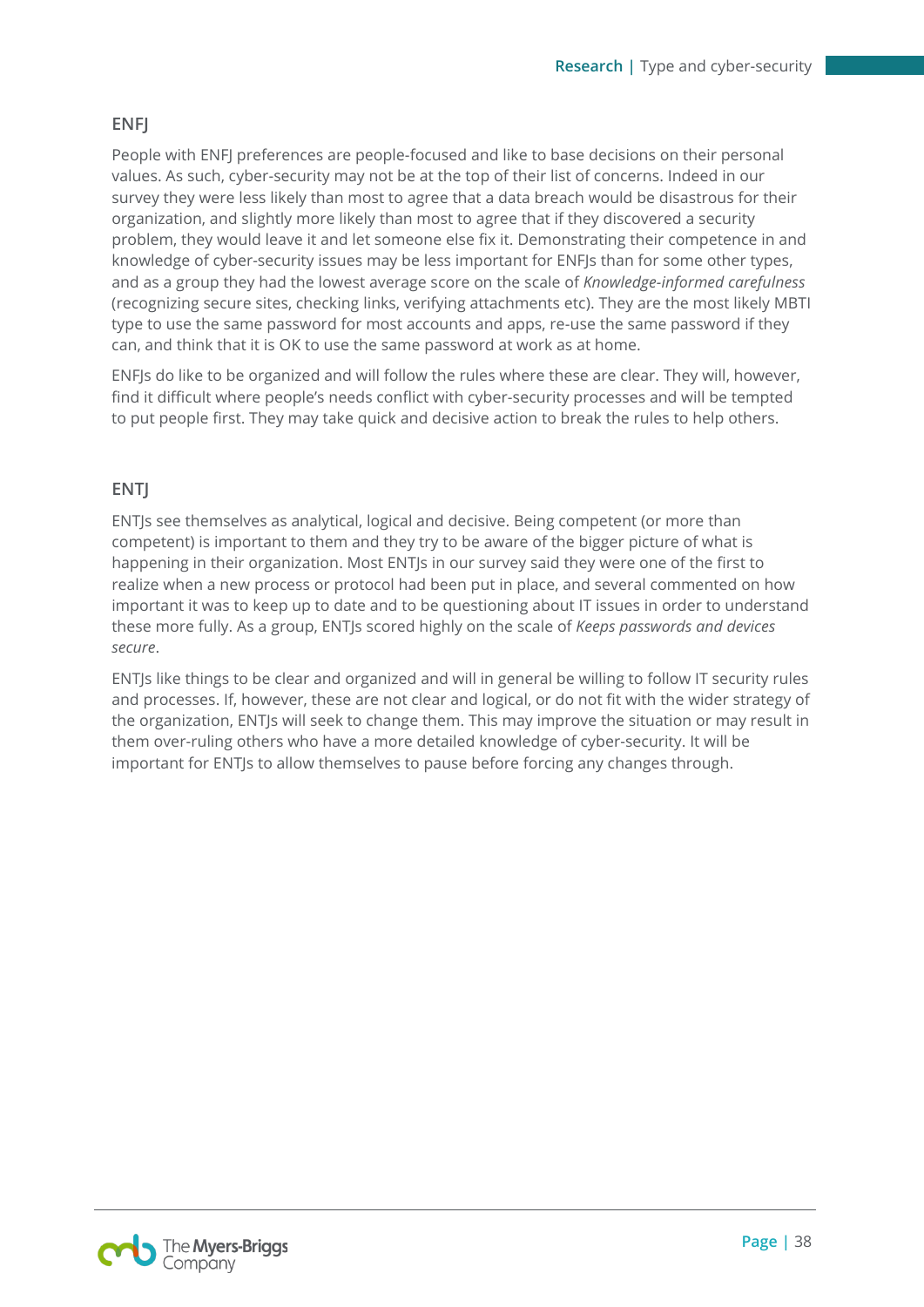### <span id="page-38-0"></span>**References**

- Boult, M., Thompson, R., & Schaubhut, N. (2019). *Well-being in the workplace: Why it matters for organizational performance and how to improve it.* Sunnyvale, CA: The Myers-Briggs Company.
- Cappelli, D. M., Moore, A. P., & Trzeciak, R. F. (2012). *The CERT Guide to Insider Threats.* Addison-Wesley.
- Cyberedge Group. (2019). *2019 Cyberthreat Defense Report.* Annapolis, MD: Cyberedge Group.
- Egelman, S., & Peer, E. (2015). Scaling the security wall: Developing a Security Behavior Intentions Scale (SeBIS). *Proceedings of the ACM CHI'15 Conference on Human Factors in Computing Systems*, *1*, pp. 2873-2882. Seoul.
- Furnham, A. (2017). Myers-Briggs Type Indicator. In V. Zeigler-Hill, & T. K. Shackleford, *The Sage Handbook of Personality and Individual Differences.* New York: Sage.
- Halevi, T., Lewis, J., & Memon, N. (2013). Phishing, personality traits and Facebook. *ArXiv*.
- Halevi, T., Memon, N., & Oded, N. (2013). Spear-fishing in the wild: A real-world study of personality, phishing self-efficacy and vulnerability to spear-phishing attacks. In D. Schwabe, V. Almedia, & H. Glaser, *Proceedings of the 22nd International Conference on World Wide Web.* New York: ACM.
- Howard, D. J. (2018). Development of the Cybersecurity Attitudes Scale and modeling cybersecurity behavior and its antecedents. *Graduate Theses and Dissertations*.
- James, B. D., Boyle, P. A., & Bennett, D. A. (2014). Correlates of susceptibility to scams in older adults without dementia. *Journal of Elder Abuse & Neglect, 26*(2), 107-122.
- Kelley, D. (2018). Investigation of attitudes towards security behaviors. *McNair Research Journal SJSU, 14*, 123-139.
- McBride, M., Carter, L., & Warkentin, M. (2012). *Exploring the Role of Individual Employee Characteristics and Personality on Employee Compliance with Cybersecurity Policies.* RTI International - Institute of Homeland Security Solutions.
- McCormac, A., Zwaans, T., Parsons, K., Calic, D., Butavicius, M., & Pattinson, M. (2017). Individual differences and information security awareness. *Computers in Human Behavior, 69*(C), 151-156.
- Metalidou, E., Marinagi, C., Trivellas, P., Eberhagen, N., Skourlas, C., & Giannakopoulos, G. (2014). The human factor of information security: Unintentional damage perspective. *Procedia - Social and Behavioral Sciences*, 424-428.
- Microsoft. (2019, October 18). *Test Your Internet Security IQ.* Retrieved from go.microsoft.com: http://go.microsoft.com/?linkid=9713967
- Myers, I. B., McCaulley, M. H., Quenk, N. L., & Hammer, A. L. (1998). *MBTI Manual: A Guide to the Development and Use of the Myers-Briggs Type Indicator (3rd Ed).* Palo Alto, CA: Consulting Psychologists Press, Inc.
- Myers, I. B., McCaulley, M. H., Quenk, N. L., & Hammer, A. L. (2018). *MBTI Manual for the Global Step I and Step II Assessments* (4th ed.). Sunnyvale: The Myers-Briggs Company.
- National Cyber Security Centre. (2019, November 18). *Cyber Essentials Homepage*. Retrieved from Cyber Essentials: https://www.cyberessentials.ncsc.gov.uk/

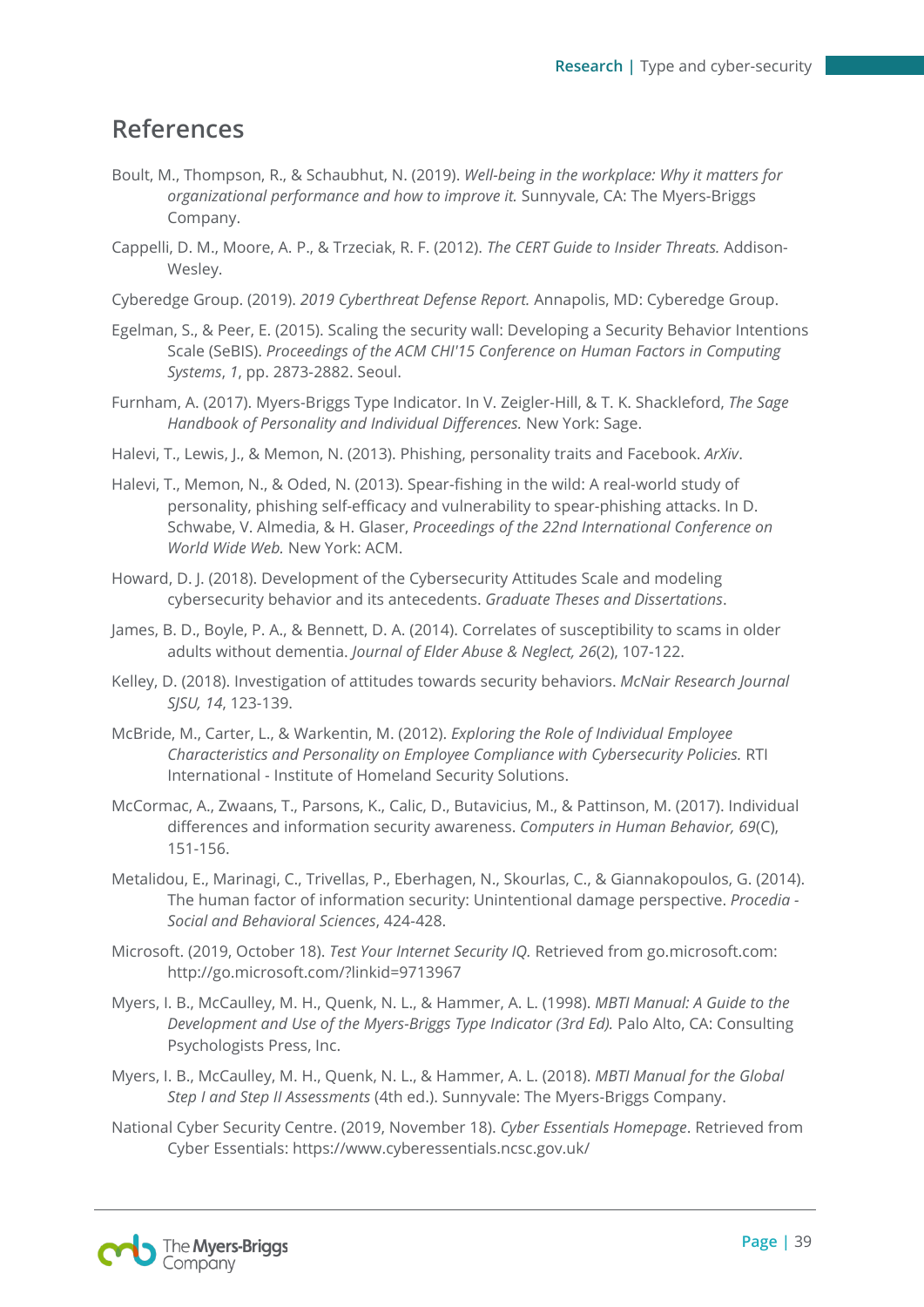- Parsons, K., McCormac, A., Butavicius, M. A., Pattinson, M. R., & Jerram, C. (2014). Determining employee awareness using the Human Aspects of Information Security Questionnaire (HAIS-Q). *Computers & Security, 42*, 165-176.
- Smith, R. G. (2010). Indentity theft and fraud. In Y. Jewkes, & M. Yar, *Handbook of Internet Crime* (pp. 273-301). Cullompton: Wiley.
- Sotira, N. (2018). The human factor in cyber security. *Cyber Security: A Peer-Reviewed Journal, 1*(4), 326-330.
- Thonnard, O., Bilge, L., Kashyap, A., & Lee, M. (2015). Are you at risk? Profiling organizations and individuals subject to targetted attacks. *International Conference on Cryptography and Data Security* (pp. 13-31). Berlin Heidelberg: Springer-Verlag.
- World Economic Forum. (2019). *The Global Risks Report 2019 (14th Edition).* Geneva: World Economic Forum.

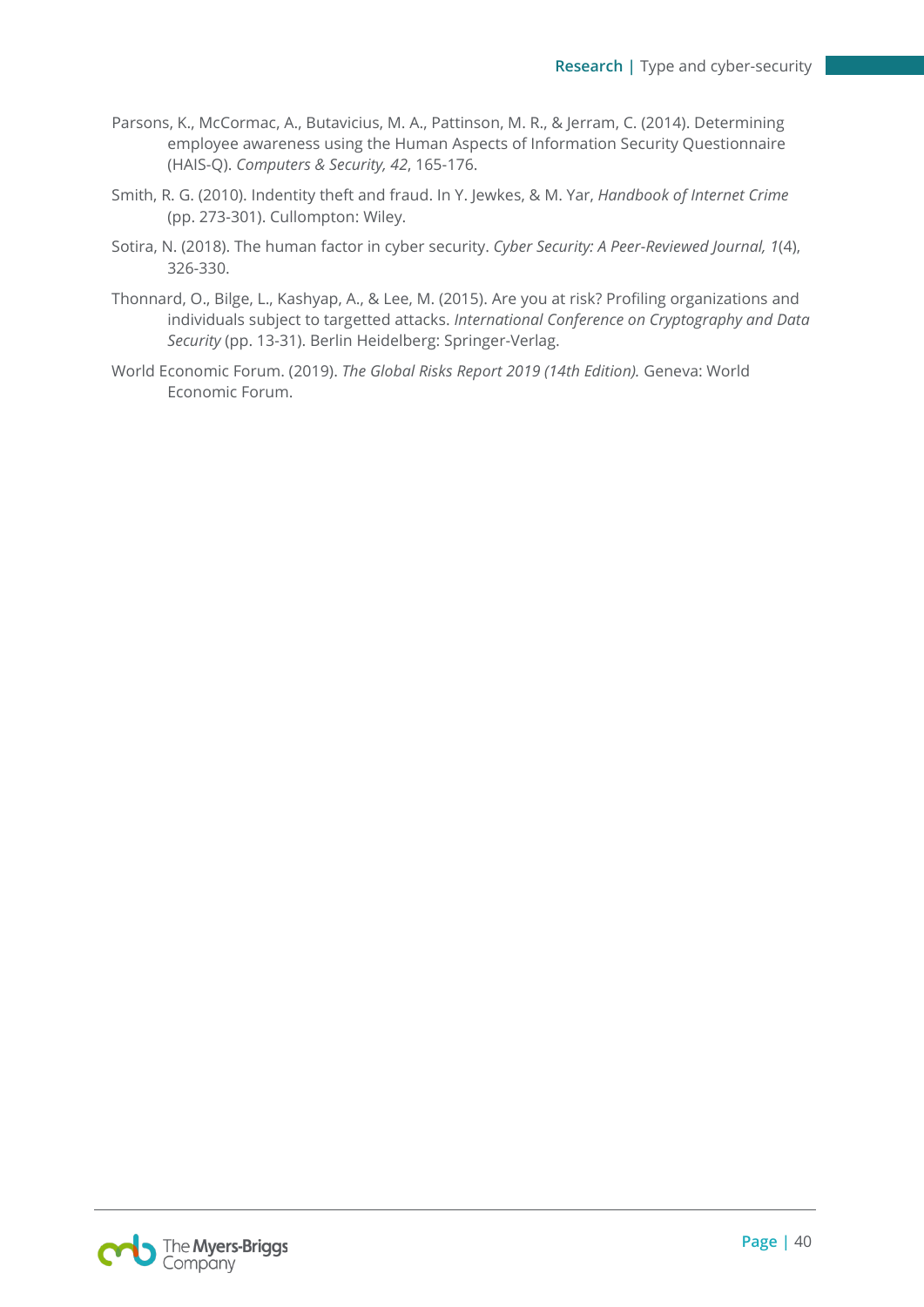## <span id="page-40-0"></span>**Appendices**

## <span id="page-40-1"></span>**Appendix A: Psychological type and the MBTI® assessment**

The Myers-Briggs Type Indicator® (MBTI®) assessment is probably the most widely used personality questionnaire in the world. It does not measure our ability or skill, or how much of a particular personality trait we have. It looks at whether we have an in-built preference to do things in one way or in another way. It looks at four pairs of preferences:

| <b>Opposite ways to direct and receive energy</b>                                                                                        |                                                                                                                       |  |  |
|------------------------------------------------------------------------------------------------------------------------------------------|-----------------------------------------------------------------------------------------------------------------------|--|--|
| <b>Extraversion (E)</b> Introversion (I)                                                                                                 |                                                                                                                       |  |  |
| Gets energy from the outer world of people<br>Focuses energy and attention outwards in Focuses energy and attention inwards in<br>action | Gets energy from the inner world of<br>and experiences reflections and thoughts<br>reflection                         |  |  |
|                                                                                                                                          | <b>Opposite ways to take in information</b>                                                                           |  |  |
| Sensing $(S)$                                                                                                                            | Intuition (N)                                                                                                         |  |  |
| Prefers real information coming from five<br>senses                                                                                      | Prefers information coming from<br>associations<br>Focuses on what is real Focuses on possibilities and what might be |  |  |

|  |  |  | <b>Opposite ways to decide and come to conclusions</b> |
|--|--|--|--------------------------------------------------------|
|--|--|--|--------------------------------------------------------|

| Thinking (T) Feeling (F)                              |                                                                                                                                                                            |
|-------------------------------------------------------|----------------------------------------------------------------------------------------------------------------------------------------------------------------------------|
| dispassionately and motives<br>objective logic values | Steps out of situations to analyze them Steps into situations to weigh human values<br>Prefers to make decisions on the basis of Prefers to make decisions on the basis of |
|                                                       |                                                                                                                                                                            |

|  |  | Opposite ways to approach the outside world |
|--|--|---------------------------------------------|
|--|--|---------------------------------------------|

|                                                                                           | Judging (J) Perceiving (P) |
|-------------------------------------------------------------------------------------------|----------------------------|
| Prefers to live life in a planned and organized Prefers to live life in a spontaneous and |                            |
|                                                                                           | manner adaptable way       |
| Enjoys coming to closure and making a Enjoys keeping options open                         |                            |
| decision                                                                                  |                            |

For convenience, these pairs of preferences, or pairs of opposites, are often called type preference pairs. So, we might talk about the E–I preference pair, the S–N preference pair, the T– F preference pair or the J–P preference pair.

In each pair, we will have a preference for one type. So, for example, we might prefer E rather than I, and spend much more of our time and energy doing things typical of Extraverts, and little of our time or attention on activities and ways of doing things typical of Introverts. Or we might

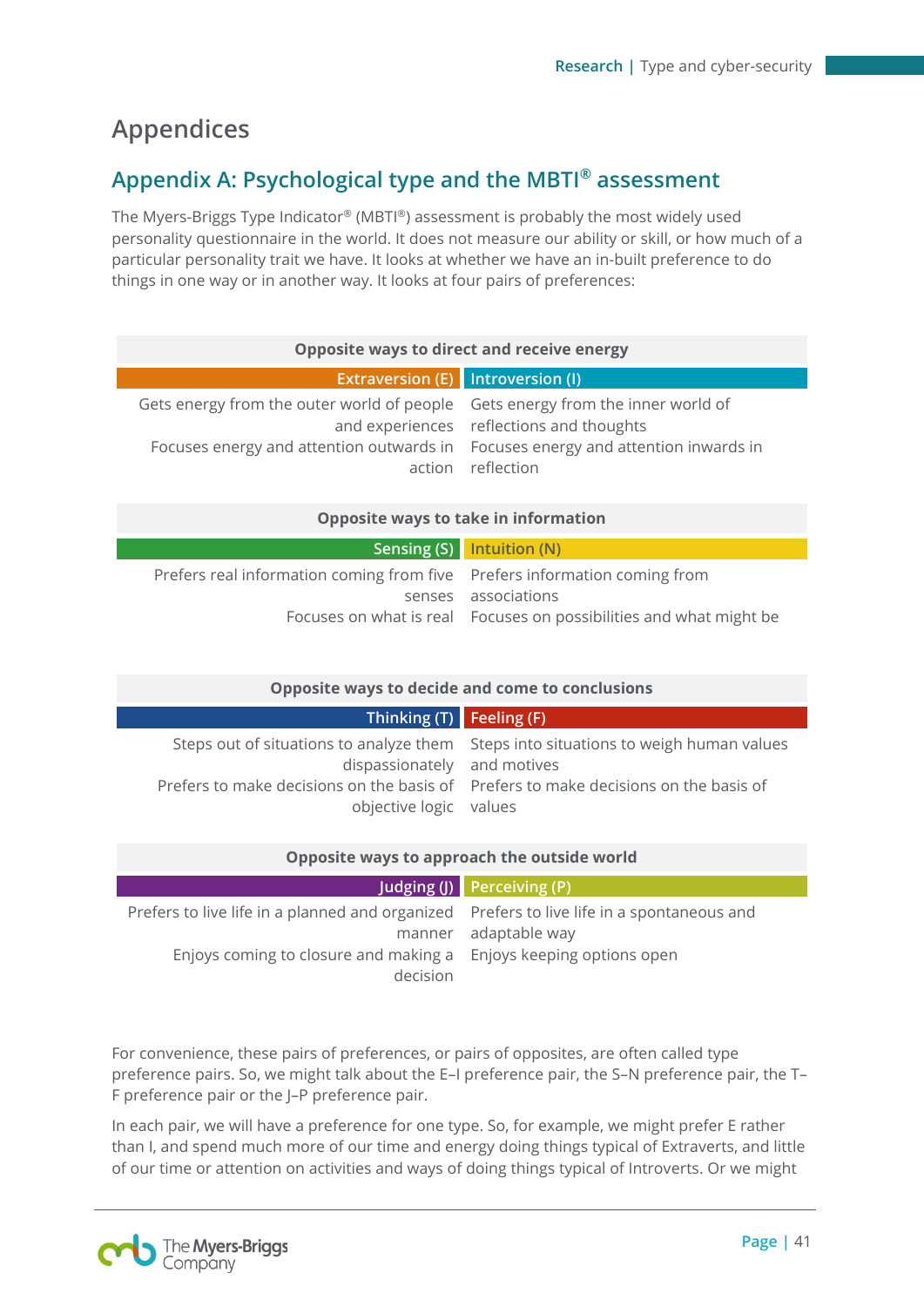prefer I rather than E. Whatever our preference, however, we will spend some time and carry out some activities associated with the other side. The same applies to S–N, T–F and J–P – in each case we will have a preference, but we will visit the other side from time to time. We will use all eight modes at least some of the time.

The MBTI assessment is a method for helping individuals to work out what their type preferences are, so you may hear people say things like "I'm an ESTJ" or "I've got preferences for INFP" or "I'm definitely a Perceiving type". They can then use this knowledge in all sorts of ways to help them with their development as human beings. The four letters can be combined to give 16 different types, but this four-letter type formula should not be used to 'put people in a box'.; The MBTI instrument is used to open up possibilities, not to limit individuals.

The 16 types are often illustrated using a *type table*, as shown here.

Each of these 16 types has a particular characteristic taking the lead in directing their personality – what's often called their favorite process.

So, for ISTJ and ISFJ for example, Introverted Sensing (S<sup>i</sup>) leads. Central to their personality is the importance of lived experience and drawing on their rich store of memories.

For ESTP and ESFP, it is Extraverted Sensing  $(S<sup>e</sup>)$  – experiencing the moment and the here and now with all their senses – that leads, and so on for all 16 types. See the table below.



| <b>Types</b>      | <b>Favourite process</b>                |
|-------------------|-----------------------------------------|
| ISTJ, ISFJ        | Introverted Sensing (Si)                |
| <b>ESTP, ESFP</b> | Extraverted Sensing (S <sup>e</sup> )   |
| INFJ, INTJ        | Introverted Intuition (N <sup>i</sup> ) |
| <b>ENTP, ENFP</b> | Extraverted Intuition ( $Ne$ )          |
| <b>ISTP, INTP</b> | Introverted Thinking (T <sup>i</sup> )  |
| ESTJ, ENTJ        | Extraverted Thinking (T <sup>e</sup> )  |
| <b>ISFP, INFP</b> | Introverted Feeling (Fi)                |
| <b>ESFI, ENFI</b> | Extraverted Feeling (F <sup>e</sup> )   |

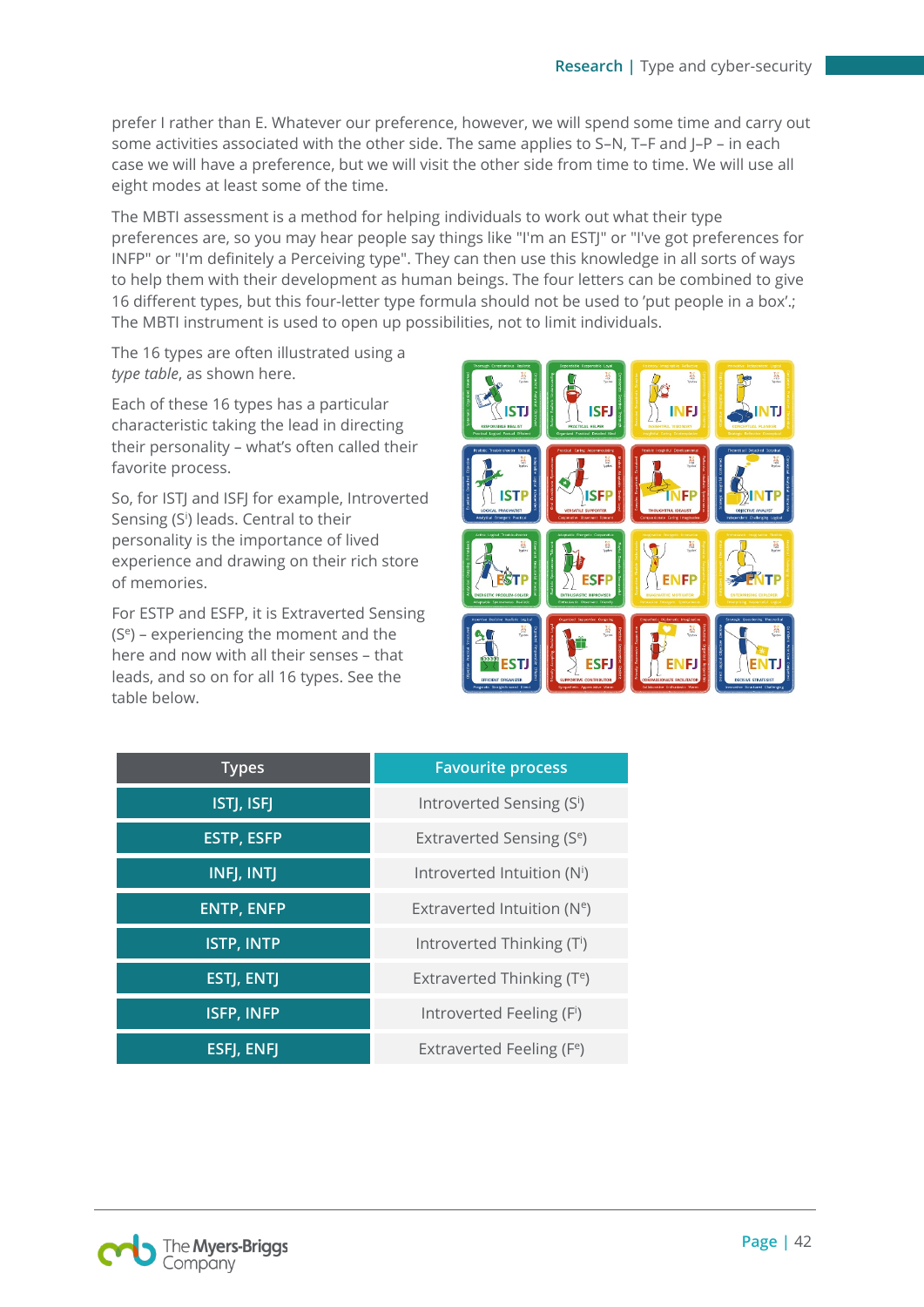### <span id="page-42-0"></span>**Appendix B: What are your cyber-security attitudes?**

This short quiz asks you about your cyber-security attitudes and behavior. For each block of statements below, answer each individual statement in terms of whether you strongly disagree, disagree, neither agree nor disagree, agree, or strongly agree. For each statement, you will have a score of 1, 2, 3, 4 or 5, depending on which option you chose. Make sure you note the numbers correctly; some run 1 to 5, others run 5 to 1. Add up the numbers in each block to get the total raw score for each block.

| <b>Conscientiously follows rules</b>                                                       | <b>Strongly</b><br>disagree | <b>Disagree</b> | <b>Neither</b> | Agree          | <b>Strongly</b><br>agree |
|--------------------------------------------------------------------------------------------|-----------------------------|-----------------|----------------|----------------|--------------------------|
| Everyone in my organization has a role to play in<br><b>IT security</b>                    |                             | $\mathcal{P}$   | 3              | $\overline{4}$ | 5                        |
| I always follow all the IT security rules and<br>procedures in my organization             | 1                           | $\mathcal{P}$   | 3              | $\Delta$       | 5                        |
| I can't be bothered to read security briefings or<br>emails                                | 5                           | $\overline{4}$  | 3              | $\mathcal{P}$  |                          |
| If I discover a security problem, I continue what I<br>was doing; someone else will fix it | 5                           | $\overline{4}$  | $\overline{4}$ | $\mathcal{P}$  |                          |
| Many of the rules about IT security don't really<br>apply to me                            | 5                           | $\overline{4}$  | 3              | $\mathcal{P}$  |                          |
| My organization's cyber-security procedures and<br>rules get in the way of productivity    | 5                           | $\overline{4}$  | 3              | $\mathcal{P}$  |                          |
| There are a lot of stupid rules about IT security in<br>my organization                    | 5                           | $\overline{4}$  | 3              | $\mathcal{P}$  |                          |

*Conscientiously follows rules* total (NOTE scoring for the last five questions is reversed):

| <b>Keeps passwords and devices secure</b>                                                     | <b>Strongly</b><br>disagree | <b>Disagree</b> | <b>Neither</b>           | Agree          | <b>Strongly</b><br>agree |
|-----------------------------------------------------------------------------------------------|-----------------------------|-----------------|--------------------------|----------------|--------------------------|
| I manually lock my computer screen when I step<br>away from it                                |                             | $\overline{2}$  | 3                        | $\overline{4}$ | 5                        |
| I use a password or passcode to unlock my laptop<br>or tablet                                 |                             | $\mathcal{P}$   | 3                        | $\overline{4}$ | 5                        |
| I set my computer screen to automatically lock if<br>I don't use it for a prolonged period    |                             | $\mathcal{P}$   | 3                        | $\overline{4}$ | 5                        |
| I am often one of the last to realize that a new<br>process or protocol has been put in place | 5                           | $\overline{4}$  | $\overline{\mathcal{A}}$ | $\mathcal{P}$  |                          |
| I only use a password because my IT<br>administrator makes me do so                           | 5                           | $\overline{4}$  | 3                        | $\mathcal{P}$  |                          |
| I write down my password                                                                      | 5                           | $\overline{4}$  | 3                        | $\mathcal{P}$  |                          |
| Occasionally I will write down a password and<br>leave this note next to my computer          | 5                           | 4               | 3                        | C              |                          |

*Keeps passwords and devices secure* total (NOTE scoring for the last five questions is reversed):

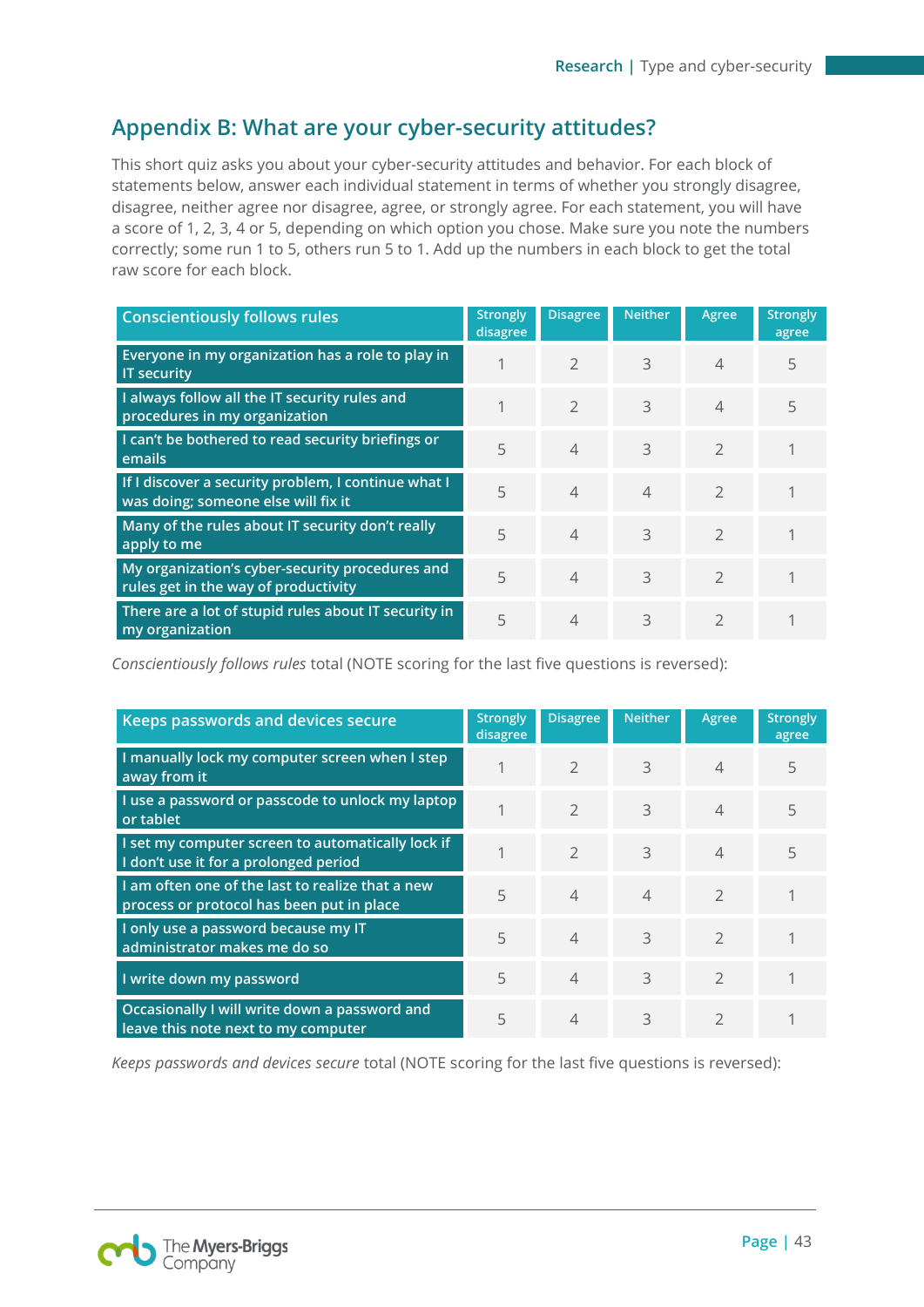| Knowledge-informed carefulness                                                                                                  | <b>Strongly</b><br>disagree | <b>Disagree</b>          | <b>Neither</b> | Agree          | <b>Strongly</b><br>agree |
|---------------------------------------------------------------------------------------------------------------------------------|-----------------------------|--------------------------|----------------|----------------|--------------------------|
| I know the difference between websites that<br>have a "http" address and a "https" address                                      |                             | $\overline{2}$           | 3              | $\overline{4}$ | 5                        |
| If I am browsing a website, I mouseover (hover<br>over) links to see where they go, before clicking<br>on them                  |                             | $\mathcal{P}$            | 3              | $\Delta$       | 5                        |
| I submit information to websites without first<br>checking that it will be sent securely (e.g. SSL,<br>'https' or a 'lock' icon | 5                           | $\overline{4}$           | 3              | $\mathcal{P}$  |                          |
| I use the same password for most accounts and<br>apps                                                                           | 5                           | $\overline{\mathcal{L}}$ | $\overline{4}$ | $\mathcal{P}$  |                          |
| If I can, I will re-use the same password                                                                                       | 5                           | $\Delta$                 | 3              | $\mathcal{P}$  |                          |
| If I get an email from someone I know personally,<br>it's OK to open any attachments                                            | 5                           | $\overline{4}$           | 3              | $\mathcal{P}$  |                          |
| When someone sends me a link, I usually open it<br>without first checking where it goes                                         | 5                           | $\overline{4}$           | 3              | $\mathcal{P}$  |                          |

*Knowledge-informed carefulness* total (NOTE scoring for the last five questions is reversed):

Now compare the total raw score from each block to the norm table below to see your standard score on each scale:

Does not follow all IT security rules; may pick which apply to them. Thinks many rules stupid or obstructive. Leaves IT security to others.

Only uses passwords/ codes because they have to, writes down password and may leave next to computer, unaware of new IT security protocols.

Does not identify secure sites or check sites are secure, opens links and attachments without checking if secure, reuses passwords.

|                  | 5     | 4     | 3                                  | 2         |          |
|------------------|-------|-------|------------------------------------|-----------|----------|
| Fol<br>an<br>res |       |       | Conscientiously follows rules      |           |          |
| ser<br>knı<br>to | 35    | 32-34 | 28-31                              | 24-27     | $7 - 23$ |
| Us<br>loc<br>wh  |       |       | Keeps passwords and devices secure |           |          |
| do<br>to<br>pro  | 34-35 | 29-33 | $23 - 28$                          | $18 - 22$ | $7 - 17$ |
| Ca<br>ch         |       |       | Knowledge-informed carefulness     |           |          |
| be<br>tru<br>val | 35    | 32-34 | $27 - 31$                          | $23 - 26$ | $7 - 22$ |
|                  |       |       |                                    |           |          |

**1 2 3 4 5**

**Ilows IT security rules** d procedures, takes sponsibility, takes rules riously, reads briefings, ows that the rules apply them.

es passwords willingly, ks computer screen en away, does not write wn password, keeps up date with IT security otocols.

n identify secure sites, ecks sites are secure fore using, does not ist attachments or links, ries passwords.

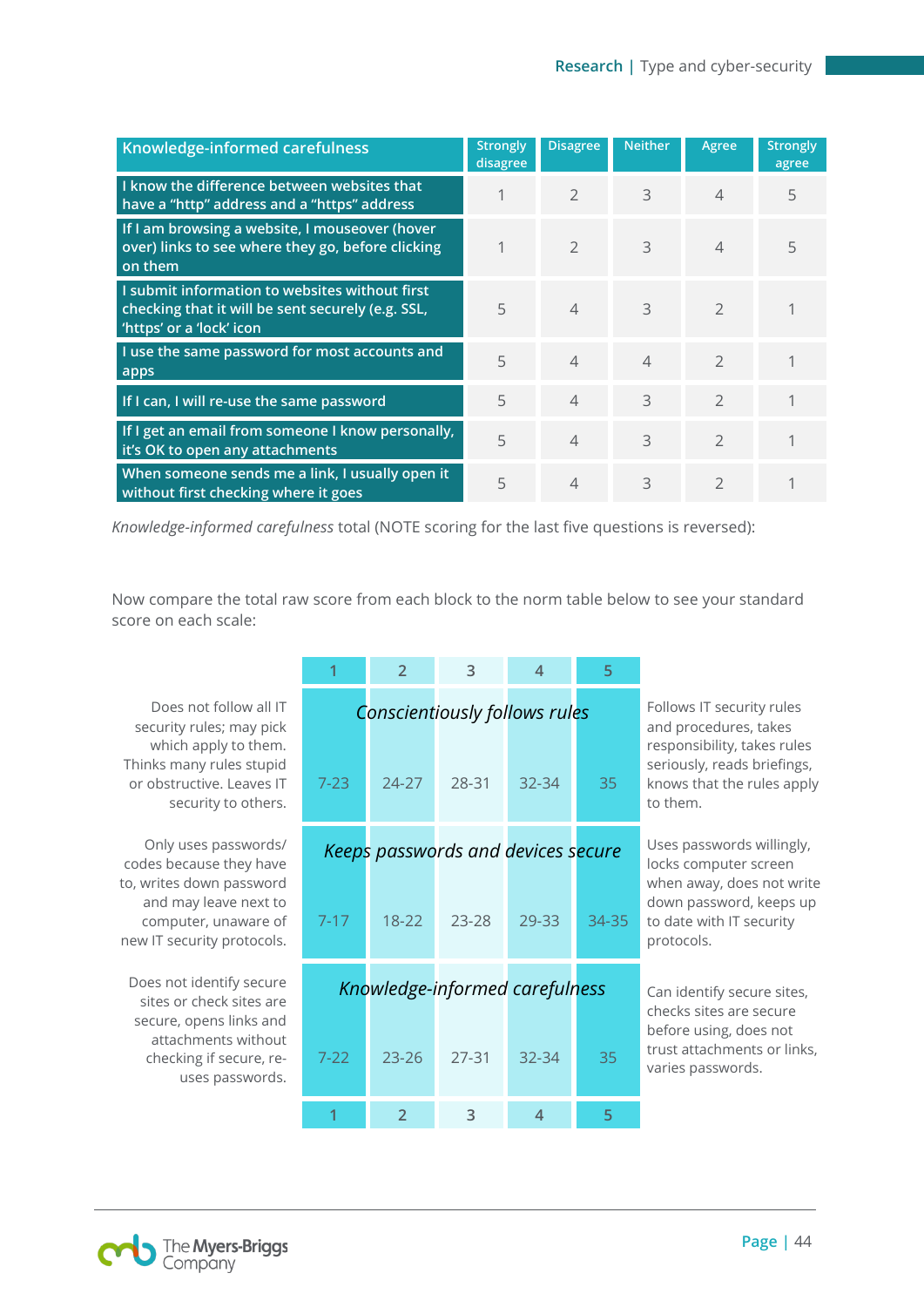